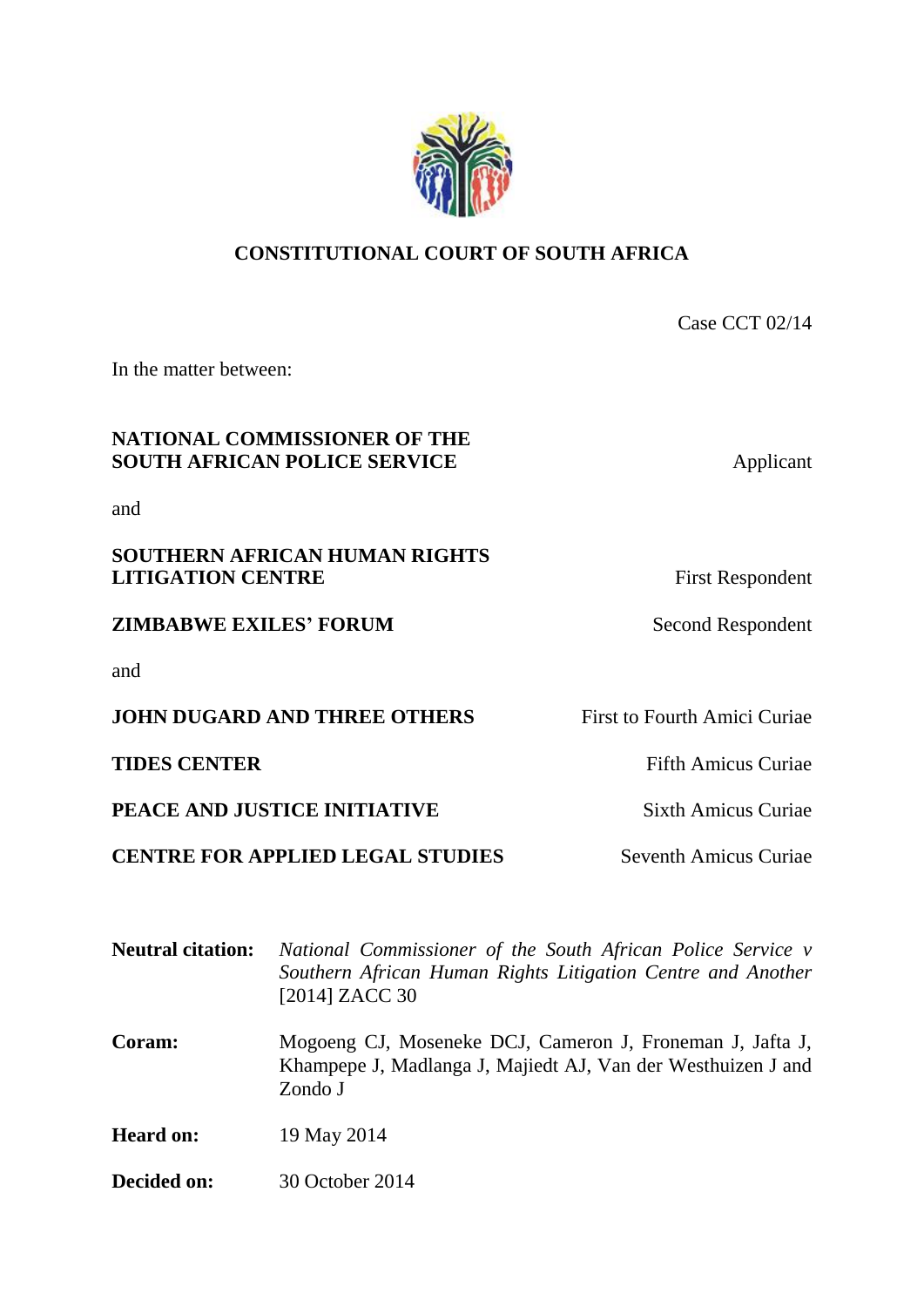**Summary:** Section 205(3) of the Constitution — South African Police Service — duty to investigate crime Section 231(4) of the Constitution — domestication of international agreements Section 232 of the Constitution — application of customary international law Section 4(3)(c) of the Implementation of the Rome Statute of the International Criminal Court Act 27 of 2002 — presence of an accused for the purposes of an investigation Universal jurisdiction — application — limiting principles

### **ORDER**

On appeal from the Supreme Court of Appeal (hearing an appeal from the North Gauteng High Court, Pretoria):

- 1. Leave to appeal is granted.
- 2. Subject to paragraph 3 below, the appeal is dismissed.
- 3. The order of the North Gauteng High Court is set aside and replaced with the following:
	- "(a) The decision of the National Commissioner of the South African Police Service to decline to investigate the complaint laid by the Southern African Human Rights Litigation Centre is reviewed and set aside.
	- (b) The South African Police Service must investigate the complaint."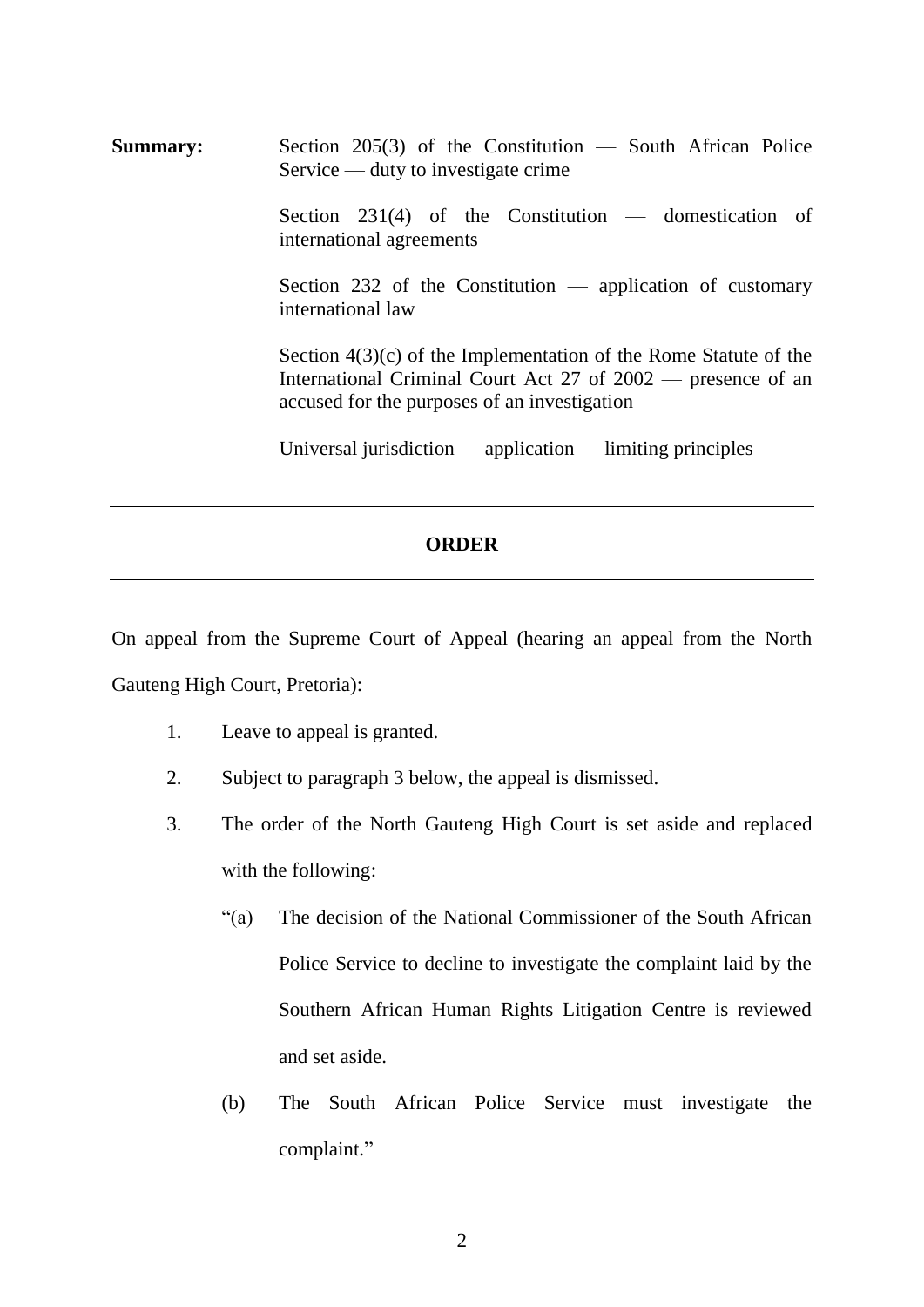4. The applicant must pay the costs of the Southern African Human Rights Litigation Centre (first respondent) and the Zimbabwe Exiles' Forum (second respondent) in this Court, the Supreme Court of Appeal and the North Gauteng High Court, including the costs of three counsel where applicable.

#### **JUDGMENT**

MAJIEDT AJ (Mogoeng CJ, Moseneke DCJ, Cameron J, Froneman J, Jafta J, Khampepe J, Madlanga J, Van der Westhuizen J and Zondo J concurring):

#### *Introduction*

 $\overline{a}$ 

[1] During the course of South Africa's transition to a democratic state, former President Nelson Mandela outlined what was to become South Africa's future foreign policy. He stated:

"South Africa's future foreign relations will be based on our belief that human rights should be the core concern of international relations, and we are ready to play a role in fostering peace and prosperity in the world we share with the community of nations. . . . The time has come for South Africa to take up its rightful and responsible place in the community of nations. Though the delays in this process, forced upon us by apartheid, make it all the more difficult for us, we believe that we have the resources *and the commitment* that will allow us to begin to make our own positive contribution to peace, prosperity and goodwill in the world in the very near future."<sup>1</sup> (Emphasis added.)

<sup>1</sup> Mandela "South Africa's Future Policy: New Pillars for a New World" (1993) 72 *Foreign Affairs*.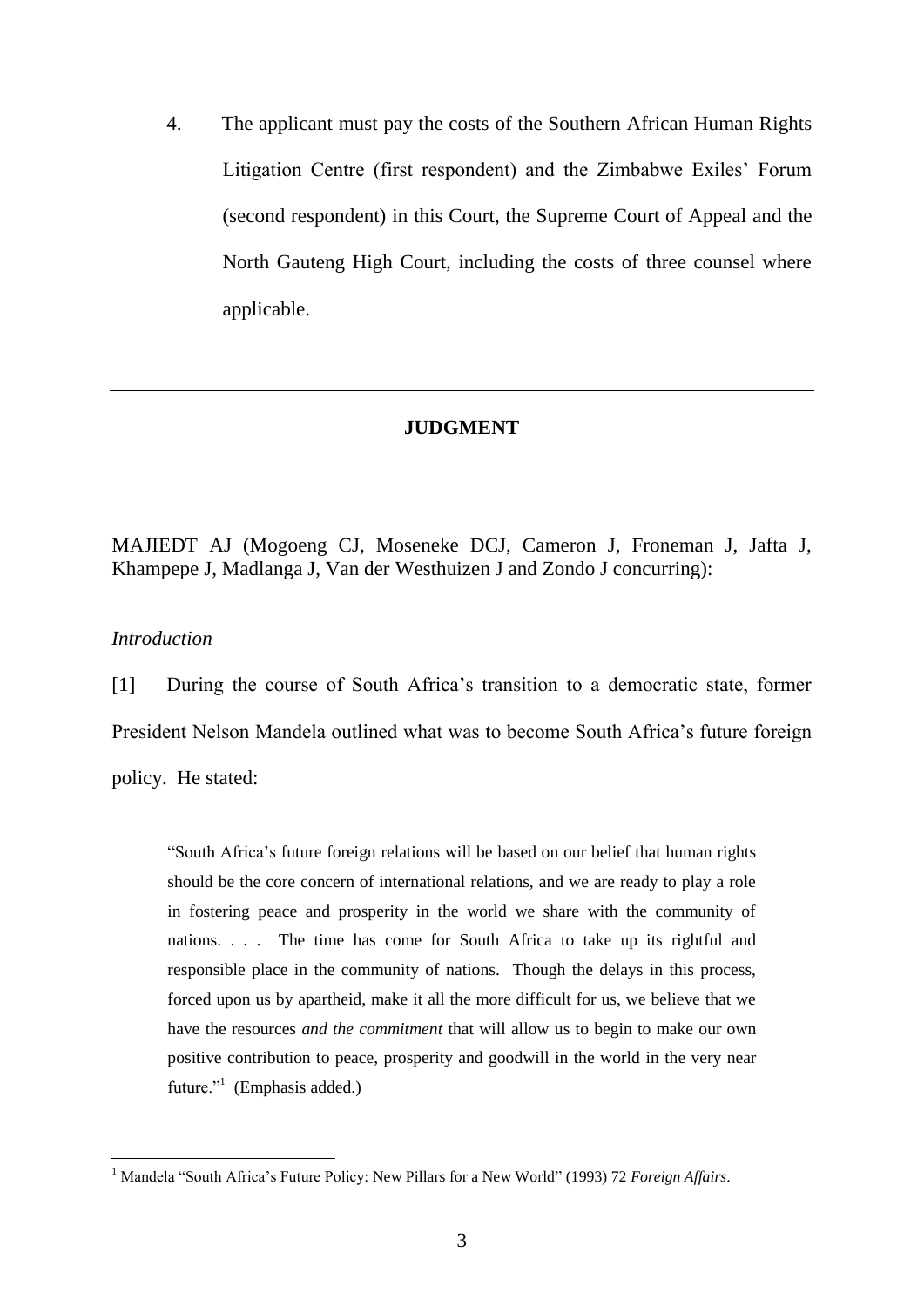[2] This outline of South Africa's future foreign policy is echoed in the preamble of the Constitution where it is stated:

"We, the people of South Africa, . . . adopt this Constitution as the supreme law of the Republic so as to––

. . .

 $\overline{a}$ 

Build a united and democratic South Africa able to take its rightful place as a sovereign state in the family of nations."

[3] The extent of our country's responsibilities as a member of the family of nations to investigate crimes against humanity lies at the heart of this case.

[4] This application for leave to appeal concerns the extent to which the South African Police Service (SAPS) has a duty to investigate allegations of torture committed in Zimbabwe by and against Zimbabwean nationals. It calls upon us to establish South Africa's domestic and international powers and obligations to prevent impunity<sup>2</sup> and to ensure that perpetrators of international crimes committed by foreign nationals beyond our borders are held accountable. We must determine what the law requires of us as South Africans and of our country as part of the community of nations in respect of these types of crimes.

 $2 \text{ A state's duty to prevent impunity, which can be defined as the exception from punishment, is particularly.}$ pronounced with respect to those norms, such as the prohibition on torture, that are widely considered peremptory and therefore non-derogable – even in times of war or national emergency – and which, if unpunished, engender feelings of lawlessness, disempower ordinary citizens and offend against the human conscience. See Roht-Arriaza *Impunity and Human Rights in International Law and Practice* (OUP, New York 1995) at 4-6 and Garner *Black's Law Dictionary* 9 ed (Thomson Reuters, New York 2009).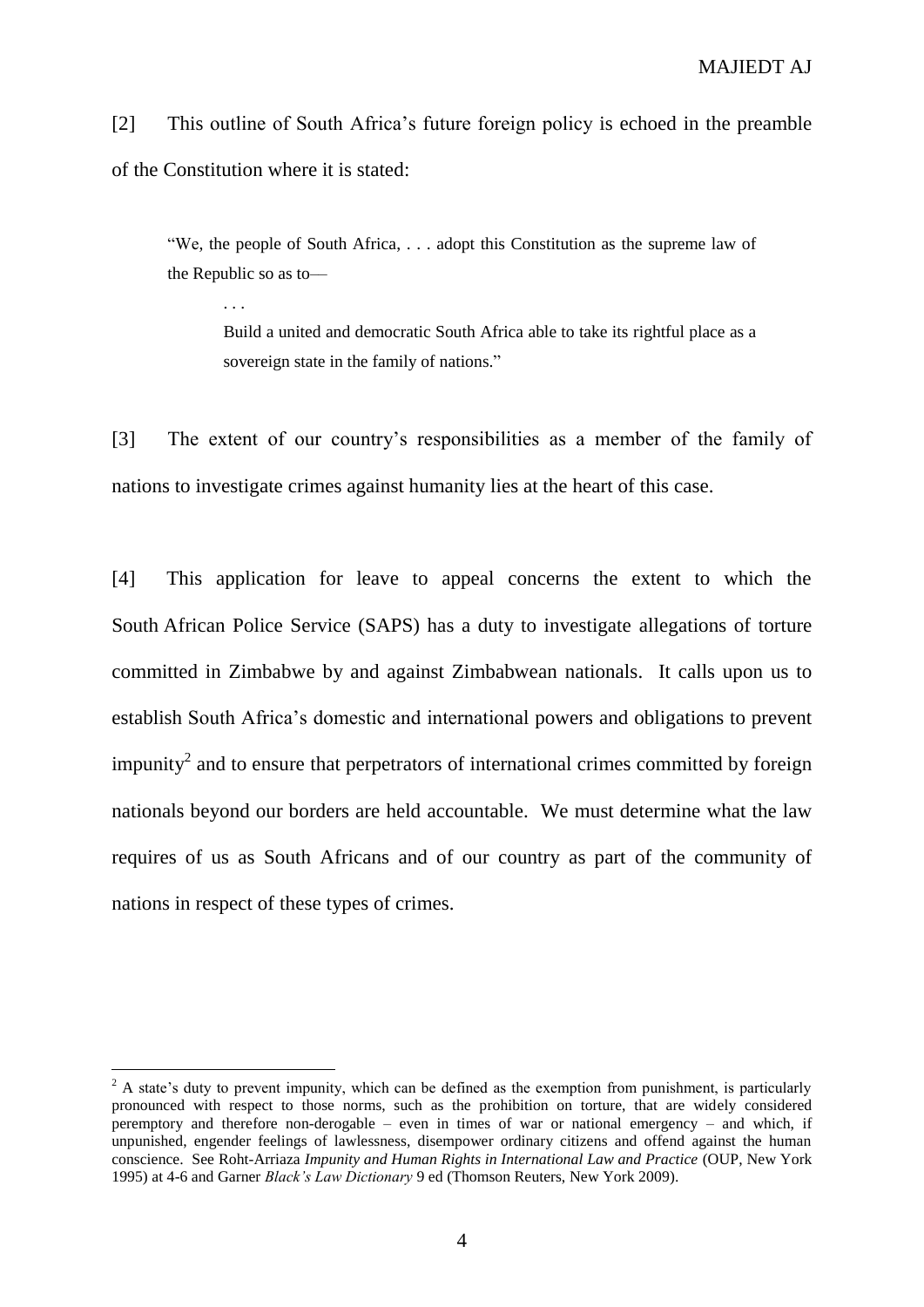[5] Leave to appeal is sought against a judgment of the Supreme Court of Appeal<sup>3</sup> dismissing an appeal against a decision of the North Gauteng High Court, Pretoria (High Court). The High Court had issued a declaratory order that the applicant's decision not to investigate the alleged torture in Zimbabwe of Zimbabwean nationals by the Zimbabwean police during March 2007 was unlawful and constitutionally invalid. The Supreme Court of Appeal declared that—

"on the facts of this case . . . the SAPS are empowered to investigate the alleged offences [of torture] irrespective of whether or not the alleged perpetrators are present in South Africa; [and] the SAPS are required to initiate an investigation under the Implementation of the Rome Statute of the International Criminal Court Act 27 of 2002 into the alleged offences."

#### *Parties*

 $\overline{a}$ 

[6] The applicant is the National Commissioner of the SAPS (National Commissioner) who is appointed in terms of section 207(2) of the Constitution to "control" and "manage" the police service. The National Commissioner is directly affected by the order of the Supreme Court of Appeal and is the only applicant before us.

[7] The first respondent is the Southern African Human Rights Litigation Centre (SALC), a non-governmental organisation based in Johannesburg which is an initiative of the International Bar Association and the Open Society Initiative for Southern Africa. It provides support to human rights and public interest litigation

<sup>3</sup> *National Commissioner, South African Police Service and Another v Southern African Human Rights Litigation Centre and Another* [2013] ZASCA 168; 2014 (2) SA 42 (SCA) (Supreme Court of Appeal judgment).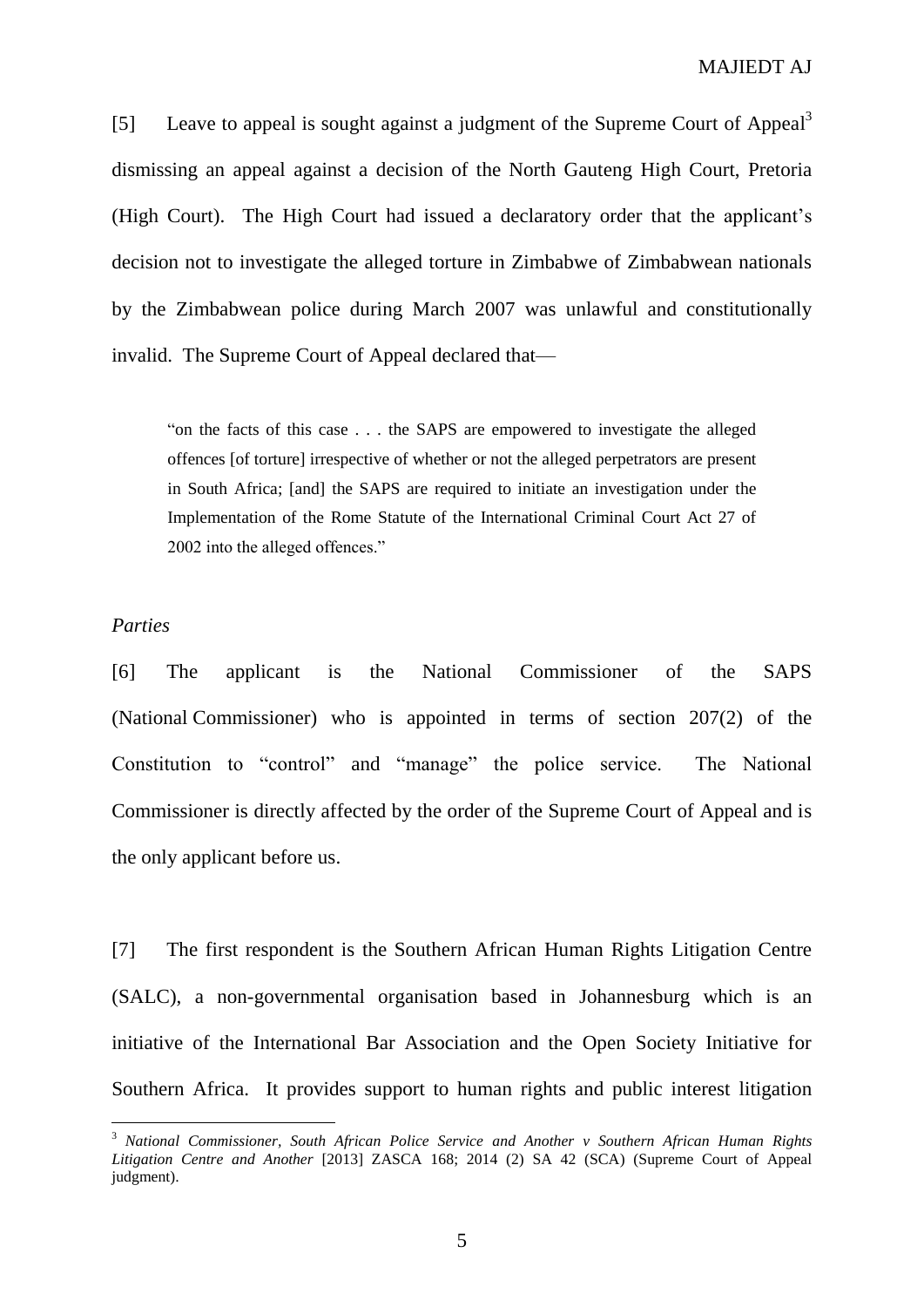within Southern Africa. The second respondent is the Zimbabwe Exiles' Forum (ZEF), an organisation concerned with achieving justice and dignity for victims of human rights violations occurring in Zimbabwe. Its particular focus extends to exiled victims of human rights abuses in Zimbabwe.

[8] Seven amici curiae were admitted and presented both written and oral argument. The first four amici are international law experts with an interest in international criminal law. The fifth amicus is the Tides Center, a non-profit public benefit corporation based in California, which was admitted as an amicus in this matter before the Supreme Court of Appeal. The sixth amicus is the Peace and Justice Initiative (PJI), a non-governmental organisation registered under Dutch law and based at The Hague. PJI is a network of international law professionals that comprises many current and former members of various international criminal tribunals. The seventh amicus is the Centre for Applied Legal Studies (CALS), a human rights organisation and law clinic established in 1978 and based at the University of the Witwatersrand Law School. We are indebted to counsel for the parties and the amici for their helpful arguments on a complex legal question.

#### *Factual background*

[9] In March 2007, a year before national elections in Zimbabwe, the Zimbabwean police, allegedly acting on instructions from the ruling political party, the Zimbabwe African National Union – Patriotic Front (ZANU–PF), raided Harvest House in Harare. This is the headquarters of the main opposition party, the Movement for

6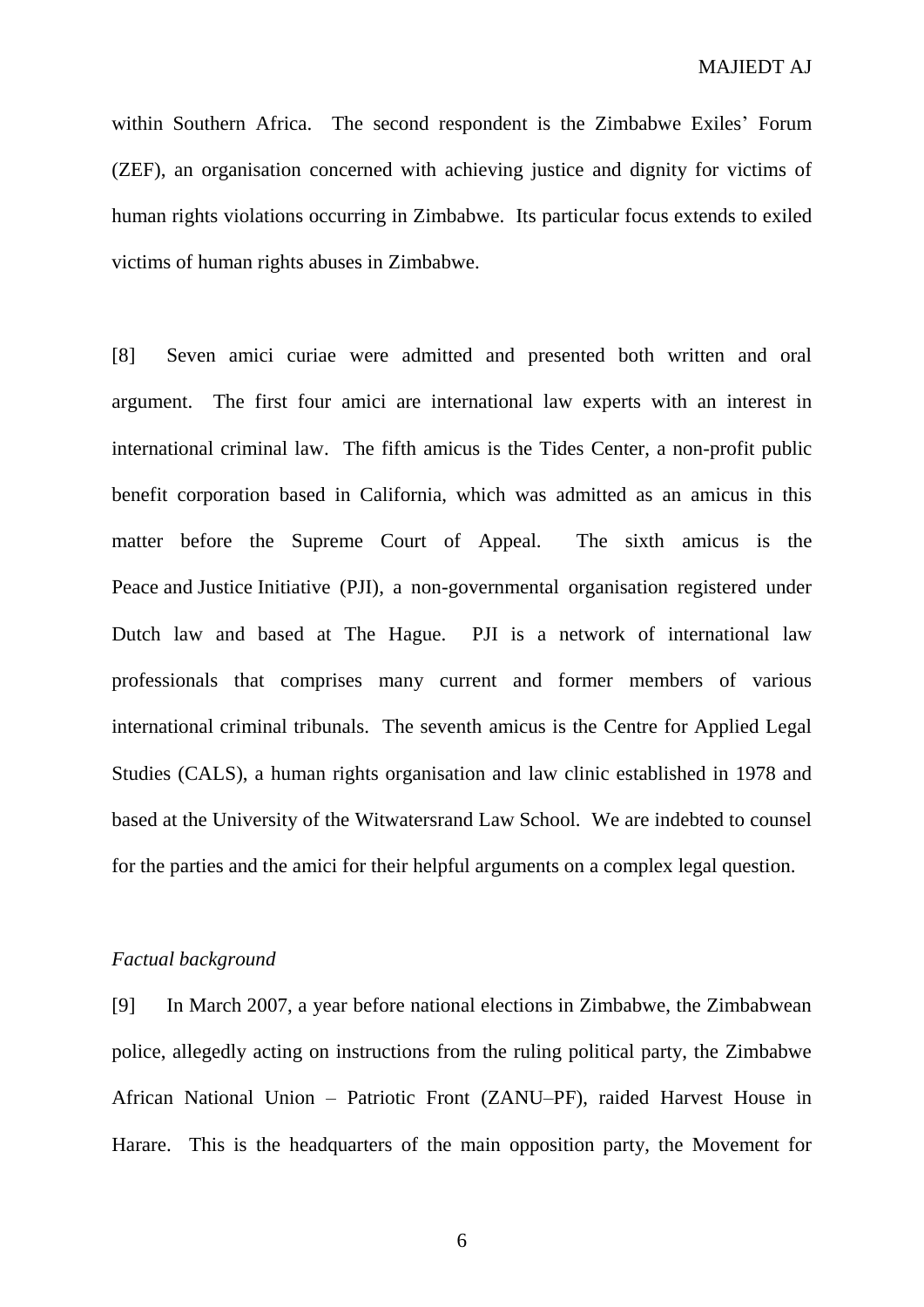Democratic Change (MDC). During the raid more than 100 people were taken into custody, including workers in nearby shops and offices. These individuals were detained for several days and allegedly tortured by the Zimbabwean police. The detention and torture was allegedly part of a widespread and systematic attack on MDC officials and supporters in the run-up to the national elections.

[10] SALC compiled detailed evidence of the alleged torture. It obtained 23 sworn written statements. Seventeen of the deponents attested to being tortured whilst in police custody. These deponents stated that they were subjected to severe pain and suffering, as a result of beatings with iron bars and baseball bats, waterboarding, forced removal of their clothing, and electric shocks applied to their genitals and thighs. They were also subjected to mock executions during which they were hooded and a gun was pressed against their heads. The deponents further stated that they were tortured in order to obtain confessions regarding their purported involvement with the MDC. The remaining six affidavits, deposed to by Zimbabwean lawyers, medical practitioners and family members of the victims, corroborated the torture allegations.

[11] Out of concern about the alleged collapse of the rule of law in Zimbabwe, the safety of the victims and the possibility that the Zimbabwean courts would not hold the perpetrators accountable, SALC collated the evidence into a dossier (torture docket). This was hand-delivered to the Priority Crimes Litigation Unit

7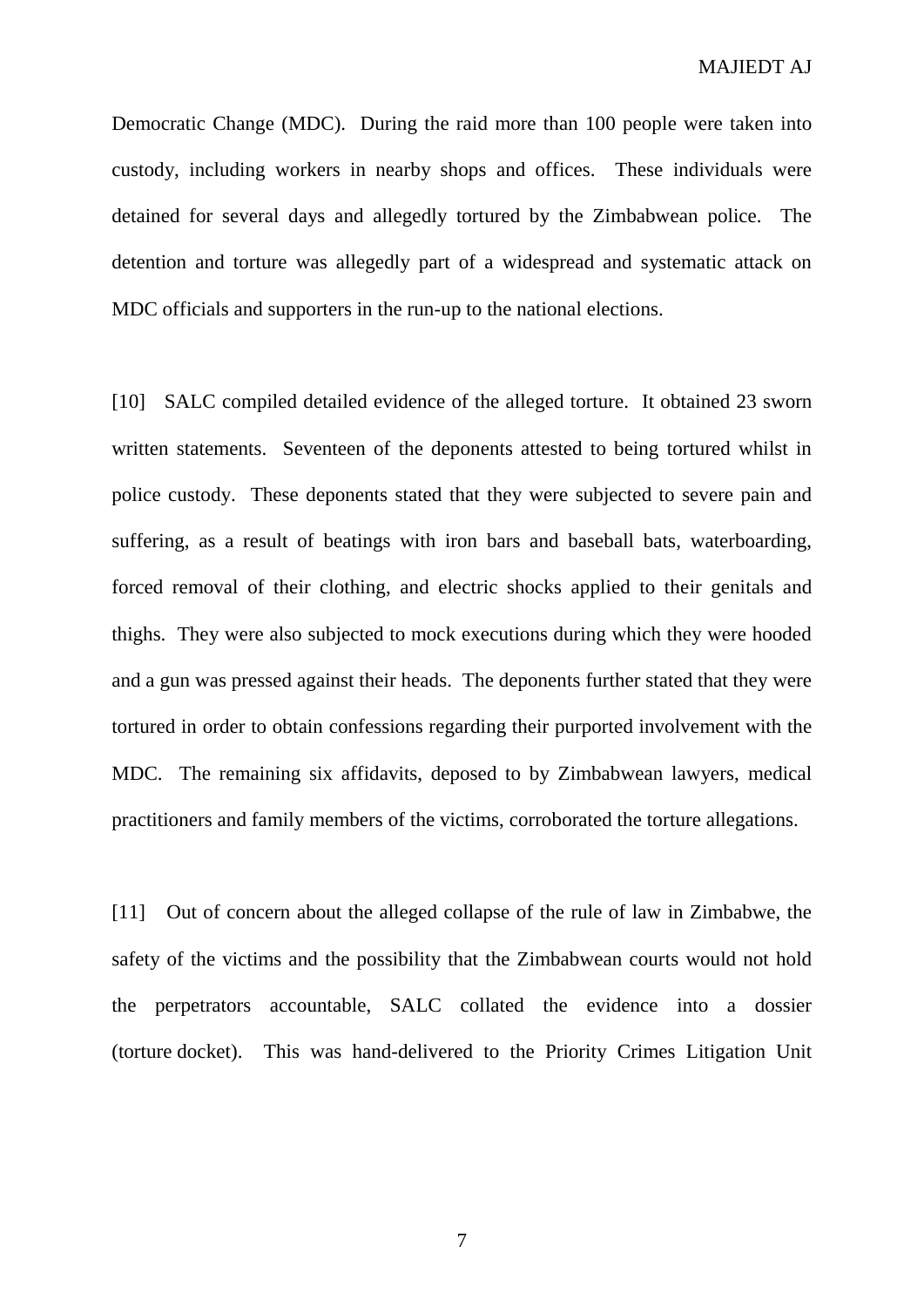(PCLU) of the National Prosecuting Authority  $(NPA)^4$  on 16 March 2008, slightly less than a year after the Harvest House incident. The torture docket was submitted to the PCLU together with a comprehensive memorandum (SALC memorandum) in which the substance and procedure of prosecuting crimes against humanity were outlined.<sup>5</sup> In order to protect the safety of the torture victims, it was agreed between representatives of SALC and the PCLU that the names of the victims and of the alleged perpetrators would be kept strictly confidential. As a result, these names do not appear in the papers. Furthermore, the torture docket itself is not part of the papers. The SALC memorandum and the accompanying evidence in the torture docket are of crucial importance in this case. They consist of more than 50 pages of detailed legal and factual submissions providing guidelines on the prosecution of crimes against humanity such as torture. The SALC memorandum concludes by requesting the NPA, through the PCLU, to consider the memorandum and the evidence so that it may expeditiously decide whether to initiate an investigation, under the Implementation of the Rome Statute of the International Criminal Court  $Act<sup>6</sup>$ (ICC Act), into the alleged acts of torture. SALC also proffered its assistance for "*the further gathering of evidence* and/or provision of advice regarding international criminal law in relation to the acts alleged against the named perpetrators".<sup>7</sup>

<sup>4</sup> Established in terms of section 7 of the National Prosecuting Authority Act 32 of 1998 (NPA Act). See also the Presidential Proclamation Regarding Determination of Powers, Duties and Functions of a Special Director of Public Prosecutions, GN 46 *GG* 24876, 23 March 2003.

<sup>&</sup>lt;sup>5</sup> The SALC memorandum was compiled by the three counsel who appeared for SALC in this Court.

<sup>6</sup> 27 of 2002.

<sup>7</sup> Emphasis added.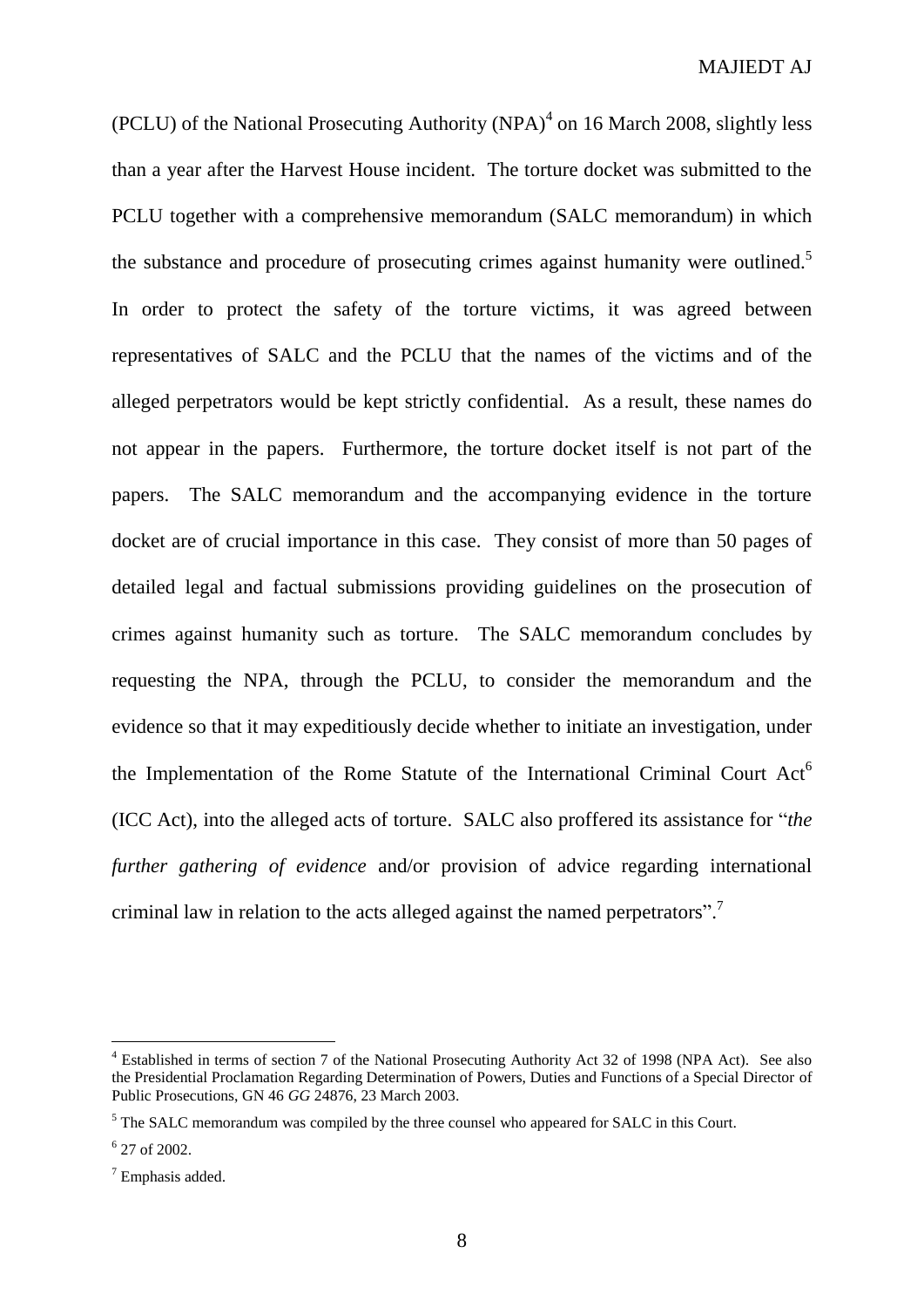[12] The gravamen of SALC's submissions is that South African law-enforcement agencies are legally obliged under the ICC Act to investigate international crimes (including torture) and to hold the perpetrators of these crimes accountable in South African courts. Not all instances of torture constitute crimes against humanity, but it was undisputed that if the allegations in this case are proved, the conduct of the Zimbabwean police officers could amount to crimes against humanity and thus an international crime. The SALC memorandum sought the investigation of the alleged crime of torture not only against the Zimbabwean police, but also against their superiors in the police and in government on the basis of the doctrine of "command responsibility".<sup>8</sup> It was not at issue during the proceedings in the High Court, the Supreme Court of Appeal or this Court that the torture complaints were never brought to the attention of the Zimbabwean law-enforcement agencies. On the contrary, the case has been conducted throughout on the basis that the Zimbabwean authorities have failed to act on the torture allegations. SALC attached reports by reputable human rights organisations to its founding affidavit in the High Court. It averred that these reports not only confirmed the widespread and systematic torture alleged in the torture docket, but also demonstrated that the perpetrators were not being prosecuted and were acting effectively without restraint. In its answer the SAPS did not deny these assertions, electing instead to dismiss them as inadmissible evidence. The reports do not form part of the record in this Court. Nevertheless, given that the SAPS did not

<sup>8</sup> The SALC memorandum relies on *Prosecutor v Zejnil Delalic, Zdravko Mucic, Hazim Delic, Esad Landžo (Appeals Chamber)* IT-96-21-A (ICTY) at para 198, which discusses the nature of command responsibility. The Tribunal stated:

<sup>&</sup>quot;As long as a superior has effective control over subordinates, to the extent that he can prevent them from committing crimes or punish them after they committed the crimes, he would be held responsible for the commission of the crimes if he failed to exercise such abilities of control."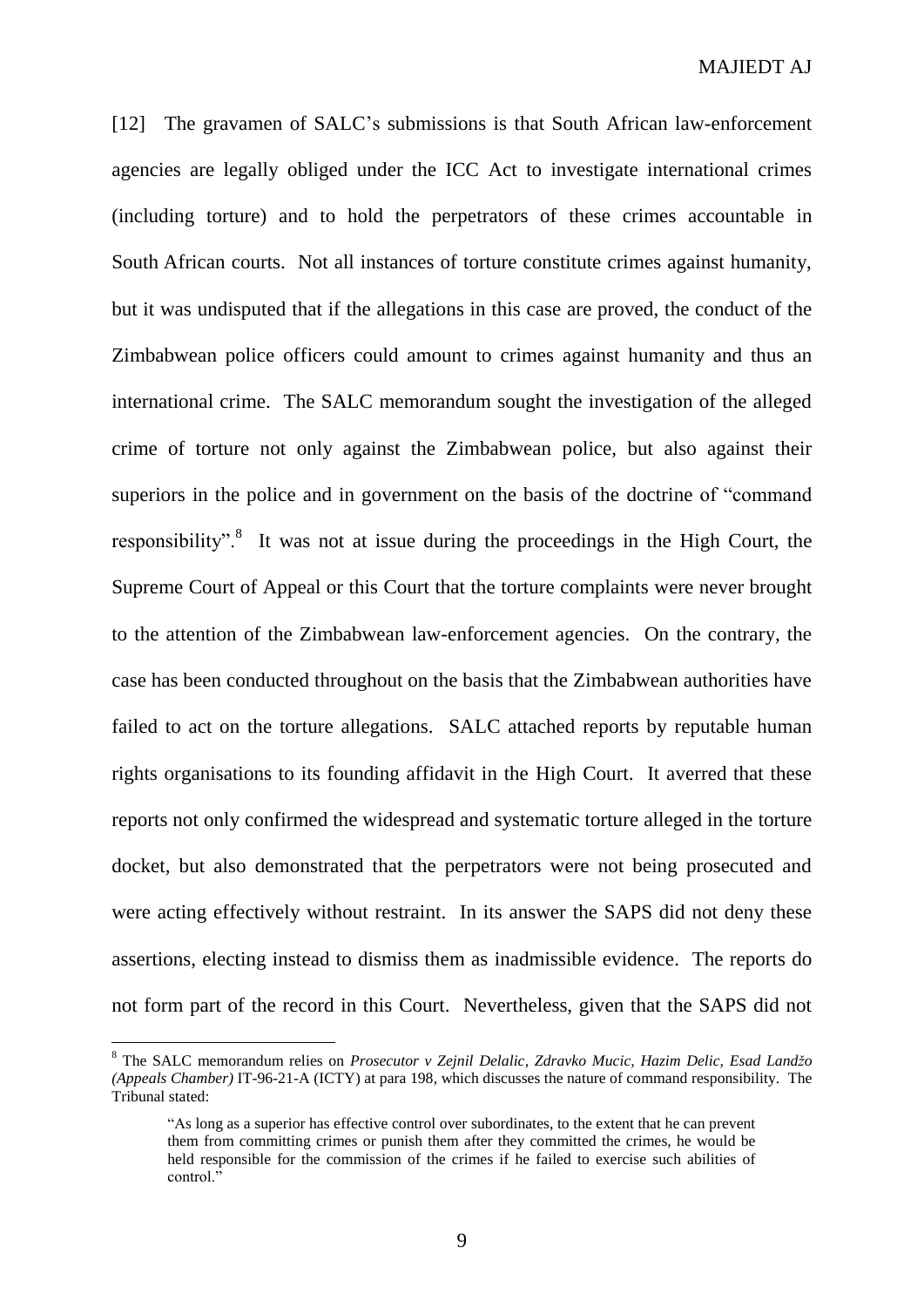actively deny SALC's allegations, there is enough before us to form the ineluctable conclusion that the Zimbabwean authorities have failed to act on the torture allegations.

[13] SALC's approach to the NPA was met with inertia. Spurred on by a further letter of enquiry from SALC, the Acting National Director of Public Prosecutions (NDPP), Advocate Mpshe SC, finally replied more than eight months after the submission of the torture docket. The NDPP stated that SALC's representations had been considered, but that the allegations first had to be evaluated by the SAPS before the NPA could take a decision. He had therefore referred the matter to the Acting National Commissioner of the SAPS, Mr Tim Williams (Mr Williams), for this purpose. SALC responded expressing its disappointment with what it regarded as an "inordinate delay". It repeated its offer of assistance in identifying and transporting witnesses from Zimbabwe to South Africa and requested that a final decision be made by 30 January 2009. This letter was sent not only to the NDPP, but also to Mr Williams, and to Advocate Anton Ackerman SC (Mr Ackerman), the Head of the PCLU. The latter was the only recipient to respond, but he simply reiterated that the NDPP had referred the matter to the SAPS for its consideration.

[14] SALC directed its last letter on 20 April 2009, before the litigation, to these parties as well as to the Director-General of the Department of Justice and Constitutional Development. The deadline of 1 May 2009 for a decision on whether to initiate an investigation was not met. Instead the NDPP sent a letter on

10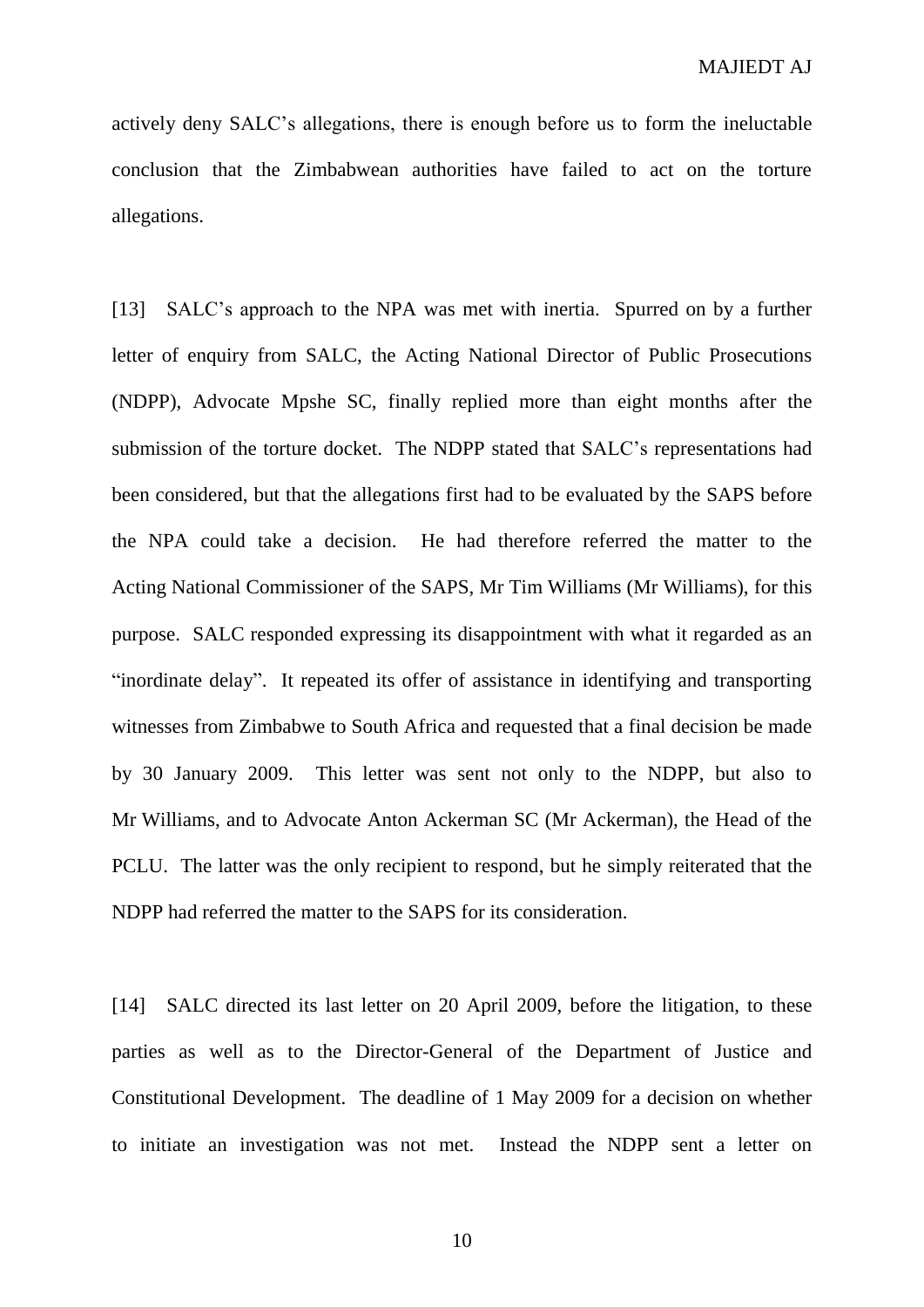19 June 2009 informing SALC that he had been advised by Mr Williams that the SAPS did not intend to initiate an investigation.

[15] The reasons for this decision were furnished in a letter sent by Mr Williams to the NDPP, who later endorsed them. They were that the SAPS was unable to initiate an investigation because the matter had been inadequately investigated and that further investigations would be impractical, legally questionable and virtually impossible. The letter states:

"As you are most probably aware, the so called 'docket' contains a number of 'statements' which are unsigned and which contain allegations of torture being committed by Zimbabwean officials. The information therein is, in addition to the above, of such a nature that it is insufficient to constitute evidence in an investigation into contraventions of the [ICC] Act. . . . At this stage, the docket contains nothing more than mere allegations and I do not see my way clear [of] involving the SAPS in an investigation, the legality of which is questionable and which can have farreaching implications for the [SAPS] and the country in general."

#### *The High Court*

[16] SALC and ZEF applied to the High Court for an order reviewing and setting aside the decision not to investigate. The High Court granted the application in more detailed terms than the relief originally sought in the amended notice of motion. This relief came about after the High Court invited the parties to propose an expanded order. The High Court ordered that the decision of the first, second and fourth respondents in that Court (the NDPP, the Head of the PCLU and the National Commissioner respectively), refusing to initiate an investigation under the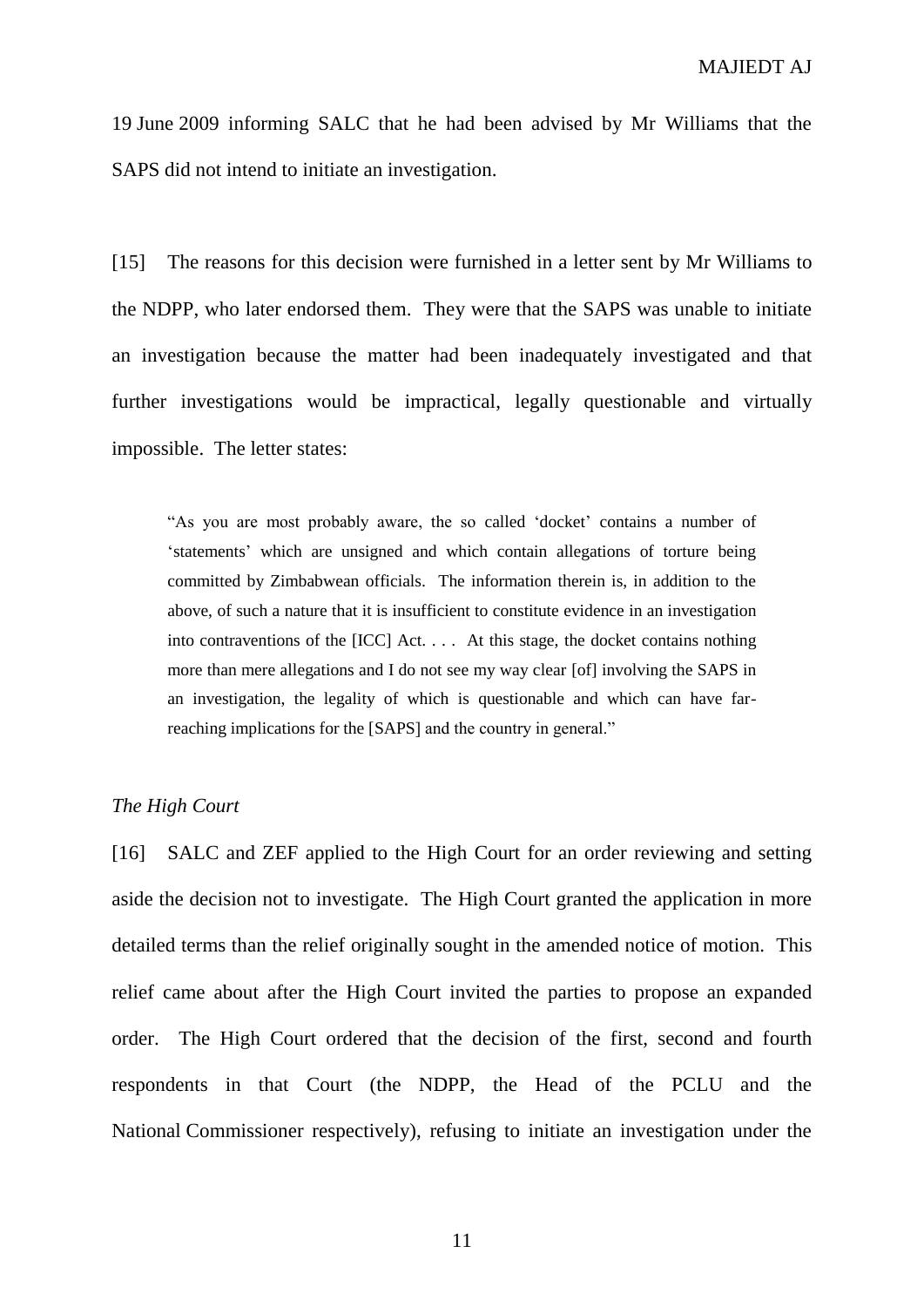ICC Act, be reviewed and set aside. It further held that the decision was inconsistent with the Constitution and South Africa's international law obligations.

#### *Supreme Court of Appeal*

[17] The Supreme Court of Appeal upheld the High Court's decision but trimmed down its order considerably. Importantly, the Court ordered that the SAPS must initiate an investigation into the alleged acts of torture. In contrast, the High Court ordered that the NDPP, the Head of the PCLU and the National Commissioner only reconsider their original decision. The Supreme Court of Appeal's order, in part, reads:

- "3. The order of the court below is set aside and substituted as follows:
	- 3.1. The decision of the South African Police Service (the SAPS) taken on or about 19 June 2009, to not investigate the complaints laid by the Southern African Human Rights Litigation Centre (the complainants) that certain named Zimbabwean officials had committed crimes against humanity against Zimbabwean nationals in Zimbabwe (the alleged offences), is reviewed and set aside.
	- 3.2. It is declared that, on the facts of this case:
		- 3.2.1. the SAPS are empowered to investigate the alleged offences irrespective of whether or not the alleged perpetrators are present in South Africa;
		- 3.2.2. the SAPS are required to initiate an investigation under the Implementation of the Rome Statute of the International Criminal Court Act 27 of 2002 into the alleged offences."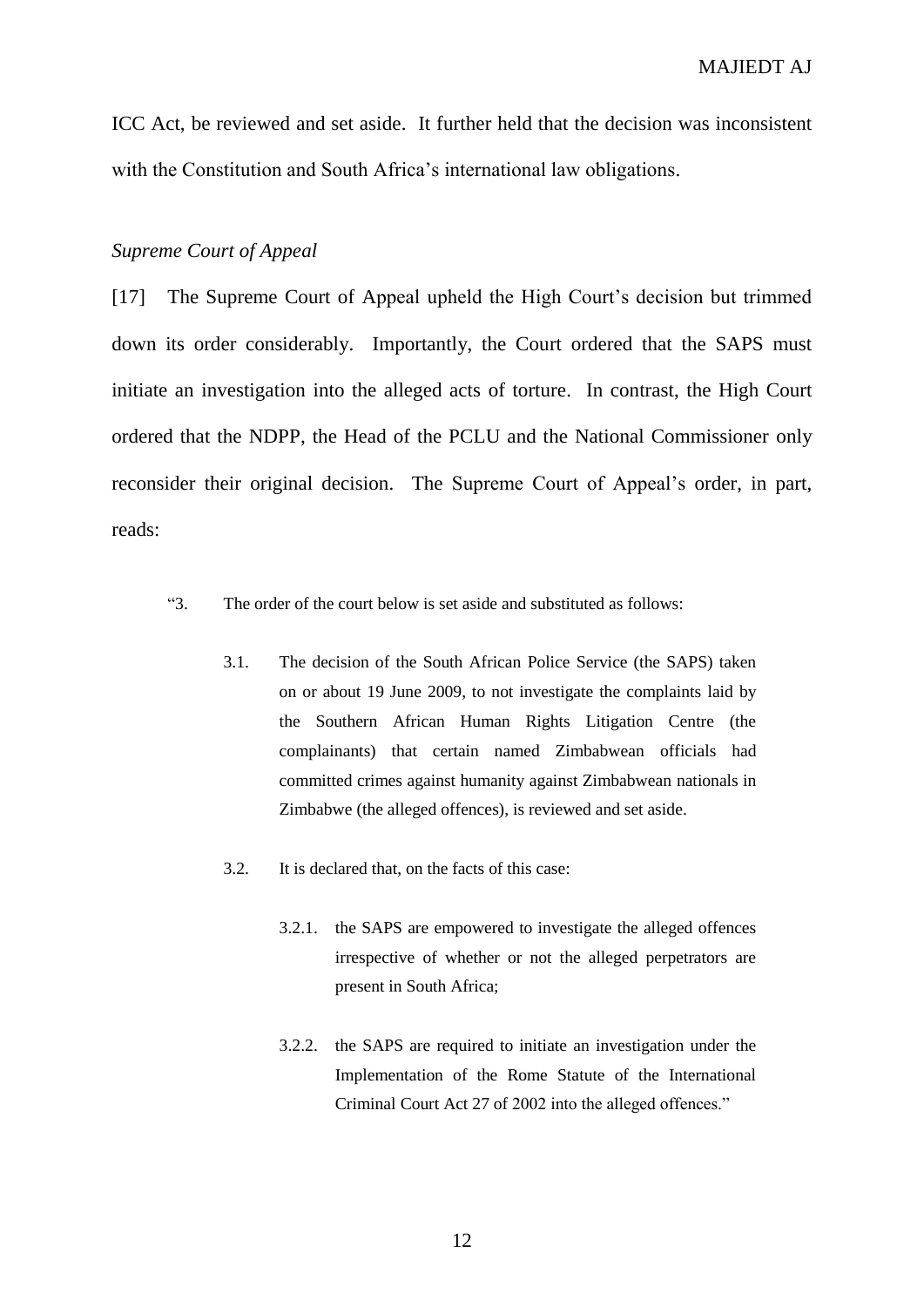[18] Like the High Court, the Supreme Court of Appeal held that the Constitution, the South African Police Service  $Act^9$  (SAPS Act) and the ICC Act required the SAPS to initiate an investigation into the torture allegations. A significant part of the Supreme Court of Appeal's underlying reasons for this finding concerned the interpretation of section 4 of the ICC Act.

#### *Leave to appeal*

[19] This application for leave to appeal raises a constitutional issue. This Court is required to consider the extent to which section 205(3) of the Constitution imposes a duty on the SAPS to investigate the crimes against humanity of torture allegedly committed in Zimbabwe by and against Zimbabwean nationals.<sup>10</sup> Leave to appeal should be granted.

#### *In this Court*

[20] The National Commissioner attacks the Supreme Court of Appeal's judgment on three primary grounds, namely that it: (a) adopted an absolutist position on universal jurisdiction; (b) granted relief not sought; and (c) predetermined the manner in which the SAPS is required to exercise its investigatory discretion.

[21] We have to determine whether, in the light of South Africa's international and domestic law obligations, the SAPS has a duty to investigate crimes against humanity

 $\frac{9}{9}$  68 of 1995.

 $10$  See [50] for the full text of section 205(3).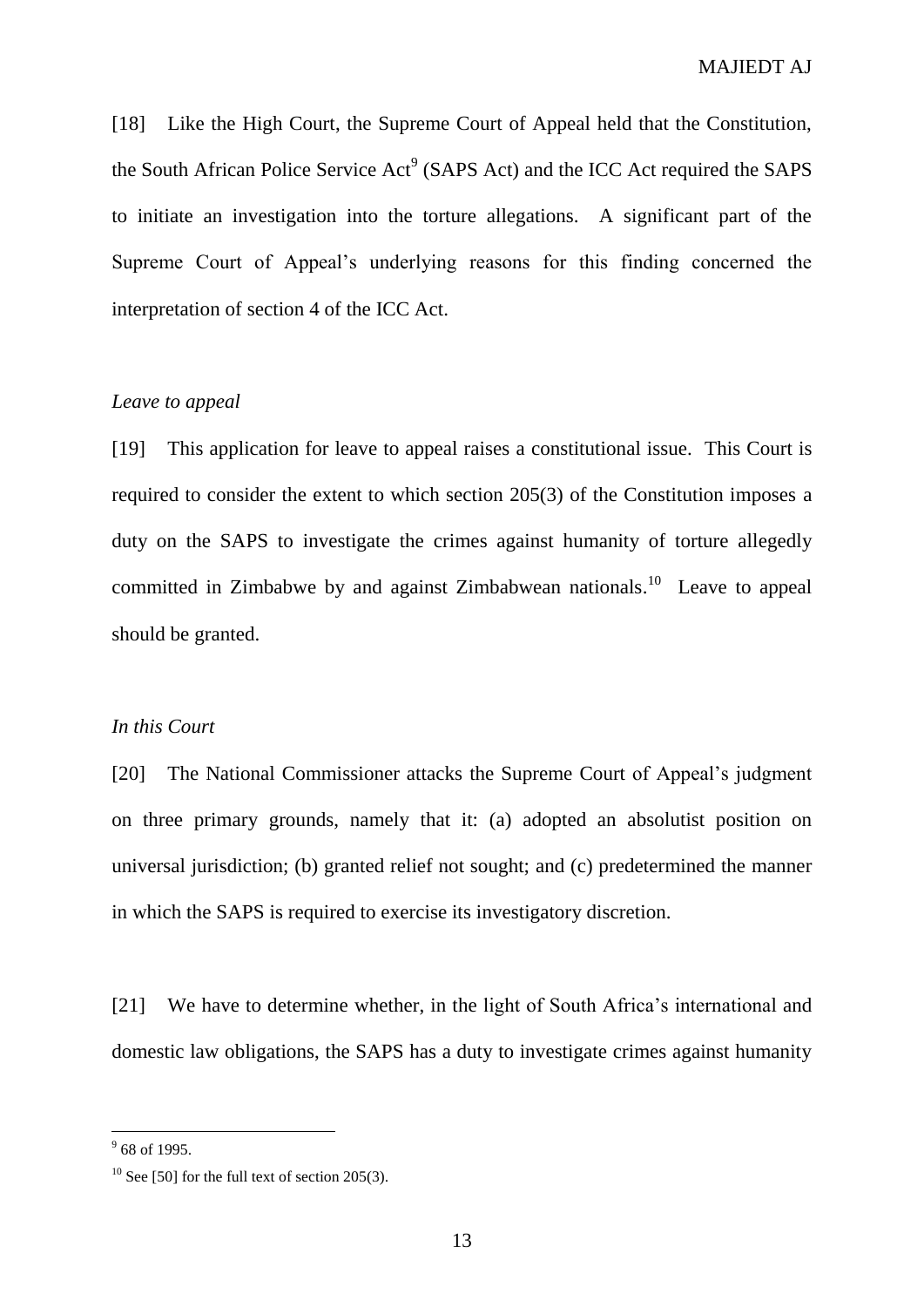committed beyond our borders. If so, under which circumstances is this duty triggered?

#### *International law and the South African Constitution*

[22] It is appropriate to start this enquiry by understanding the place of international law within the Constitution. In *Glenister II*,<sup>11</sup> Ngcobo CJ enunciated the significance of international law to the Constitution:

"Our Constitution reveals a clear determination to ensure that the Constitution and South African law are interpreted to comply with international law, in particular international human-rights law. . . . These provisions of our Constitution demonstrate that international law has a special place in our law which is carefully defined by the Constitution<sup>"12</sup>

[23] The Constitution enjoins South African courts, tribunals and other fora to consider international law when interpreting the Bill of  $\text{Right}^{13}$  and provides that legislation must be interpreted purposively<sup>14</sup> in accordance with international law.<sup>15</sup>

 $\overline{a}$ 

See also *Glenister II* above n 11 at para 201 where this Court stated:

<sup>&</sup>lt;sup>11</sup> Glenister v President of the Republic of South Africa and Others [2011] ZACC 6; 2011 (3) SA 347 (CC); 2011 (7) BCLR 651 (CC) (*Glenister II*).

 $12$  Id at para 97.

 $13$  Section 39(1)(b).

<sup>14</sup> See *Department of Land Affairs and Others v Goedgelegen Tropical Fruits (Pty) Ltd* [2007] ZACC 12; 2007 (6) SA 199 (CC); 2007 (10) BCLR 1027 (CC) at para 51.

<sup>&</sup>lt;sup>15</sup> Section 233 states:

<sup>&</sup>quot;When interpreting any legislation, every court must prefer any reasonable interpretation of the legislation that is consistent with international law over any alternative interpretation that is inconsistent with international law."

<sup>&</sup>quot;It is possible to determine the content of the obligation section 7(2) imposes on the State without taking international law into account. But section 39(1)(b) makes it constitutionally obligatory that we should. This is not to use the interpretive injunction of that provision . . . to manufacture or create constitutional obligations. It is to respect the careful way in which the Constitution itself creates concordance and unity between the Republic's external obligations under international law, and their domestic legal impact."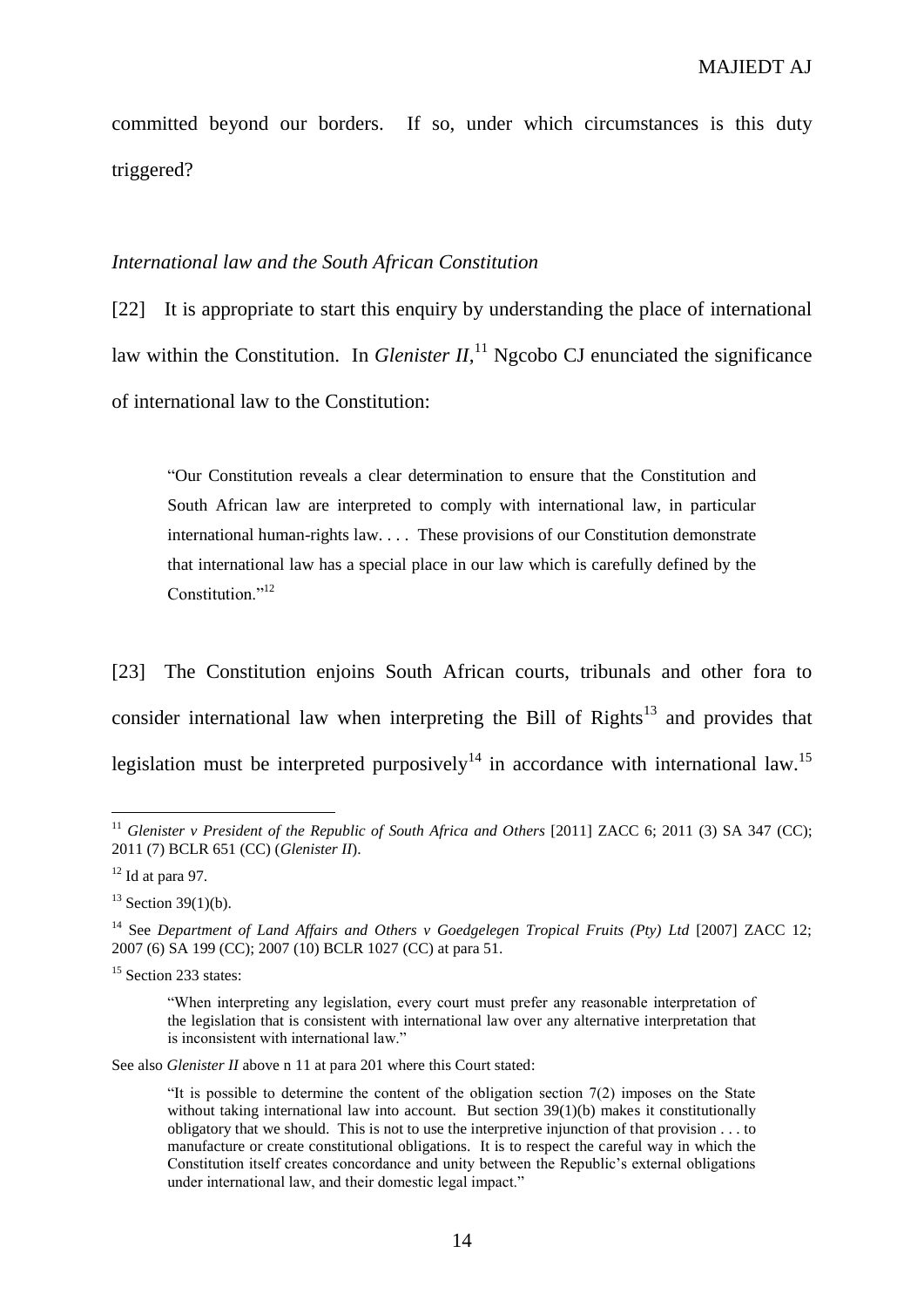Section 231(4) provides for the domestication of international law through national legislation. It reads that "[a]ny international agreement becomes law in the Republic when it is enacted into law by national legislation". Section 232 states that "[c]ustomary international law is law in the Republic unless it is inconsistent with the Constitution or an Act of Parliament".

[24] The Constitution provides that: (a) customary international law is part of our domestic law insofar as it is not inconsistent with the Constitution or an Act of Parliament; (b) international treaty law only becomes law in the Republic once enacted into domestic legislation; and (c) national legislation should, in turn, be interpreted in the light of international law that has not been domesticated into South African law by national legislation but that is nonetheless binding upon it.<sup>16</sup>

#### *Jurisdiction in international law*

 $\overline{a}$ 

[25] The next stage of the enquiry requires us to examine jurisdiction in an international law context. The exercise of domestic criminal jurisdiction is understood to manifest at three levels:<sup>17</sup> (a) prescriptive (or legislative) jurisdiction which empowers states through their common law or domestic legislation to prohibit certain conduct; (b) adjudicative (or judicial) jurisdiction which authorises states to enforce the proscribed conduct by means of, amongst other things, investigations and

<sup>16</sup> See *S v Makwanyane and Another* [1995] ZACC 3; 1995 (3) SA 391 (CC); 1995 (6) BCLR 665 (CC) at para 35 and *Progress Office Machines CC v South African Revenue Service and Others* [2007] ZASCA 118; 2008 (2) SA 13 (SCA) at para 6.

 $17$  Some international law scholars suggest that adjudicative and enforcement jurisdiction can be read together. See O'Keefe "Universal Jurisdiction: Clarifying the Basic Concept" (2004) 2 *Journal of International Criminal Justice* 735 at 735-7 and Brownlie *Principles of Public International Law* 5 ed (Clarendon Press, Oxford 1998) at 301.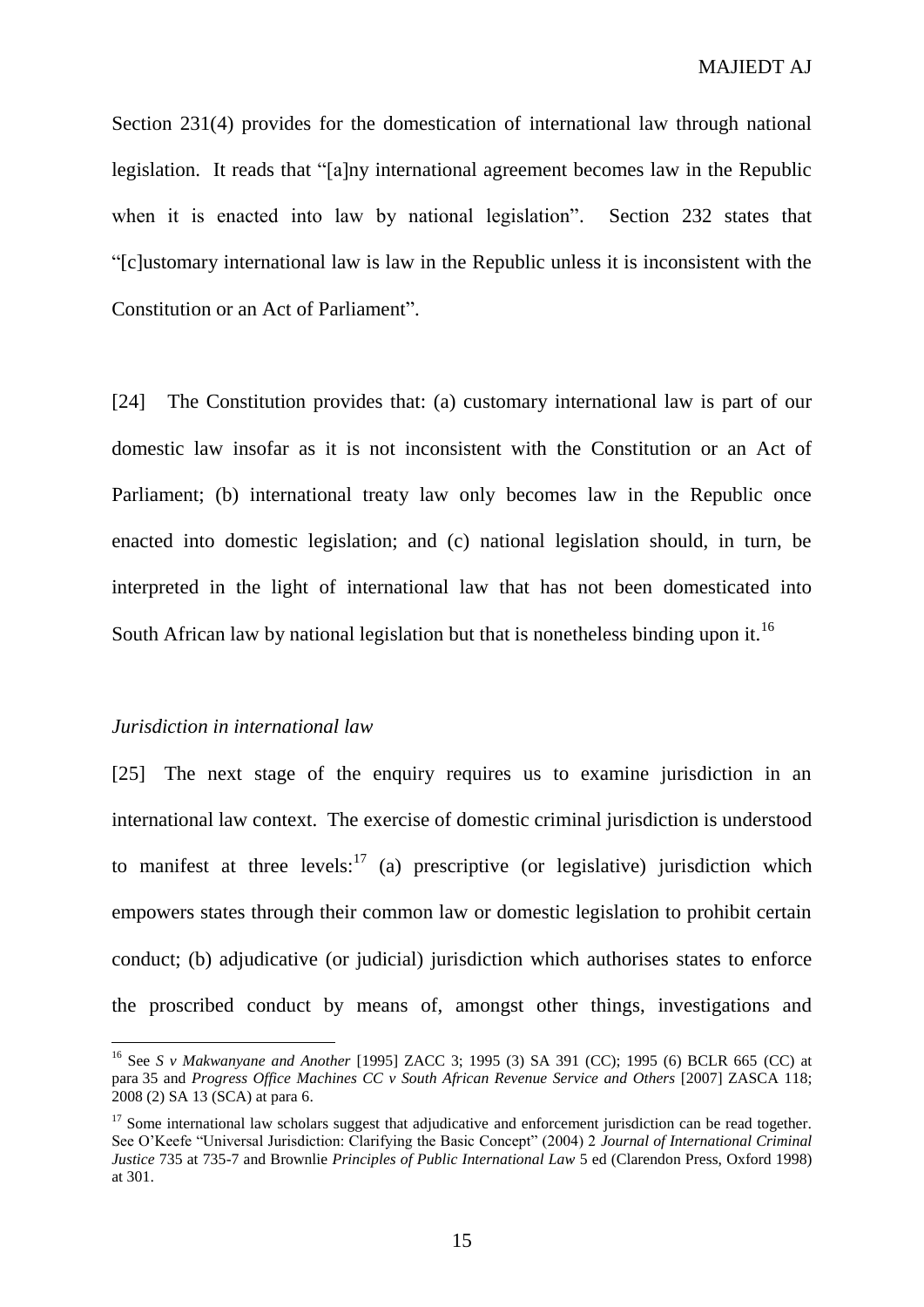prosecutions; and (c) enforcement (or executive) jurisdiction by which states are capacitated to determine the outcome of matters pursued through the exercise of adjudicative jurisdiction by, for example, enforcing decisions on proscribed conduct.

[26] In the *Lotus Case*<sup>18</sup>, the Permanent Court of International Justice, the predecessor to the International Court of Justice, laid down two complementary principles of territoriality, namely that states: (a) may not exercise their power in any form in the territory of another state, unless there is a permissive rule to the contrary; and (b) retain a wide measure of discretion to exercise jurisdiction within their own territory, with regard to acts committed beyond their borders. The second principle allows states to exercise prescriptive, adjudicative and enforcement jurisdiction solely within the confines of their territory.

[27] Alongside the principle of territoriality, international law recognises four other grounds or bases on which domestic criminal jurisdiction may be founded (*rationes jurisdictionis*). These are nationality, passive personality, the protective principle and universality or universal jurisdiction.<sup>19</sup> The Rome Statute,  $20$  which is discussed further below, bases the jurisdiction of the ICC on the first two conventional bases of jurisdiction, namely territoriality or nationality.<sup>21</sup> Universal jurisdiction is

<sup>18</sup> The case of the S.S. Lotus (*France v Turkey*) (1927) PCIJ Series A, No 10 (*Lotus Case*) at 18-9.

<sup>&</sup>lt;sup>19</sup> The principle of universal jurisdiction is discussed below. See Brownlie above n 17 at 303-8. See also Agarwal *International Law and Human Rights* 14 ed (Central Law Publications, Allahabad 2007) at 207-11 and Henkin *International Law: Politics, Values and Functions* (Martinus Nijhoff, London 1990) at 277-309.

<sup>&</sup>lt;sup>20</sup> Rome Statute of the International Criminal Court, 1 July 2002 (Rome Statute). The International Criminal Court (ICC) was established by article 1 of the Rome Statute and is a permanent international court vested with criminal jurisdiction. It should be noted that Zimbabwe is not a party to the Rome Statute.

 $21$  Id at article 12(2).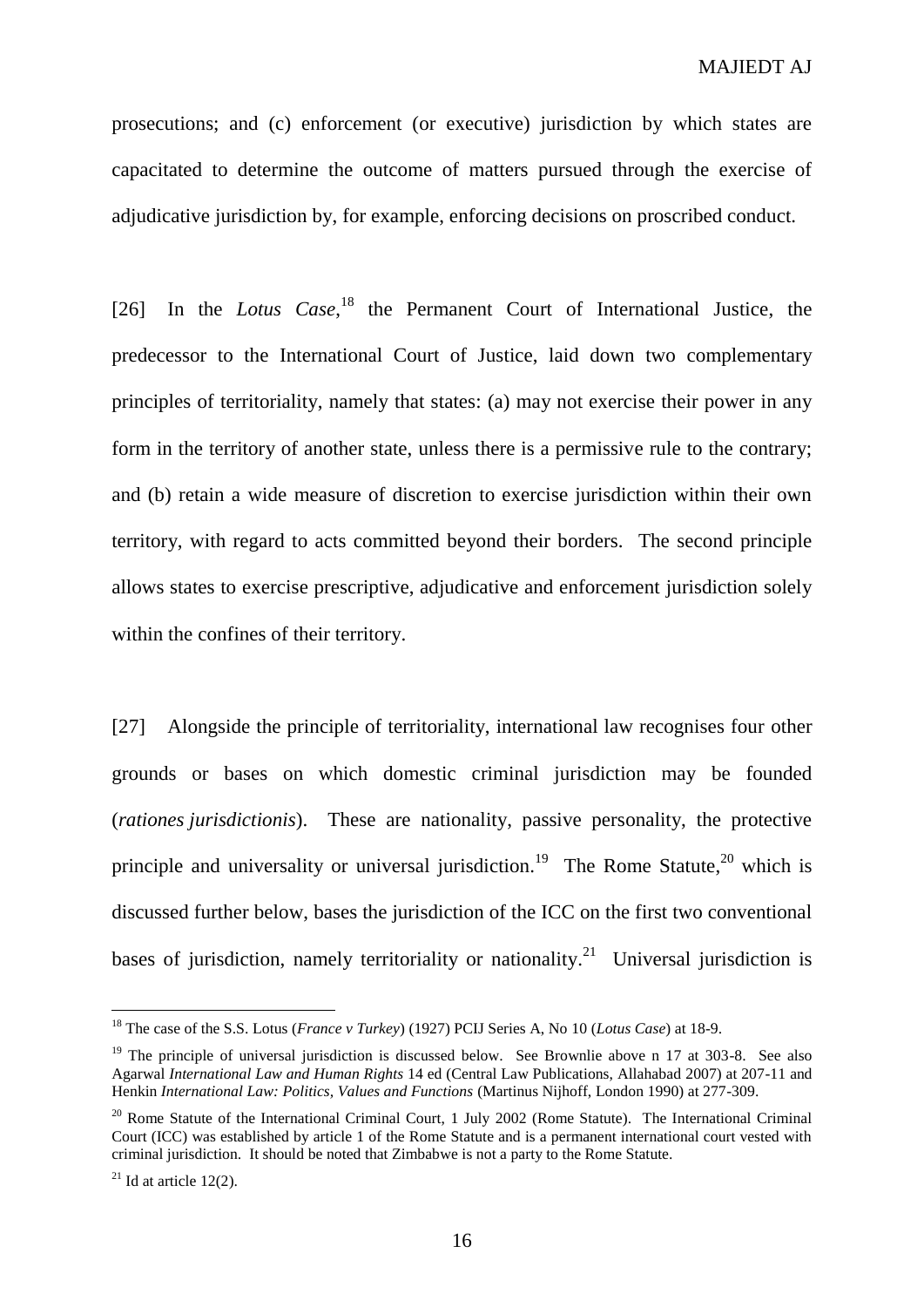not accorded to the ICC. However, the exercise of universal jurisdiction has found support in international law, subject to the observance of certain principles.

[28] International law scholars suggest that in order for universal jurisdiction to comply with the dictates of international law, three general principles should be observed: (a) "there should be a substantial and bona fide connection between the subject-matter and the source of the jurisdiction"; (b) "the principle of non-intervention in the domestic or territorial jurisdiction of other states should be observed"; and (c) "elements of accommodation, mutuality, and proportionality should be applied".<sup>22</sup>

[29] The exercise of enforcement jurisdiction is confined to the territory of the state seeking to invoke it. The principle of non-intervention safeguards the principle of territoriality. Domestic criminal jurisdiction based on universality therefore applies to prescriptive jurisdiction but can also apply to adjudicative jurisdiction, subject to the constraints of territoriality. Accordingly, investigations and the exercise of adjudicative jurisdiction confined to the territory of the investigating state are not at odds with the principles of universal jurisdiction. I now turn to consider the principle of complementarity under the Rome Statute.

 $22$  Brownlie above n 17 at 313. See also Agarwal above n 19 at 211.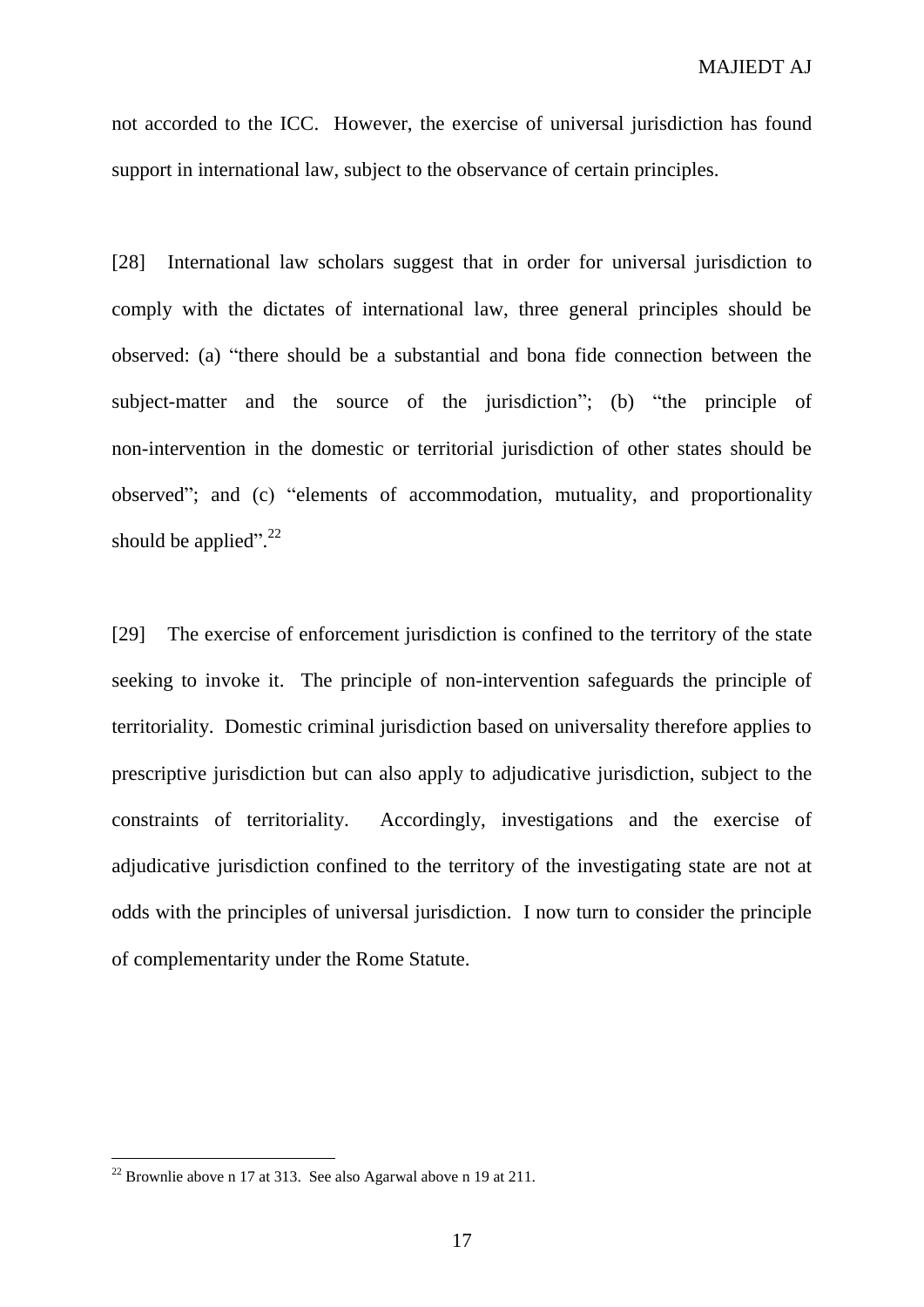MAJIEDT AJ

#### *Complementarity under the Rome Statute*

[30] The ICC, created by the Rome Statute, exercises complementary jurisdiction over the most serious crimes of international concern. These include the crimes against humanity of torture.<sup>23</sup> International criminal law and the ICC system in particular are premised on the principle of complementarity.<sup>24</sup> States parties may take the lead in investigating and prosecuting international crimes.<sup>25</sup> The ICC will only undertake investigations and prosecutions as a court of last resort where states parties are unwilling or unable to do so. The primary responsibility to investigate and prosecute international crimes remains with states parties.<sup>26</sup>

[31] The preamble to the Rome Statute affirms that states parties are determined "to put an end to impunity for the perpetrators of [grave] crimes and thus to contribute to the prevention of such crimes" and it recalls "that it is the *duty* of every State to exercise its criminal jurisdiction over those responsible for international crimes".<sup>27</sup>

<sup>&</sup>lt;sup>23</sup> Rome Statute above n 20 at article  $7(1)(f)$ .

<sup>24</sup> El Zeidy *The Principle of Complementarity in International Criminal Law: Origin, Development and Practice* (Martinus Nijhoff, London 2008) at 157. See also *S v Basson* [2005] ZACC 10; 2007 (3) SA 582 (CC); 2005 (12) BCLR 1192 (CC) at para 172, where Sachs J stated in respect of the domestic prosecution of international crimes that—

<sup>&</sup>quot;[t]he recent establishment of the [ICC] represents the culmination of a centuries-old process of developing international humanitarian law. It in no way deprives national courts of responsibility for trying cases involving breaches of such law which are properly brought before them in terms of national law".

<sup>&</sup>lt;sup>25</sup> As a court of last resort the ICC is meant to supplement, not to replace, national jurisdictions. See Cryer et al *An Introduction to International Criminal Law and Procedure* 2 ed (CUP, New York 2010) at 153.

<sup>26</sup> Id at 153-4. See also Triffterer (ed) *Commentary on the Rome Statute of the International Criminal Court: Observers' Notes, Article by Article* 2 ed (Nomos Verlagsgesellschaft, Baden-Baden 2008) at 15.

 $27$  Emphasis added.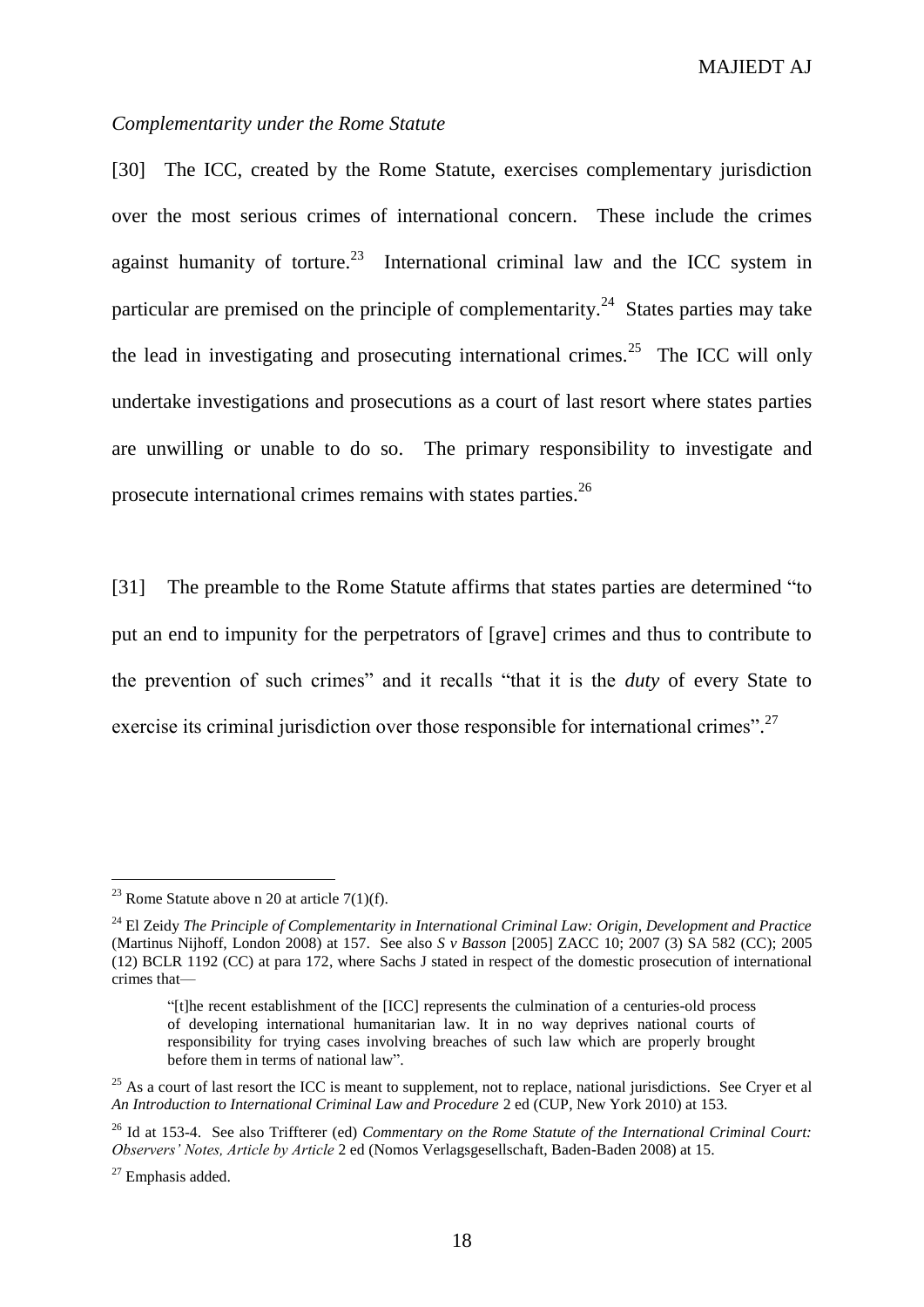[32] The need for states parties to comply with their international obligation to investigate international crimes is most pressing in instances where those crimes are committed by citizens of and within the territory of countries that are not parties to the Rome Statute, because to do otherwise would permit impunity. If an investigation is not instituted by non-signatory countries in which the crimes have been committed, the perpetrators can only be brought to justice through the application of universal jurisdiction, namely the investigation and prosecution of these alleged crimes by states parties under the Rome Statute.

#### *South Africa's jurisdiction in respect of the international crime of torture*

[33] South Africa was the first African state to domesticate the Rome Statute into national legislation. This was done in terms of section 231(4) of the Constitution through the enactment of the ICC Act.<sup>28</sup> The international crimes over which the ICC exercises jurisdiction,<sup>29</sup> including the crimes against humanity of torture, are listed in schedule 1 to the ICC Act and have thus become statutory crimes in our national law.

[34] It is clear that a primary purpose of the Act is to enable the prosecution, in South African courts or the ICC, of persons accused of having committed atrocities, such as torture, beyond the borders of South Africa. $30$  In enacting the ICC Act, South Africa declared its commitment to—

<sup>28</sup> See *Mail & Guardian Media Ltd and Others v Chipu NO and Others* [2013] ZACC 32; 2013 (6) SA 367 (CC); 2013 (11) BCLR 1259 (CC) at para 24.

 $29$  Crimes against humanity, war crimes and genocide.

 $30$  Long title, preamble and section 3(d)-(e) of the ICC Act.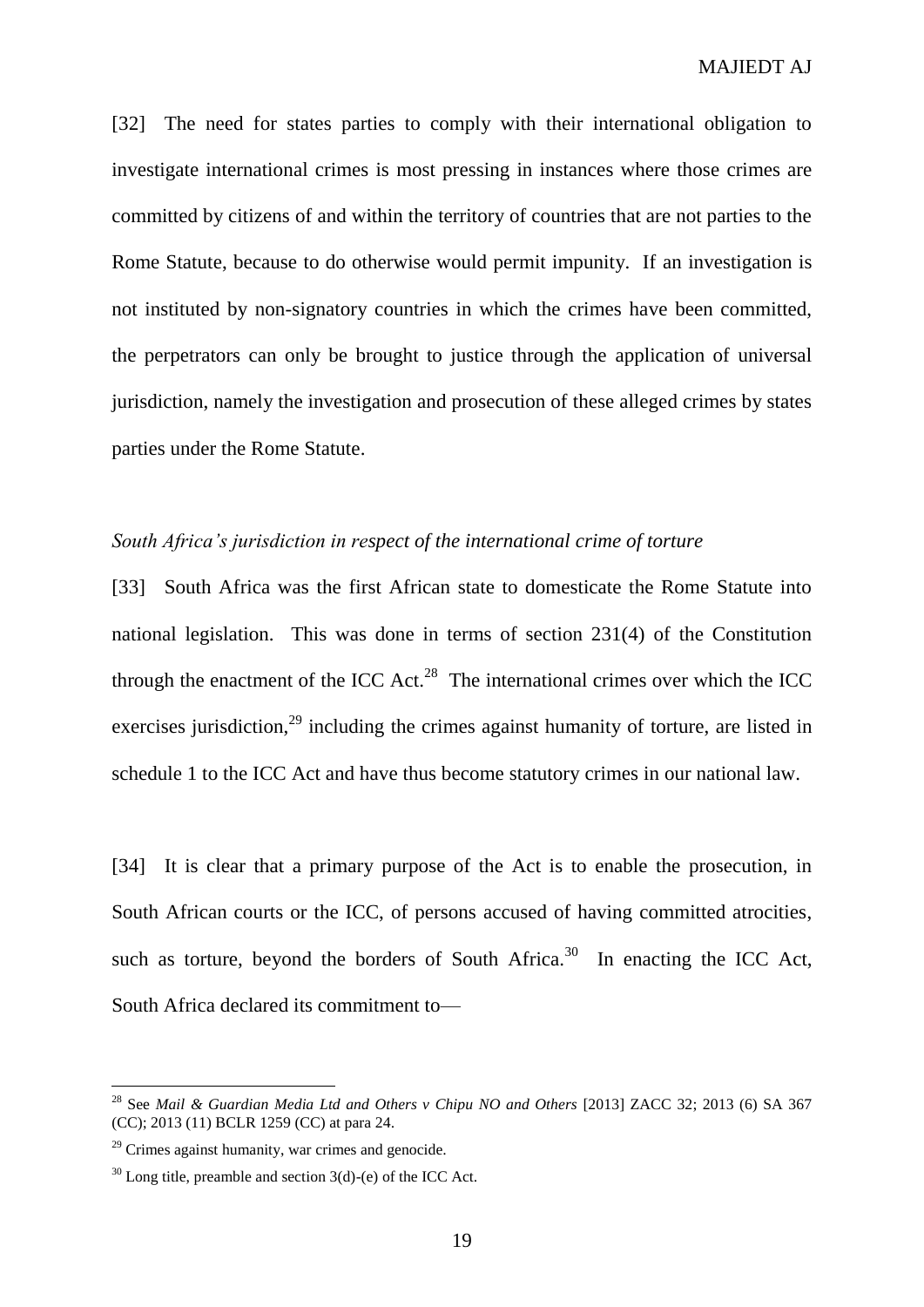"bringing persons who commit such atrocities to justice, either in a court of law of the Republic in terms of its domestic laws where possible, pursuant to its international obligations to do so when the Republic became party to the Rome Statute . . . , or in the event of the national prosecuting authority of the Republic declining or being unable to do so, in line with the principle of complementarity as contemplated in the Statute, in the  $[ICC]$ ".<sup>31</sup>

[35] Torture, even if not committed on the scale of crimes against humanity, is regarded as a crime which threatens "the good order not only of particular states but of the international community as a whole".<sup>32</sup> Coupled with treaty obligations,  $33$  the ban on torture has the customary international law status of a peremptory norm from which no derogation is permitted. $34$ 

[36] As a result of the absolute ban on torture, "the torturer has become, like the pirate or the slave trader before him, *hostis humani generis*, an enemy of all [hu]mankind".<sup>35</sup> This statement, albeit in a civil case, applies equally to criminal

 $31$  Id at preamble.

<sup>&</sup>lt;sup>32</sup> Dugard et al *International Law: A South African Perspective* 4 ed (Juta & Co Ltd, Cape Town 2011) at 157-8 and 160.

<sup>&</sup>lt;sup>33</sup> See the Convention against Torture and Other Cruel, Inhuman or Degrading Punishment, 10 December 1984 (Convention against Torture).

<sup>34</sup> See *A and Others v Secretary of State for the Home Department (No 2)* [2005] UKHL 71 at para 33; *R v Bow Street Metropolitan Stipendiary Magistrate and Others, Ex parte Pinochet Ugarte (No 3)* [2000] 1 AC 147 at 197-9; and *Prosecutor v Anto Furundzija (Trial Judgment)* IT-95-17 (ICTY) at paras 147-57*.* See also article 53 of the Vienna Convention on the Law of Treaties, 23 May 1969, which states:

<sup>&</sup>quot;A treaty is void if, at the time of its conclusion, it conflicts with a peremptory norm of general international law. For the purposes of the present Convention, a peremptory norm of general international law is a norm accepted and recognised by the international community of States as a whole as a norm from which no derogation is permitted and which can be modified only by a subsequent norm of general international law having the same character."

<sup>35</sup> *Filártiga v Peña-Irala* 630 F 2d 876 (2d Cir 1980) (*Filártiga*) at 890. In this landmark case concerning a civil claim arising out of acts of torture perpetrated by a Paraguayan official against a Paraguayan citizen in Paraguay, a US court claimed civil jurisdiction over the extraterritorial crime, being one against humanity, pursuant to the Alien Tort Statute 28 USC at section 1350. Although the US Supreme Court, in *Kiobel v Royal Dutch Petroleum Co* 133 S Ct 1659 (2013) at 1664 and 1669, recently held that the presumption against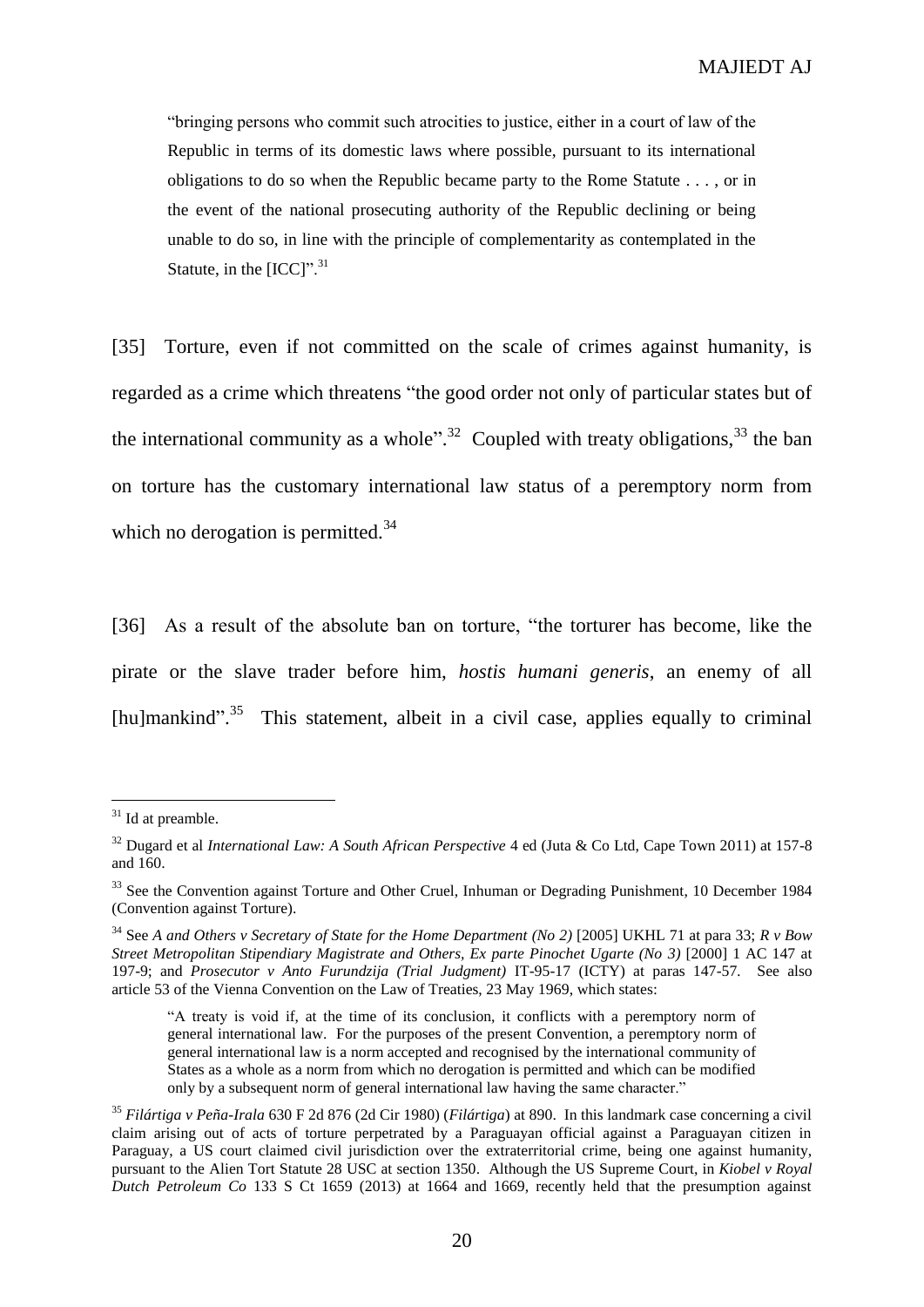cases. Torture attracts universal condemnation and all nations have an interest in its prevention, regardless of the nationality of the perpetrator or of the place where it has occurred. The Court in *Filártiga* held further that "an act of torture committed by a state official against one held in detention violates established norms of the international law of human rights, and hence the law of nations".<sup>36</sup>

[37] Along with torture, the international crimes of piracy, slave-trading, war crimes, crimes against humanity, genocide and apartheid<sup>37</sup> require states, even in the absence of binding international treaty law, to suppress such conduct because "all states have an interest as they violate values that constitute the foundation of the world public order"<sup>38</sup> Torture, whether on the scale of crimes against humanity or not, is a crime in South Africa in terms of section 232 of the Constitution because the customary international law prohibition against torture has the status of a peremptory norm.<sup>39</sup>

[38] Furthermore, along with genocide<sup>40</sup> and war crimes<sup>41</sup> there is an international treaty law obligation to prosecute torture.<sup>42</sup> The Convention against Torture, an

<sup>38</sup> Id at 157.

extraterritorial application applies to claims under the Alien Tort Statute, the Court's ruling in no way undermined the *Filártiga* Court's conclusion that the torturer is considered an enemy of all humankind.

<sup>36</sup> *Filártiga* id at 880.

 $37$  Dugard et al above n 32 at 157-69.

 $39$  The crime of torture, pursuant to section 231(4) of the Constitution, finds further reference in South African law through the Prevention and Combating of Torture of Persons Act 13 of 2013 (Torture Act).

<sup>&</sup>lt;sup>40</sup> See the Convention on the Prevention and Punishment of the Crime of Genocide, 9 December 1948 at articles 1-2, 4 and 6 and the Case Concerning Application of the Convention on the Prevention and Punishment of the Crime of Genocide (*Bosnia-Herzegovina v Serbia and Montenegro*), 26 February 2007 (ICJ).

<sup>&</sup>lt;sup>41</sup> Geneva Convention I at article 49; Geneva Convention II at article 50; Geneva Convention III at article 129; and Geneva Convention IV at article 146.

<sup>42</sup> Convention against Torture above n 33 at articles 4-5 and 7.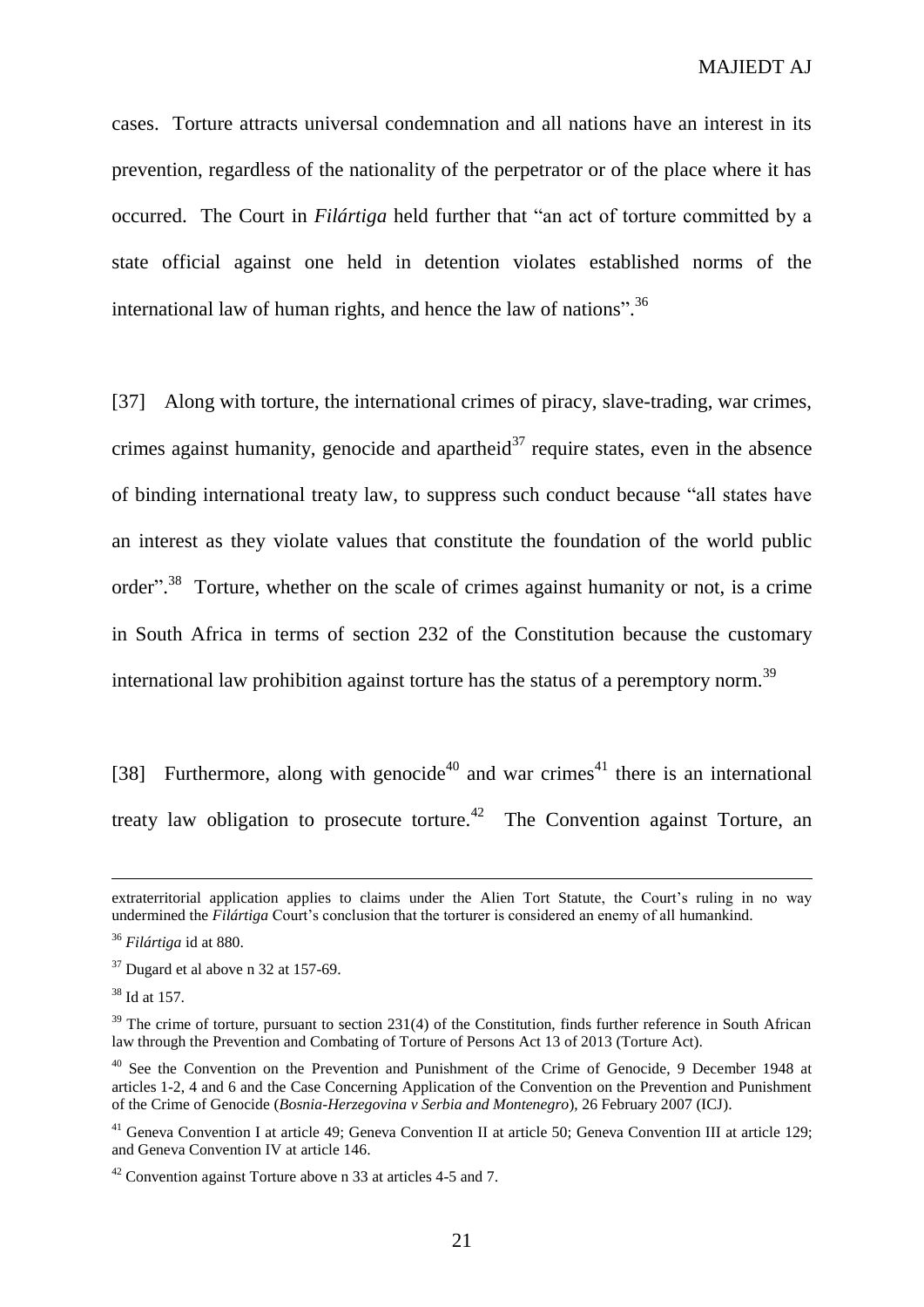international convention drafted specifically to deal with the crime of torture, obliges states parties to "ensure that all acts of torture are offences under its criminal law", together with an "attempt to commit torture" and "complicity and participation in torture".<sup>43</sup>

[39] South Africa has fulfilled this international law obligation through the recent enactment of the Torture Act.<sup>44</sup> In effect, torture is criminalised in South Africa under section 232 of the Constitution and the Torture Act whilst torture on the scale of crimes against humanity is criminalised under section 232 of the Constitution, the Torture Act and the ICC Act. Regional and sub-regional law also permits South Africa to take necessary measures against crimes against humanity, including torture.<sup>45</sup>

<sup>43</sup> Id at article 4(1). See also Nowak and McArthur *The United Nations Conventions against Torture: A Commentary* (OUP, New York 2008) at 249.

 $44$  See above n 39.

<sup>&</sup>lt;sup>45</sup> On a regional level, both South Africa and Zimbabwe have signed and ratified the African Charter on Human and Peoples' Rights, 27 June 1981 (African Charter) and are therefore bound by it. The African Charter, in article 5, protects the rights to dignity and to be free from all forms of exploitation and degradation, including torture and cruel, inhuman or degrading punishment and treatment. The African Commission on Human and Peoples' Rights (African Commission), the institution charged with ensuring compliance with the African Charter, has declared that the prohibition in article 5, which includes torture, must be interpreted to include the widest possible array of physical and mental abuse. See *Huri-Laws v Nigeria* (2000) AHRLR 273 (ACHPR 2000). This suggests that there is an obligation under article 5 for South Africa to investigate torture allegations.

On a sub-regional level, both South Africa and Zimbabwe are members of the Southern African Development Community (SADC), established in terms of the SADC Treaty, 17 August 1992. In *Government of the Republic of Zimbabwe v Fick and Others* [2013] ZACC 22; 2013 (5) SA 325 (CC); 2013 (10) BCLR 1103 (CC) at paras 5-6 and 11, this Court noted that the SADC Treaty has been ratified by our Parliament and is therefore binding upon South Africa. Zimbabwe ratified the SADC Treaty on 17 November 1992. As parties to the SADC Treaty, South Africa and Zimbabwe are bound by a number of mutual legal commitments, primarily through various SADC Protocols. These include, for present purposes, the protection of human rights, specifically in the context of the conduct of elections, co-operation in respect of the combating of various crimes that affect the sub-region and, most importantly, a specific commitment to offer "the widest possible mutual legal assistance within the limits of the laws of their respective jurisdictions" in investigations, prosecutions and court proceedings. See the SADC Protocol on Mutual Legal Assistance in Criminal Matters, 3 March 2002 at article  $2(1)$  and  $(3)$ .

There are also non-binding international resolutions that require member countries to act against crimes against humanity, including torture. See United Nations (UN) General Assembly Resolution 2583, 15 December 1969,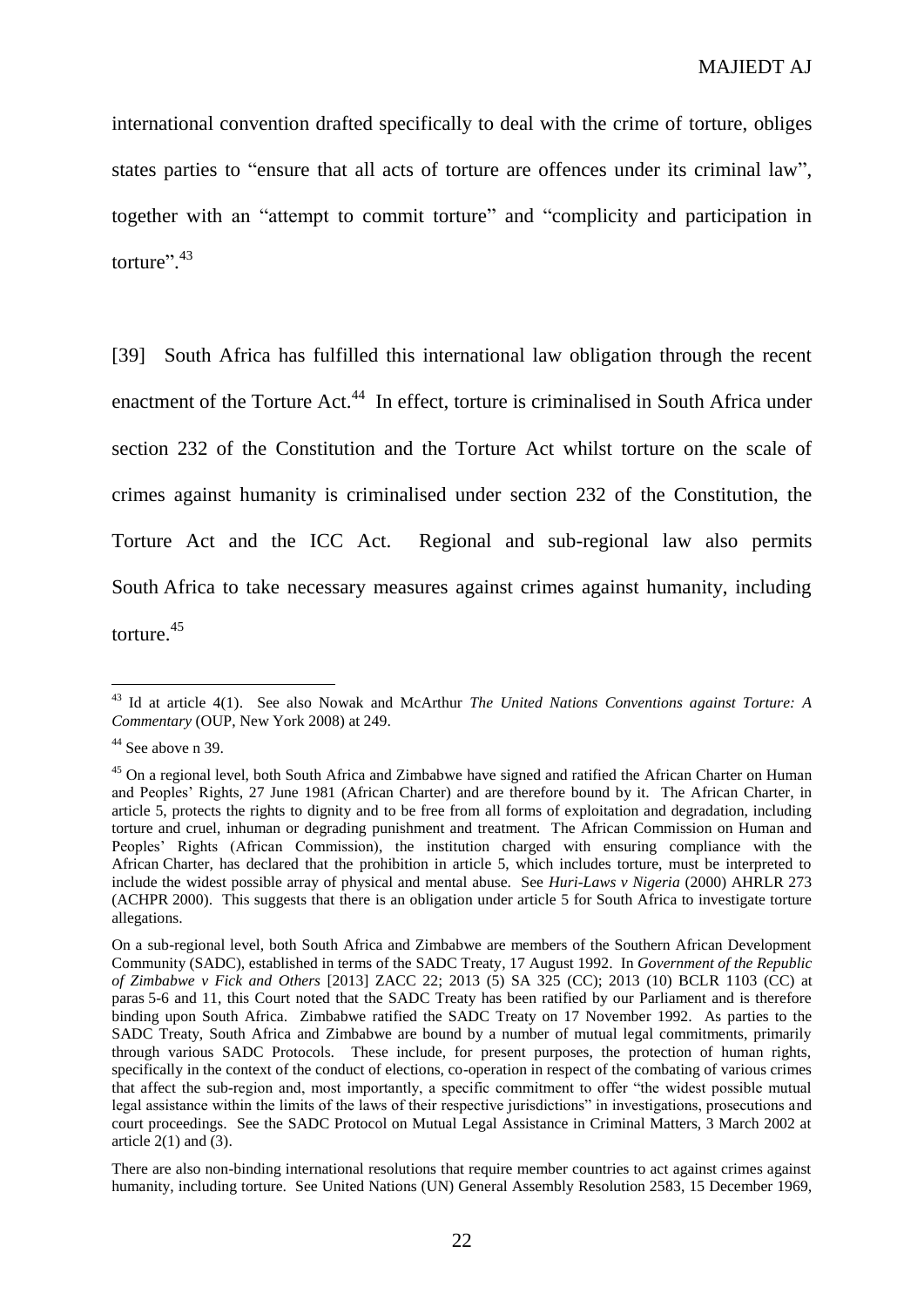MAJIEDT AJ

[40] Because of the international nature of the crime of torture, South Africa, in terms of sections 231(4), 232 and 233 of the Constitution and various international, regional and sub-regional instruments, is required, where appropriate, to exercise universal jurisdiction in relation to these crimes as they offend against the human conscience and our international and domestic law obligations. The exercise of universal jurisdiction is, however, subject to certain limitations.

#### *Is presence a requirement for the investigation of international crimes?*

 $\overline{a}$ 

[41] The answer to this enquiry lies in the proper interpretation of the provisions of section 4 of the ICC Act which regulates the jurisdiction of South African courts in respect of international crimes. Section 4(1) and (3) reads:

"(1) Despite anything to the contrary in any other law of the Republic, any person who commits a crime, is guilty of an offence and is liable on conviction to a fine or imprisonment, including imprisonment for life, or such imprisonment without the option of a fine, or both a fine and such imprisonment.

which "[calls upon] all states concerned to take the necessary measures for the thorough investigation of crimes against humanity" and article 2 of the Principles on the Effective Investigation and Documentation of Torture and Other Cruel, Inhuman or Degrading Treatment or Punishment, recommended by UN General Assembly Resolution 55/89, 4 December 2000, which dictates that—

<sup>&</sup>quot;States shall ensure that complaints and reports of torture or ill-treatment are promptly and effectively investigated. Even in the absence of an express complaint, an investigation shall be undertaken if there are other indications that torture or ill-treatment might have occurred".

Regional legal resolutions and guidelines contain similar obligations for African countries. So, for example, it has been resolved that states should "[e]nsure that whenever persons who claim to have been or who appear to have been tortured or ill-treated are brought before competent authorities an investigation shall be initiated". See African Commission, Resolution on Guidelines and Measures for the Prohibition and Prevention of Torture, Cruel, Inhuman or Degrading Treatment or Punishment in Africa, 17-23 October 2002 at article 18. And that member states are exhorted to fight against perpetrators of these types of international crimes benefiting from impunity whereby the African Commission "[u]rges the member states of the African Union to ensure that the perpetrators of crimes under international human rights law and international humanitarian law should not benefit from impunity". See African Commission, Resolution on Ending Impunity in Africa and the Domestication and Implementation of the Rome Statute of the International Criminal Court, 5 December 2005 at article 1.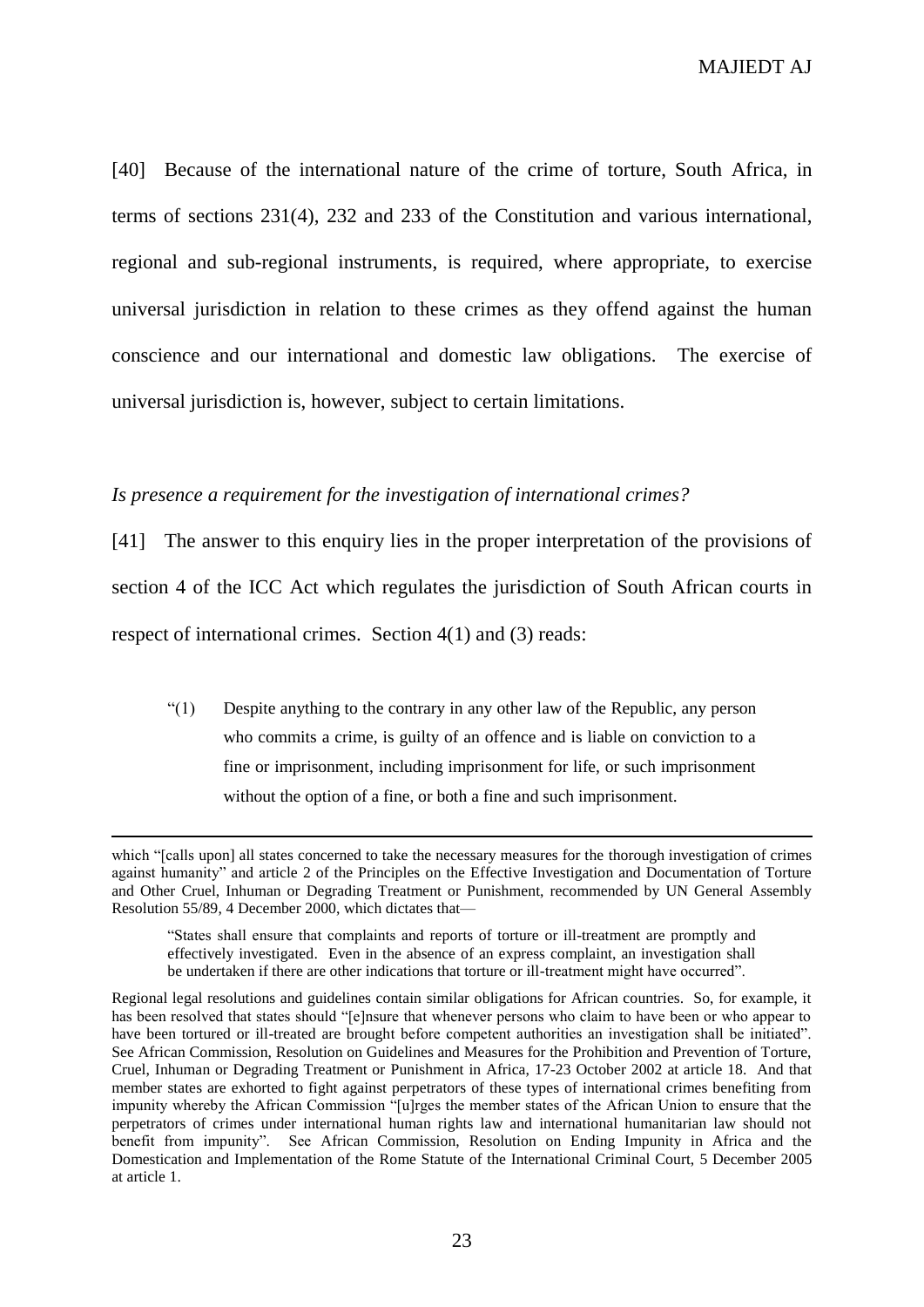. . .

(3) *In order to secure the jurisdiction of a South African court for purposes of this Chapter*, any person who commits a crime contemplated in subsection (1) outside the territory of the Republic, is deemed to have committed that crime in the territory of the Republic if––

- (a) that person is a South African citizen; or
- (b) that person is not a South African citizen but is ordinarily resident in the Republic; or
- (c) *that person, after the commission of the crime, is present in the territory of the Republic*; or
- (d) that person has committed the said crime against a South African citizen or against a person who is ordinarily resident in the Republic." (Emphasis added.)

[42] Section 4(1) creates crimes and punishment. Section 4(3) sets the limits to universal jurisdiction. When a person commits an envisaged crime outside of the Republic our courts will have jurisdiction only if at least one of the connecting factors is present. The accused person must be a citizen of, or ordinarily resident in, our country, must have committed the crime against a citizen or a person ordinarily resident within the country, or must be present in the country after the commission of the offence.

[43] Only the connecting factor in section 4(3)(c) requiring presence of the accused bears some relevance to the facts in this matter. On the back of section 4(3)(c) the SAPS contends that it has no duty to investigate the alleged torture in Zimbabwe because the suspects are not present in South Africa. That contention, however, holds true only as far as the prosecution of a crime in a South African court is concerned.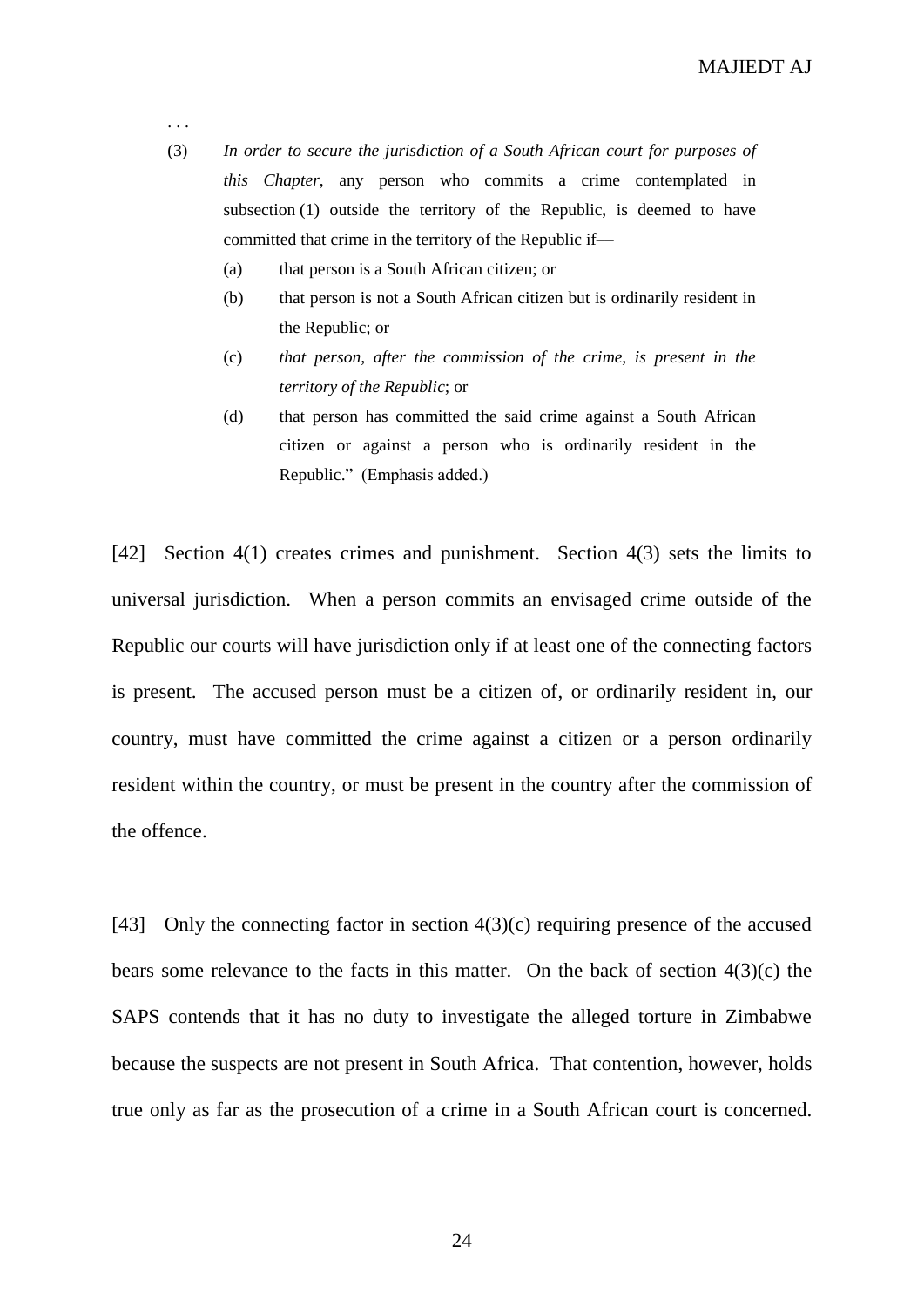Our Constitution requires that an accused person be present during her or his trial,<sup>46</sup> but it does not set presence as a requirement for an investigation. More precisely, section 4(3) sets the jurisdictional limits of South African courts. However, it is silent on the circumstances under which our country has the duty to investigate international crimes committed outside of our territory.

[44] The Supreme Court of Appeal held that "anticipated presence" of the suspects in South Africa would suffice for purposes of the connecting factor required in section 4(3). The amici contend forcefully that no presence of any sort is required by the Constitution, the ICC Act or international law for an investigation to be initiated. They argue that imposing this requirement would render the ICC Act less effective by limiting its application solely to the South African territory.

[45] On the other hand, the SAPS argues that section 4(3) of the ICC Act requires the suspect's presence in South Africa before any investigation may commence. In this regard it relies heavily on writings by certain commentators to the effect that "[u]niversal jurisdiction cannot sensibly be an absolute right of jurisdictional competence (such that any and every state is empowered to investigate and prosecute the occurrence of an international crime)".<sup>47</sup>

 $46$  Section 35(3)(e) reads:

<sup>&</sup>quot;Every accused person has a right to a fair trial, which includes the right to be present when being tried."

<sup>&</sup>lt;sup>47</sup> Du Plessis "South Africa's International Criminal Court Act: Countering Genocide, War Crimes and Crimes against Humanity" (2008) 172 *Institute for Security Studies* at 4 accepting that the ICC Act only gives rise to conditional or qualified universal jurisdiction, quoting Cassese "Is the Bell Tolling for Universality? A Plea for a Sensible Notion of Universal Jurisdiction" (2003) 1 *Journal of International Criminal Justice* 589 at 592.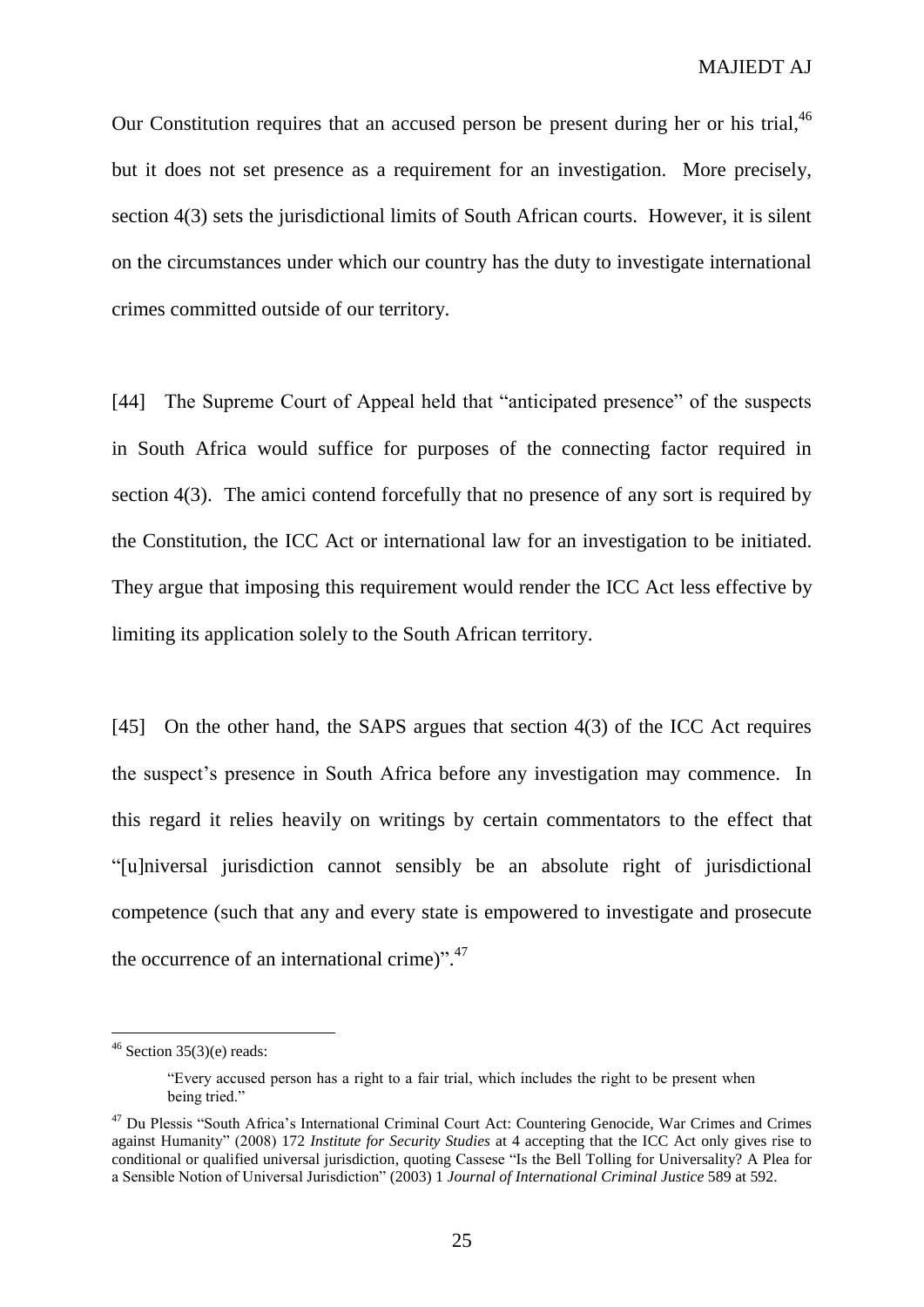[46] There is no unanimity amongst international law scholars on whether presence is a requirement for investigation. The debate is largely centred on adjudicative jurisdiction for the purposes of prosecution, an aspect which needs not concern us in this case.<sup>48</sup> We are seized with an enquiry into whether presence is a factor at all when it comes to the exercise of universal jurisdiction for an *investigation* of an international crime. Paragraph 3(b) of the 2005 Resolution of the Institut de Droit international declares that the accused's presence is required to exercise universal jurisdiction "*apart from acts of investigation and requests for extradition*". 49 It permits investigations in the absence of a suspect, but requires that the accused be present before the trial starts.<sup>50</sup> This reasoning is in line with the Rome Statute which

<sup>&</sup>lt;sup>48</sup> There is a substantial body of thought that regards the exercise of universal jurisdiction in absentia as repugnant to human rights norms and values. See, for example, Kreβ "Universal Jurisdiction over International Crimes and the *Institut de Droit international*" (2006) 4 *Journal of International Criminal Justice* 561 at 578.

<sup>49</sup> Emphasis added.

<sup>&</sup>lt;sup>50</sup> Kreβ above n 48 at 576, where he states:

<sup>&</sup>quot;*For all practical purposes, the opening part of this statement is of the greatest importance. It contains the drafter's view that the power of states to exercise universal jurisdiction includes investigative acts in absentia*. The criminal investigation may lead to an extradition request vis-à-vis the state where the suspect is present. *If this is the correct view of* lex lata*, then those national laws on universal jurisdiction, such as the German Code of Crimes Under International Law, which provide a basis for a criminal investigation in absentia, while requiring the presence of the accused for any trial, are in harmony with international law.*" (Emphasis added.)

See also the joint separate opinion in the Case Concerning the Arrest Warrant of 11 April 2000 (*Democratic Republic of the Congo v Belgium*), 14 February 2002 (ICJ) at paras 56 and 59 (*Arrest Warrant Case*), where Justices Higgins, Kooijmans and Buergenthal considered the principles enunciated in the *Lotus Case* for the investigation of international crimes and stated:

<sup>&</sup>quot;Some jurisdictions provide for trial *in absentia*; others do not. If it is said that a person must be within the jurisdiction at the time of the trial itself, that may be a prudent guarantee for the right of fair trial but has little to do with bases of jurisdiction recognized under international law.... No exercise of criminal jurisdiction may occur which fails to respect the inviolability or infringes the immunities of the person concerned. We return below to certain aspects of this facet, but will say at this juncture that *commencing an investigation on the basis of which an arrest warrant may later be issued does not of itself violate those principles*." (Emphasis added.)

See also Kreβ above n 48 at 577, who refers to the joint separate opinion in the *Arrest Warrant Case* for the view that there is no international law rule that prohibits an investigation of an international crime in the suspect's absence. He states: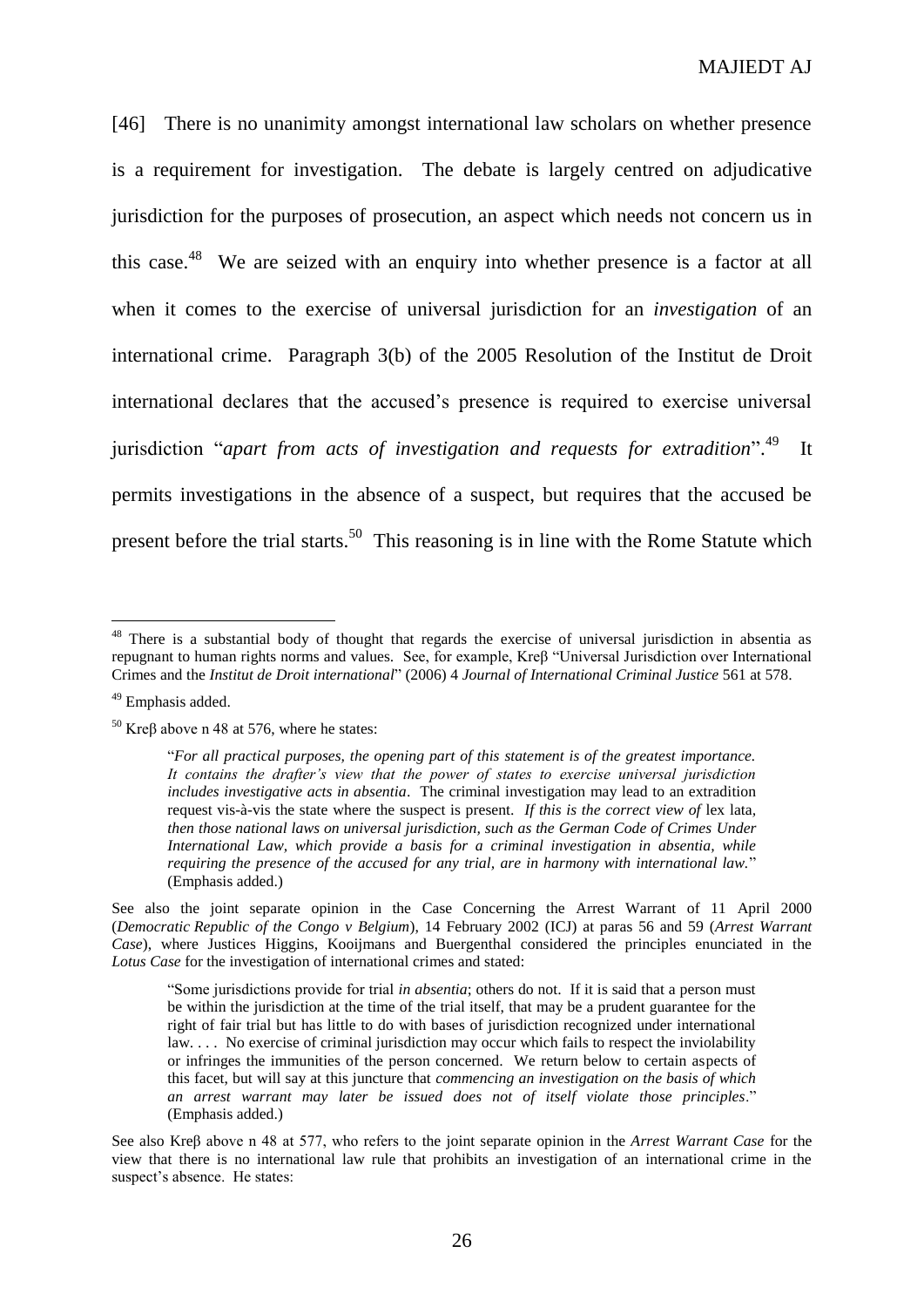distinguishes between investigation and prosecution in Part  $V<sup>51</sup>$  Article 17 of the Rome Statute, which concerns the admissibility of cases, also draws a distinction between investigation and prosecution and by implication leaves it to states parties to determine where to draw the line between these two phases of criminal proceedings.

[47] The Supreme Court of Appeal undertook an informative examination of comparative foreign and international law, which we need not repeat here.<sup>52</sup> It would appear that the predominant international position is that presence of a suspect is required at a more advanced stage of criminal proceedings, when a prosecution can be said to have started. This position accords with the section 4(3) requirement of presence for the purposes of prosecution. In regard to presence for purposes of investigation, customary international law is less clear.<sup>53</sup> Scholars point out, however, that presence is generally not required for an investigation and there is no international law rule that imposes that requirement.<sup>54</sup> This reasoning conforms to our Constitution which requires an accused "to be present when being tried".<sup>55</sup> Accordingly, the

<sup>&</sup>quot;At the same time, there is, certainly, also insufficient state practice to assert the creation of a rule that would specifically *prohibit* any investigative act in the absence of a suspect based (only) on universal jurisdiction. In particular, Judges Higgins, Kooijmans and Buergenthal have convincingly argued in their *Joint Separate Opinion* in the *Arrest Warrant* case that it would be fallacious to derive such a prohibitive rule from the *aut dedere aut judicare* scheme of the Geneva Conventions. This scheme is concerned with an *obligation* to search for an alleged offender or to *extradite* him or her. *While a presence requirement is imperative within such an obligatory scheme, the same is not true as regards a permissive rule concerning the commencement of investigations*, a request for extradition and even a *trial in absentia*." (Emphasis added and footnotes omitted.)

<sup>&</sup>lt;sup>51</sup> Articles 53-61.

 $52$  See Supreme Court of Appeal judgment above n 3 at paras 57-65. See also Woolaver "Prosecuting" International Crimes in South Africa: Interpreting the Requirement of the Accused's Presence in South African Territory under the Implementation of the Rome Statute of the ICC Act" (2014) 131 *SALJ* 253 at 261-5.

<sup>53</sup> Woolaver id at 266.

<sup>54</sup> See, for example, Kreβ above n 48 at 577.

 $55$  See above n 46.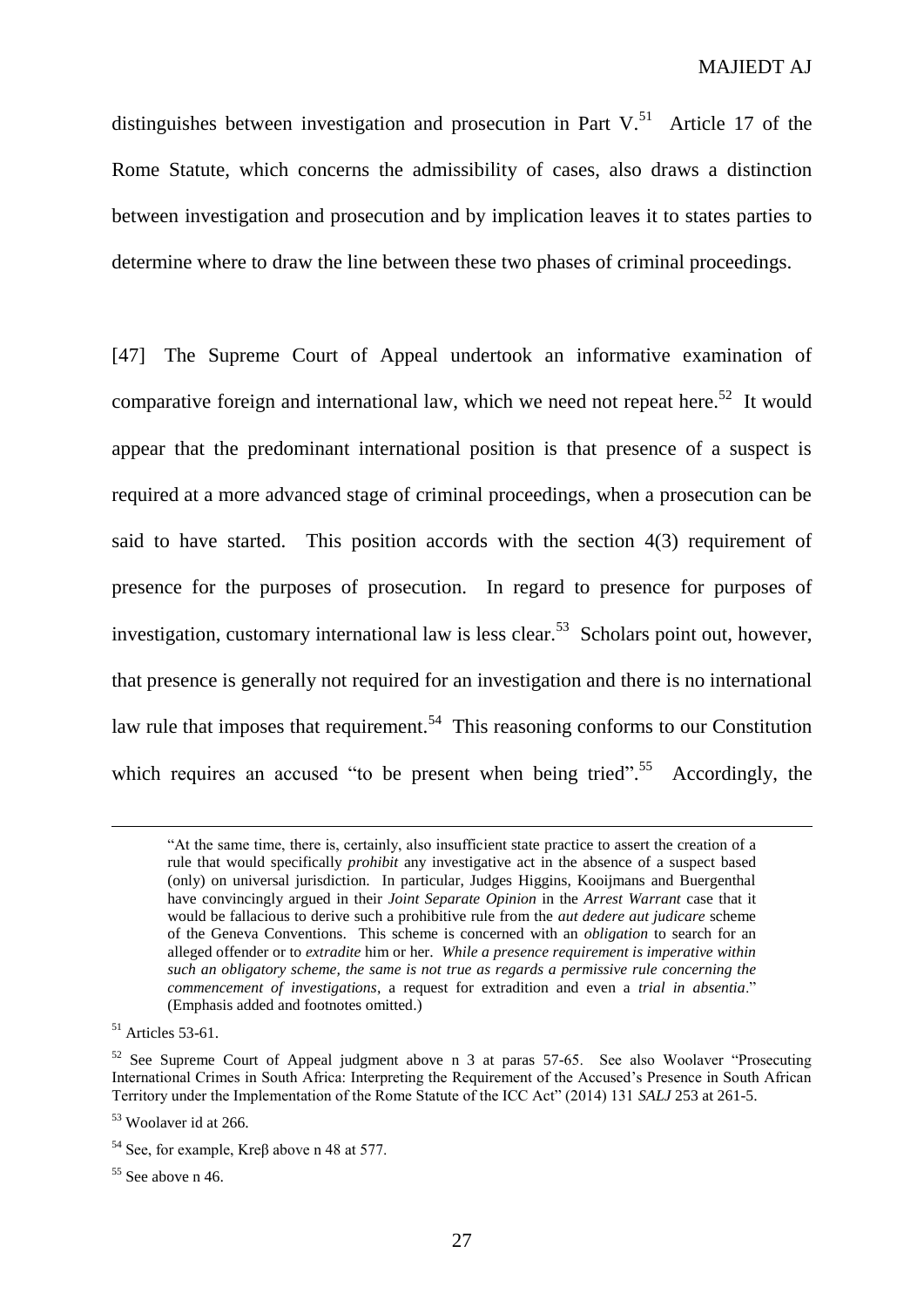exercise of universal jurisdiction, for purposes of the investigation of an international crime committed outside our territory, may occur in the absence of a suspect without offending our Constitution or international law.

[48] This approach is to be followed for several valid reasons. Requiring presence for an investigation would render nugatory the object of combating crimes against humanity. If a suspect were to enter and remain briefly in the territory of a state party, without a certain level of prior investigation, it would not be practicable to initiate charges and prosecution. An anticipatory investigation does not violate fair trial rights of the suspect or accused person. A determination of presence or anticipated presence requires an investigation in the first instance. Ascertaining a current or anticipated location of a suspect could not occur otherwise. Furthermore, any possible next step that could arise as a result of an investigation, such as a prosecution or an extradition request, requires an assessment of information which can only be attained through an investigation. By way of example, it is only once a docket has been completed and handed to a prosecutor that there can be an assessment as to whether or not to prosecute. 56

[49] The alleged acts of torture were perpetrated in Zimbabwe, by and against Zimbabwean nationals. None of the perpetrators is present in South Africa. However,

<sup>56</sup> See *Mashinini and Another v S* [2012] ZASCA 1; 2012 (1) SACR 604 (SCA) at para 15, where the Court stated:

<sup>&</sup>quot;After the police have concluded their investigations, the docket is given to the prosecutor. He or she gains access to all documents and statements in the docket. Based on this, he or she decides on which charge(s) to prefer against an accused person. The [police] plays no role in this critical choice by the prosecutor."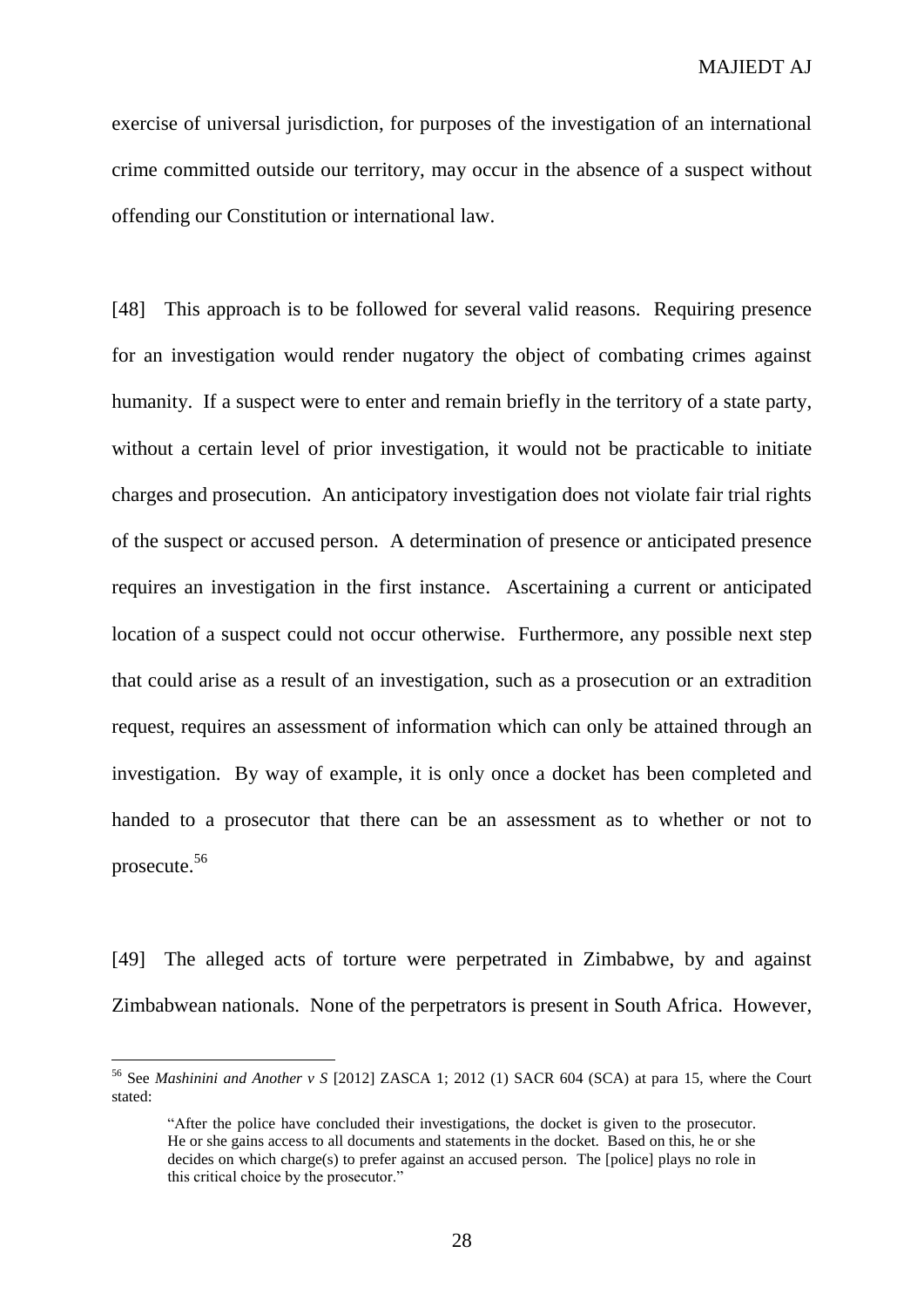the duty to combat torture travels beyond the borders of Zimbabwe. Torture, as a crime against humanity, is listed in schedule 1 to the ICC Act and forms part of the category of crimes in which all states have an interest under customary international law.<sup>57</sup> South Africa may, through universal jurisdiction, assert prescriptive and, to some degree, adjudicative jurisdiction by investigating the allegations of torture as a precursor to taking a possible next step against the alleged perpetrators such as a prosecution or an extradition request. The contention by the SAPS that it could not investigate without a suspect's presence must therefore fail.

#### *The duty on the SAPS to investigate international crimes*

[50] Our international law commitments to investigate crimes against humanity, including torture, must be discharged through our law-enforcement agencies. Section 205(3) of the Constitution outlines the SAPS's constitutional duties. It states:

"The objects of the police service are to prevent, combat and investigate crime, to maintain public order, to protect and secure the inhabitants of the Republic and their property, and to uphold and enforce the law."

#### [51] In *Glenister II*, Moseneke DCJ and Cameron J, writing for the majority, stated:

"It is equally clear that the national police service, amongst other security services, shoulders the *duty* to prevent, combat and *investigate* crime".<sup>58</sup> (Emphasis added.)

#### [52] Section 205(2) of the Constitution further provides:

 $57$  Dugard et al above n 32 at 154.

<sup>&</sup>lt;sup>58</sup> See above n 11 at para 176. See also *Carmichele v Minister of Safety and Security and Another* [2001] ZACC 22; 2001 (4) SA 938 (CC); 2001 (10) BCLR 995 (CC) at paras 45 and 61.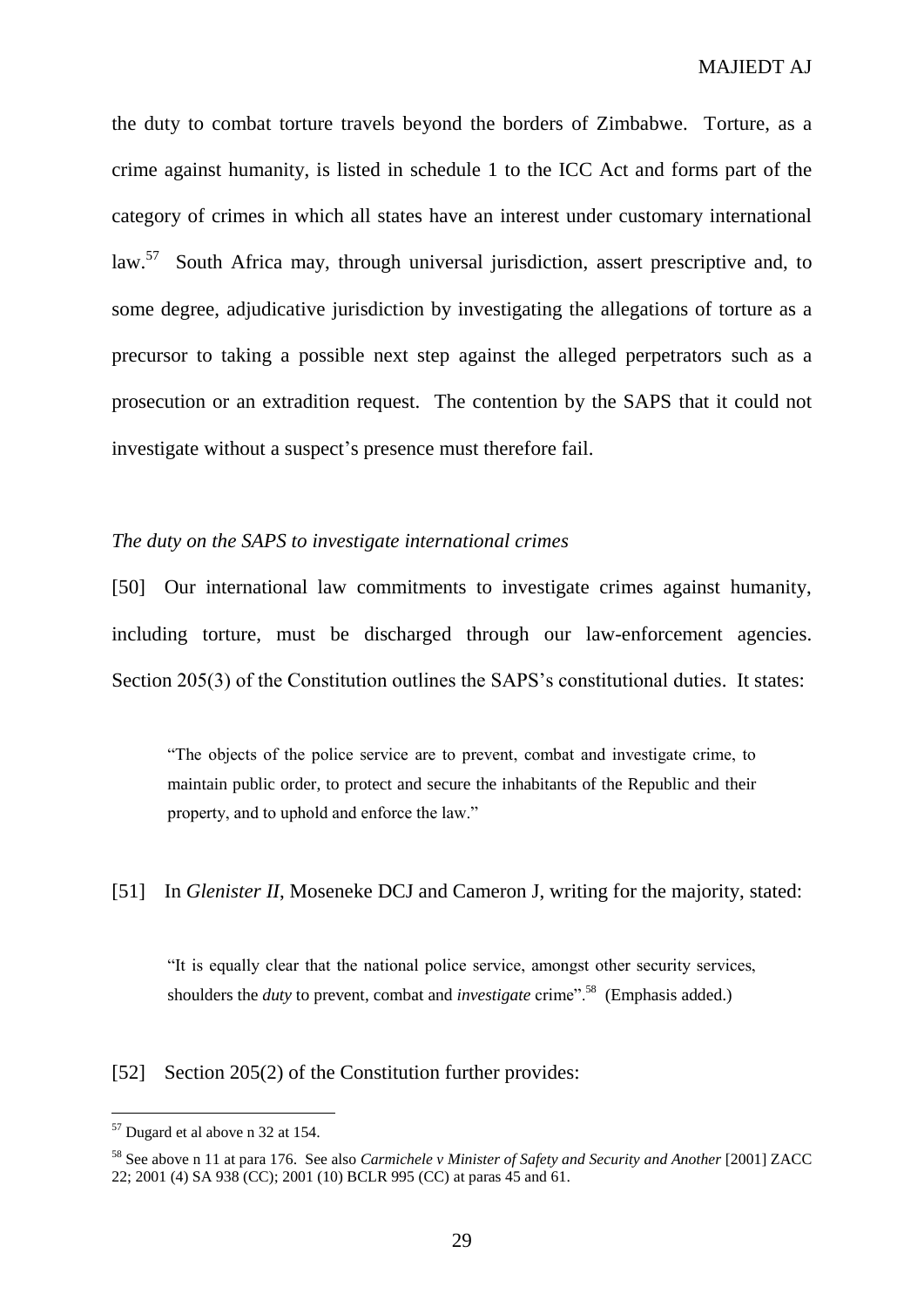MAJIEDT AJ

"National legislation must establish the powers and functions of the police service and must enable the police service to discharge its responsibilities effectively, taking into account the requirements of the provinces."

[53] Section 17C(1) of the SAPS Act, the national legislation enacted in terms of section 205(2) of the Constitution, establishes the Directorate for Priority Crime Investigation (DPCI, commonly known as the Hawks) within the SAPS. Section 17D(1)(a) of that Act provides that the functions of the Hawks "are to prevent, combat and *investigate* national priority offences, which in the opinion of the National Head of the Directorate need to be addressed by the Directorate".<sup>59</sup> In section 17A, national priority offences are defined to mean "organised crime, *crime that requires national prevention or investigation*, *or crime which requires specialised skills in the prevention and investigation thereof*, as referred to in section 16(1)". 60

[54] Section 16(1) refers to crimes listed in section 16(2)(iA) that identifies national priority offences as the "commission of any alleged offence mentioned in the Schedule". Item 4 of the schedule to the SAPS Act states that a national priority offence includes "any offence referred to in Schedule 1 to the [ICC Act]". Item 1(f) of part 2 of schedule 1 to the ICC Act includes the crime against humanity of torture as a national priority offence that requires national prevention or investigation.

<sup>59</sup> Emphasis added.

<sup>60</sup> Emphasis added.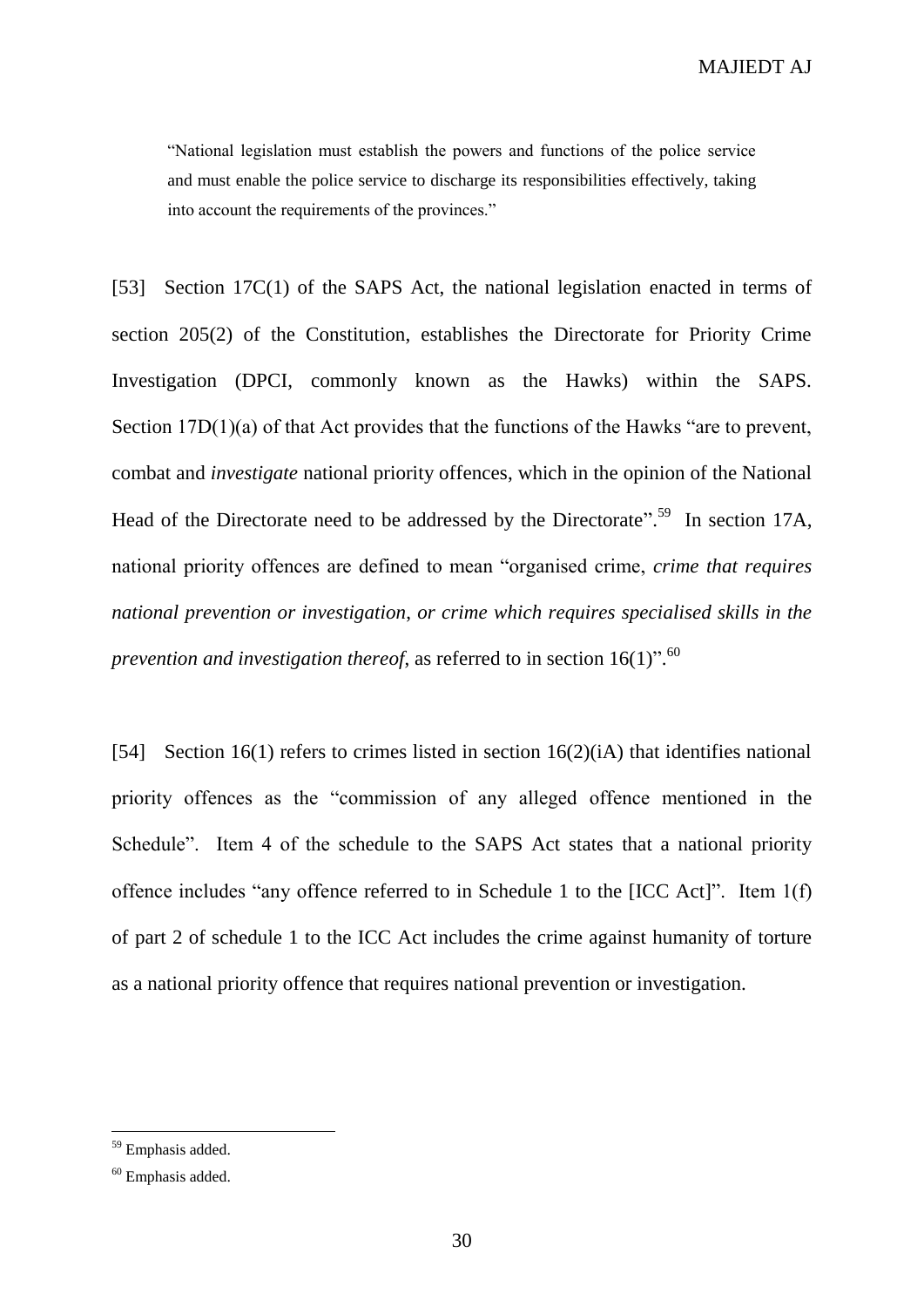[55] The Supreme Court of Appeal held that the SAPS has the requisite power to investigate the allegations of torture. I would go further. There is not just a power, but also a duty. While the finding that the SAPS does have the power to investigate is unassailable, the point of departure is that the SAPS has a duty to investigate the alleged crimes against humanity of torture. That duty arises from the Constitution read with the ICC Act, which we must interpret in relation to international law.<sup>61</sup>

[56] The Constitution and the ICC Act make it clear that, whilst empowered to investigate crime, the SAPS also bears a duty to do so. This emerges from the interpretation of section 205(3) of the Constitution in *Glenister II*, read with the relevant provisions outlined above. By way of contrast, section 179(2) of the Constitution affords the prosecuting authority a "power" and thus a discretion to institute criminal proceedings.<sup>62</sup> The word "power" does not appear in section 205(3) of the Constitution in relation to investigating crime.

[57] The statutory designation of international crimes under the SAPS Act domesticated into our law by the ICC Act requires the SAPS to prioritise these types of crimes and indeed imposes a duty on it to do so. For present purposes we must focus on the investigation of one type of domesticated international crime, the crime of torture.

 $61$  See [22] to [24].

 $62$  Section 179(2) reads:

<sup>&</sup>quot;The prosecuting authority has the *power* to institute criminal proceedings on behalf of the state, and to carry out any necessary functions incidental to instituting criminal proceedings." (Emphasis added.)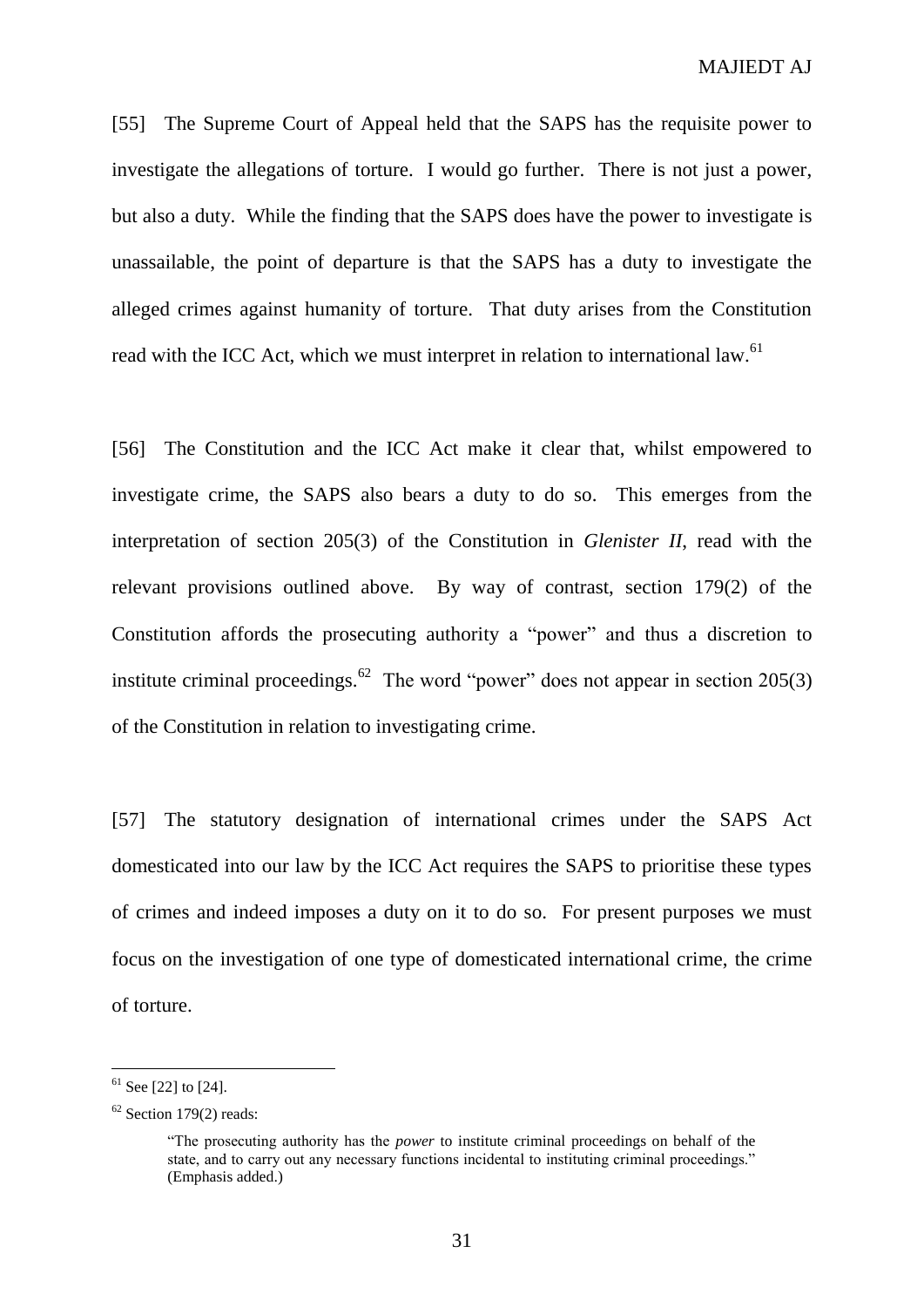MAJIEDT AJ

[58] There is a further ground that underscores this duty. This is the mutual assistance available between the SAPS and the PCLU within the NPA. In terms of section 17D(3) of the SAPS Act, the Head of the Hawks may request the NPA to assist in the investigation of a national priority offence.<sup>63</sup> In turn, section 13(1)(c) of the NPA Act permits the President to appoint Special Directors to perform the functions assigned to them by the President. Section 24(3) provides that Special Directors shall exercise the powers, carry out the duties and perform the functions conferred, imposed on or assigned to them by the President. By a proclamation dated 24 March 2003, Mr Ackerman was appointed by the President as a Special Director with a mandate "to manage and direct the investigation and prosecution of crimes contemplated in [the ICC Act]".

[59] Section 24(7) of the NPA Act provides that a Special Director who is of the opinion that a matter connected with or arising out of an offence requires further investigation may request assistance from the SAPS. The SAPS is then obliged to comply with the request for assistance "so far as [is] practicable".<sup>64</sup>

[60] The effect of the relevant domestic legal provisions is that—

 $63$  Section 17D(3) of the SAPS Act reads:

<sup>&</sup>quot;The National Head of the [Hawks] may, if he or she has reason to suspect that a national priority offence has been or is being committed, request the [NDPP] to designate a Director of Public Prosecutions to exercise the powers of section 28 of the [NPA Act]."

<sup>&</sup>lt;sup>64</sup> See Redpath "Failing To Prosecute? Assessing the State of the National Prosecuting Authority in South Africa" (2012) 186 *Institute for Security Studies* at 52 for an overview of the specialised units of the NPA.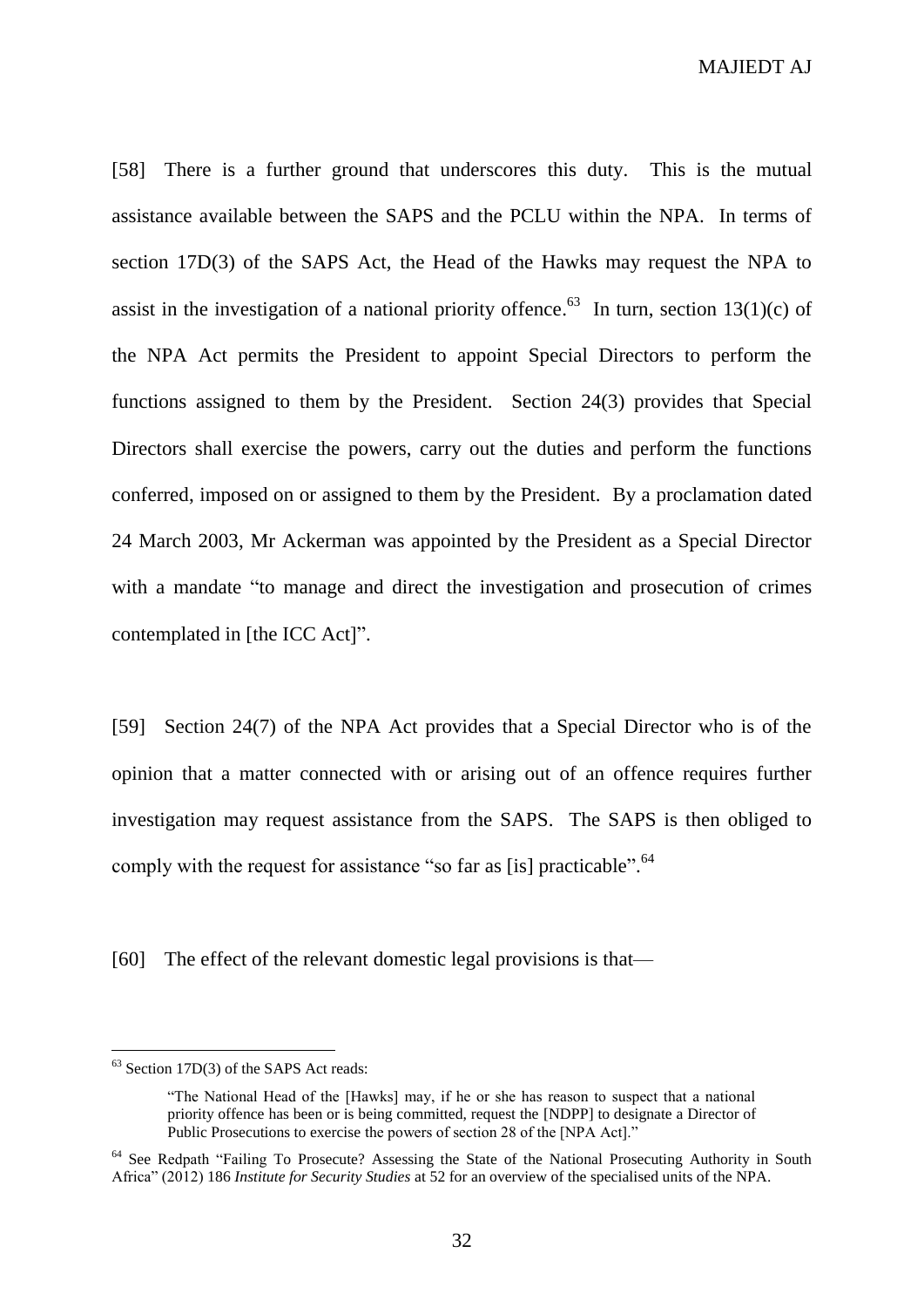- (a) torture as a crime against humanity is proscribed as a crime under our domestic law in terms of section 232 of the Constitution and section 4(1) of the ICC Act;
- (b) the SAPS is permitted under international law and has a duty in our domestic law to investigate crime and, in particular, high priority crimes like torture as a crime against humanity and the customary international law nature of the crime of torture underscores the duty to investigate this type of crime; and
- (c) the SAPS, and in particular the Hawks as the specialised unit within the SAPS, has the obligation in our domestic law to investigate torture in terms of section  $4(1)$  of the ICC Act.<sup>65</sup>

#### *Limiting the duty to investigate international crimes*

 $\overline{a}$ 

[61] We have found that our applicable legislative scheme, understood in the light of international customary law and other international obligations, places an obligation on our country through the SAPS to investigate crimes against humanity, including torture, committed outside our territory. However, the universal jurisdiction to investigate international crimes is not absolute. It is subject to at least two limitations. The first limitation arises from the principle of subsidiarity. It requires that ordinarily

<sup>&</sup>lt;sup>65</sup> The current structure of the SAPS Act provides that this matter falls squarely within the mandate of the Hawks. It should have been reported to the Directorate of Special Operations (DSO) for investigation when it was first brought to the attention of the South African authorities. And that is why the NPA was SALC's first port of call because the DSO was located within the NPA. Unfortunately, the time between, on the one hand, when the SALC memorandum and the torture docket were delivered to the NPA and, on the other hand, when the decision not to investigate was made coincided with the demise of the DSO. At the time, the Hawks had not yet come into operation. When it did, on 6 July 2009, the decision not to investigate had already been taken despite the fact that the application to challenge that decision was launched five months after the coming into operation of the Hawks. This would probably explain why the Hawks did not play the prominent role it should have in the investigation.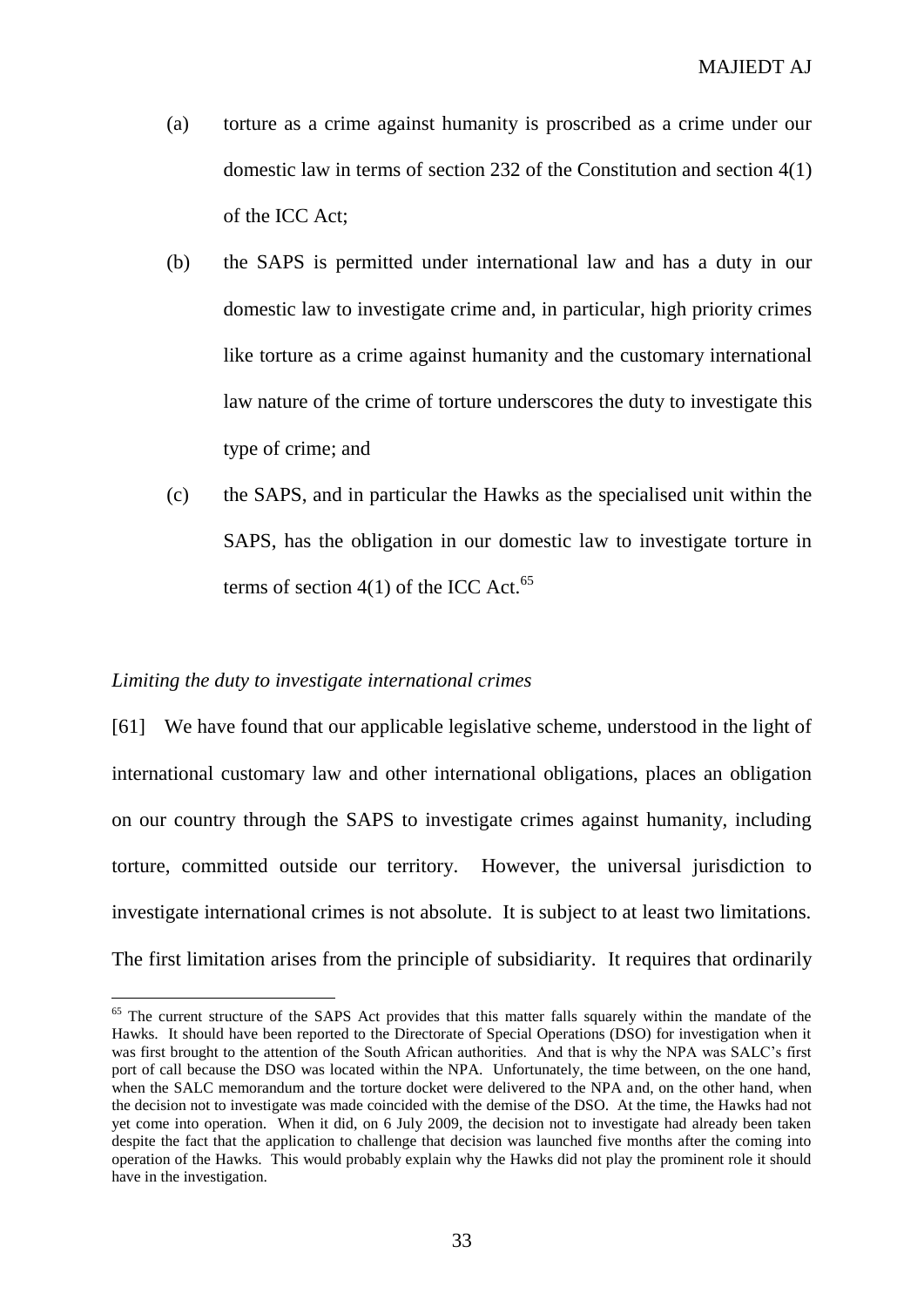there must be a substantial and true connection between the subject-matter and the source of the jurisdiction. And once jurisdiction is properly founded, the principle of non-intervention in the affairs of another country must be observed; investigating international crimes committed abroad is permissible only if the country with jurisdiction is unwilling or unable to prosecute and only if the investigation is confined to the territory of the investigating state. Simply put, we may not investigate or prosecute international crimes in breach of considerations of complementarity and subsidiarity.

[62] These considerations require that South African investigating institutions may investigate alleged crimes against humanity committed in another country by and against foreign nationals only if that country is unwilling or unable to do so itself. In this matter Zimbabwe was not asked by the alleged victims of torture to investigate the crime. Some of the reasons advanced for approaching South Africa directly were several indications of the collapse of the rule of law in Zimbabwe and that the safety of the witnesses in Zimbabwe could not be guaranteed. As a Court, we cannot go that far. It suffices to say that it was very unlikely that the Zimbabwean police would have pursued the investigation with the necessary zeal in view of the high profile personalities to be investigated. It is alleged that six Cabinet Ministers and Directors General and the ruling party itself are implicated as suspects in the commission of these crimes against humanity. If Zimbabwe were able and willing to investigate and prosecute the alleged crimes of torture, there would be no place for South Africa also to do so.

34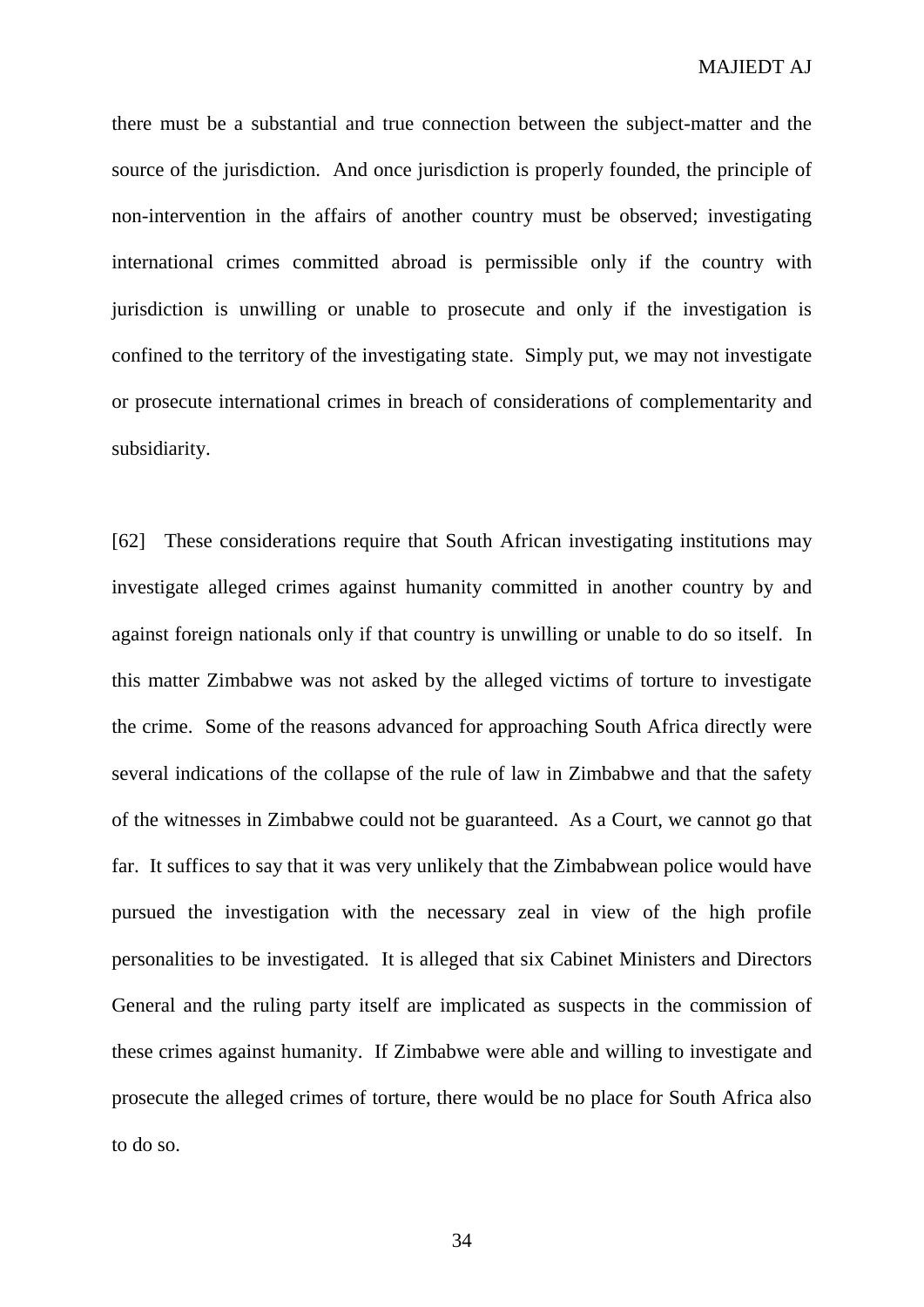MAJIEDT AJ

[63] The second limiting principle is practicability. Before our country assumes universal jurisdiction it must consider whether embarking on an investigation into an international crime committed elsewhere is reasonable and practicable in the circumstances of each particular case. That decision must be made in the light of all the relevant circumstances. None of these factors alone should be dispositive of the enquiry. Each case must be determined on its own merits and circumstances.

[64] Foremost amongst these considerations are whether the investigation is likely to lead to a prosecution and accordingly whether the alleged perpetrators are likely to be present in South Africa on their own or through an extradition request; the geographical proximity of South Africa to the place of the crime and the likelihood of the suspects being arrested for the purpose of prosecution; the prospects of gathering evidence which is needed to satisfy the elements of a crime; and the nature and the extent of the resources required for an effective investigation. In some instances a preliminary investigation to test the reasonableness of undertaking a full-blown investigation may be necessary. In each case the ultimate enquiry is whether, all relevant considerations weighed, the SAPS acted reasonably in declining to investigate crimes against humanity committed in another country.

#### *Analysis of the SAPS's duty and the applicable test with reference to the facts*

[65] During early January 2009 Mr Williams referred SALC's covering letter, the SALC memorandum and the torture docket to the Divisional Commissioner: Detective

35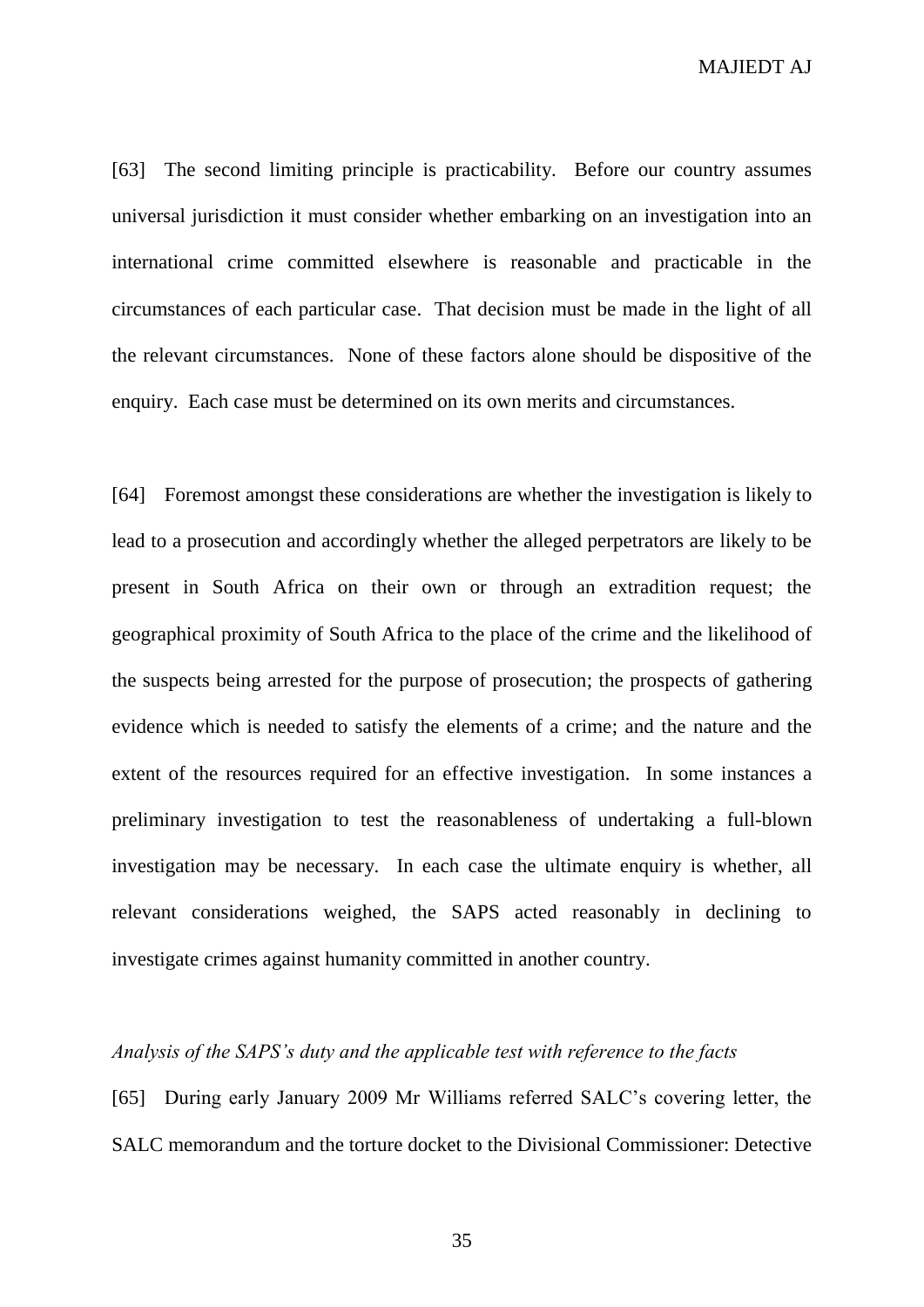Service, Commissioner Lalla, who in turn referred them to the Head: Legal Support: Crime Operations, Assistant Commissioner Jacobs.

[66] Assistant Commissioner Jacobs tasked Senior Superintendent Bester, at that time the Commander of the unit within the SAPS commonly known as "Crimes Against the State", with the evaluation of the torture docket, with a specific request to ascertain what type of further investigation, if any, was necessary. Senior Superintendent Bester concluded that the statements in the docket were "*not sufficient to sustain any form of prosecution* [and] did not constitute evidence and could at best and without verification and/or corroboration amount to nothing more than mere allegations".<sup>66</sup> He concluded further that-

"[i]t was clear to [him that] *the matter would clearly have to be reinvestigated in its entirety* and that what was before [him was] nothing more than an indication of possible witnesses and a broad outline on what they could possibly testify to". (Emphasis added.)

[67] Nearly one year after the evaluation by Senior Superintendent Bester, the Head of the Hawks, Lieutenant General Dramat, sought the assistance of Brigadier Marion.<sup>67</sup> Brigadier Marion was placed in possession of the torture docket, the SALC memorandum and SALC's founding papers in the review application. By this time the review application had been instituted.

<sup>66</sup> Emphasis added.

<sup>&</sup>lt;sup>67</sup> Brigadier Marion is a member of the SAPS and is based at the Office of the Provincial Detective Service in KwaZulu-Natal.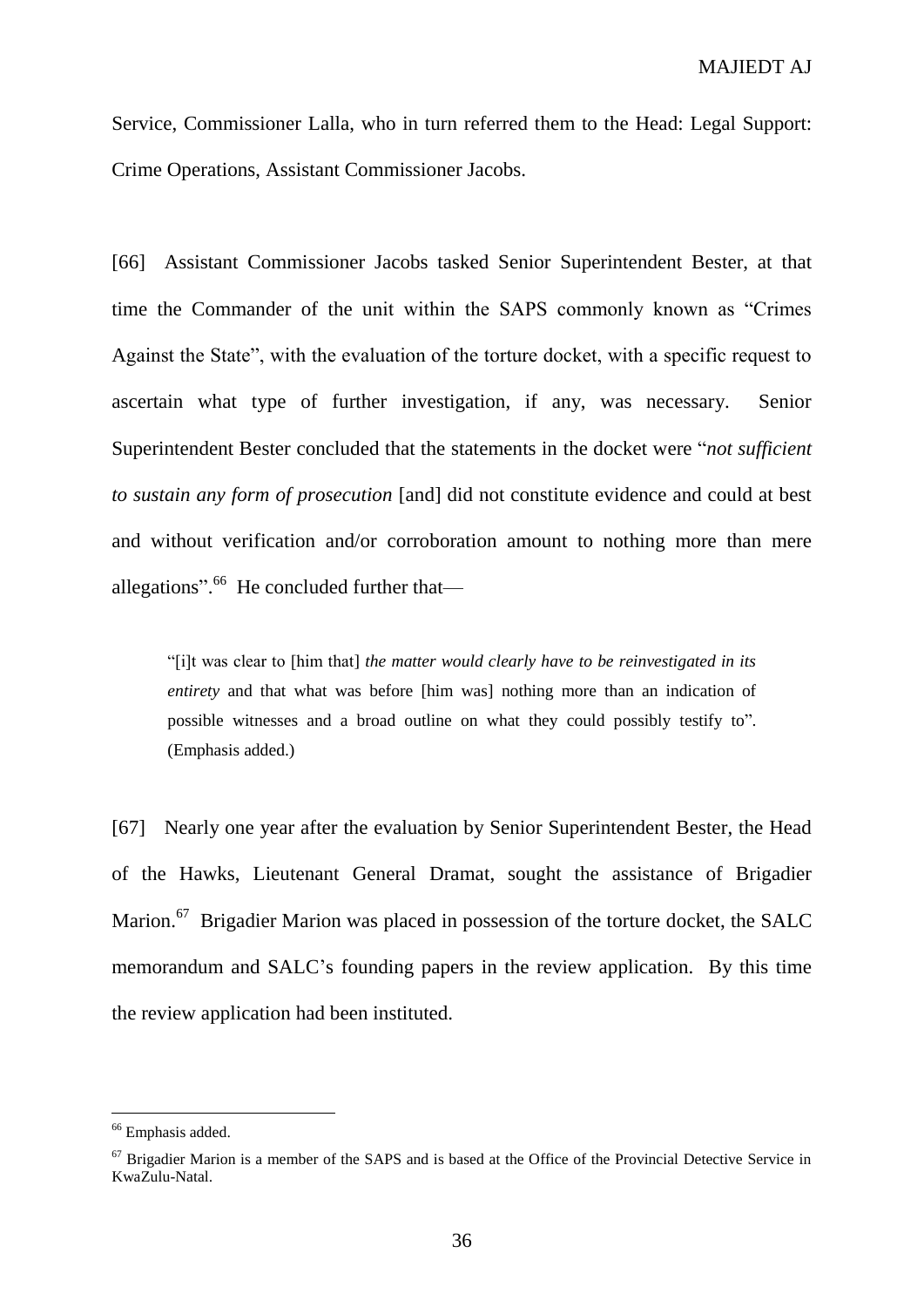[68] Brigadier Marion identified a number of shortcomings in the torture docket that required follow-up. These included that––

- (a) many of the statements had not been signed or attested to;
- (b) none of the statements indicated that the witnesses required an investigation by the South African authorities nor did they confirm that they were prepared to testify in a South African court;
- (c) in several instances the names of the alleged police torturers had been spelt differently;
- (d) not all the alleged police torturers implicated by the deponents had been included in the list of implicated suspects;
- (e) many of the witnesses' statements would have to be taken down again and this would have to be done in Zimbabwe for the pointing out of the scenes of the alleged torture;
- (f) further corroborative statements, particularly from fellow detainees or impartial state officials, were required in respect of key events;
- (g) all relevant documents maintained by the Zimbabwean police, for example dockets, cell registers, pocket books and occurrence books, would have to be seized for investigative purposes;
- (h) prison records, court records and medical reports in respect of some of the victims would have to be obtained;
- (i) photographs of the relevant scenes would have to be taken; and

37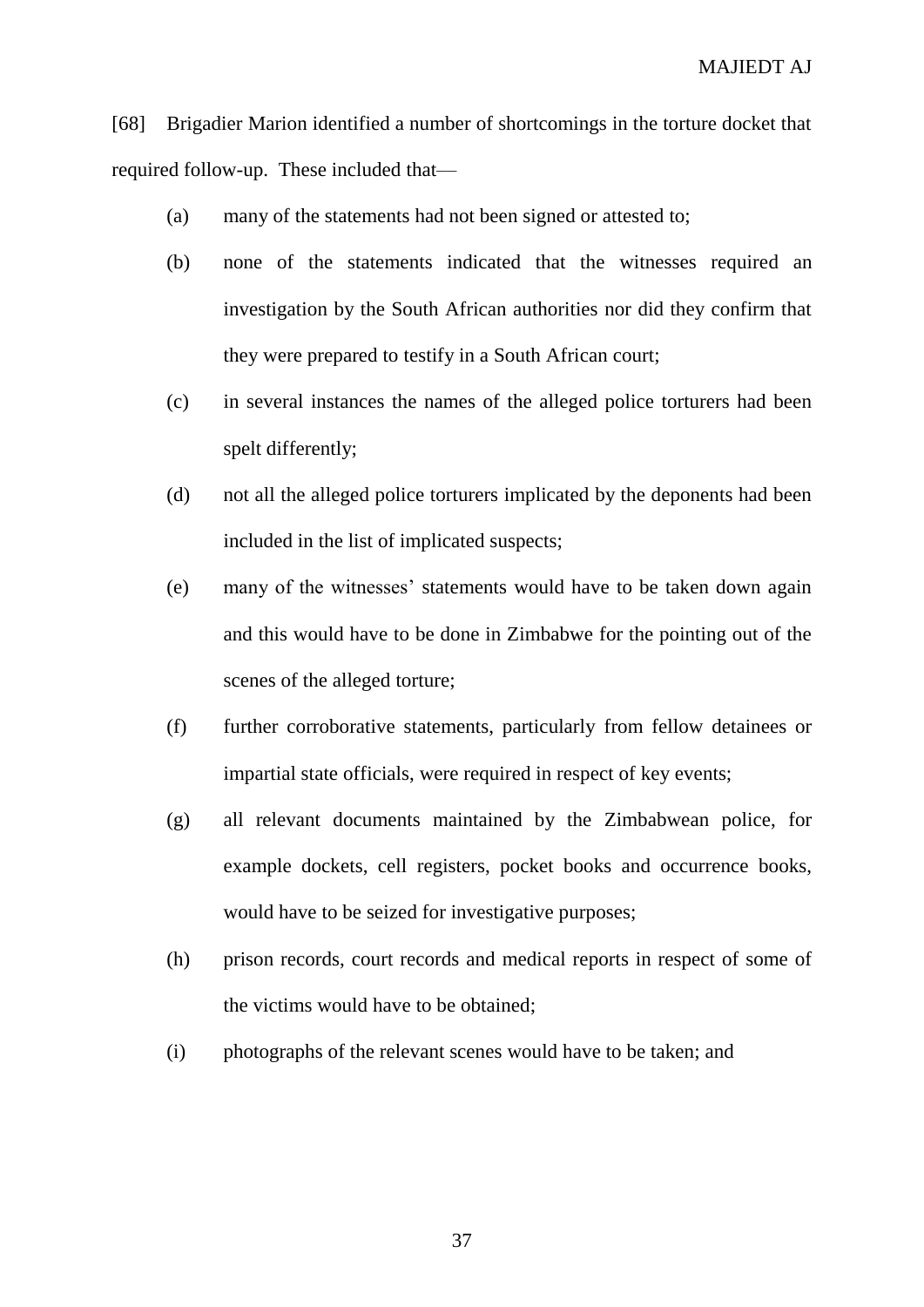(j) the implicated parties would have to be approached, informed of the allegations against them and provided with an opportunity to raise a defence that would have to be investigated.

[69] Like Senior Superintendent Bester, Brigadier Marion concluded that "[t]he allegations of torture would have to be re-investigated from scratch". Ironically, Brigadier Marion concluded further that "[w]ere I to take the dossier compiled by [SALC] to a South African prosecutor, I have no doubt that he or she would not be prepared to make a decision on the matter, but [would] *direct that the further*  investigations outlined above, be conducted".<sup>68</sup>

[70] Based on the evaluations by Senior Superintendent Bester and Brigadier Marion, Mr Williams stated in his answering affidavit that the assertion by SALC that the torture docket constituted a prosecutable case "is unsubstantiated, nonsensical and conclusively disproved". He also stated that he had been advised that a court will not order the reconsideration of a decision not to investigate "where such investigation will be tantamount to a *brutum fulmen* [useless step]". These strongly worded conclusions are not borne out by the facts and the law. Moreover, the reasons furnished by Mr Williams under Rule 53(1)(b) of the Uniform Rules of Court contain a number of factual and legal misconceptions.

<sup>68</sup> Emphasis added.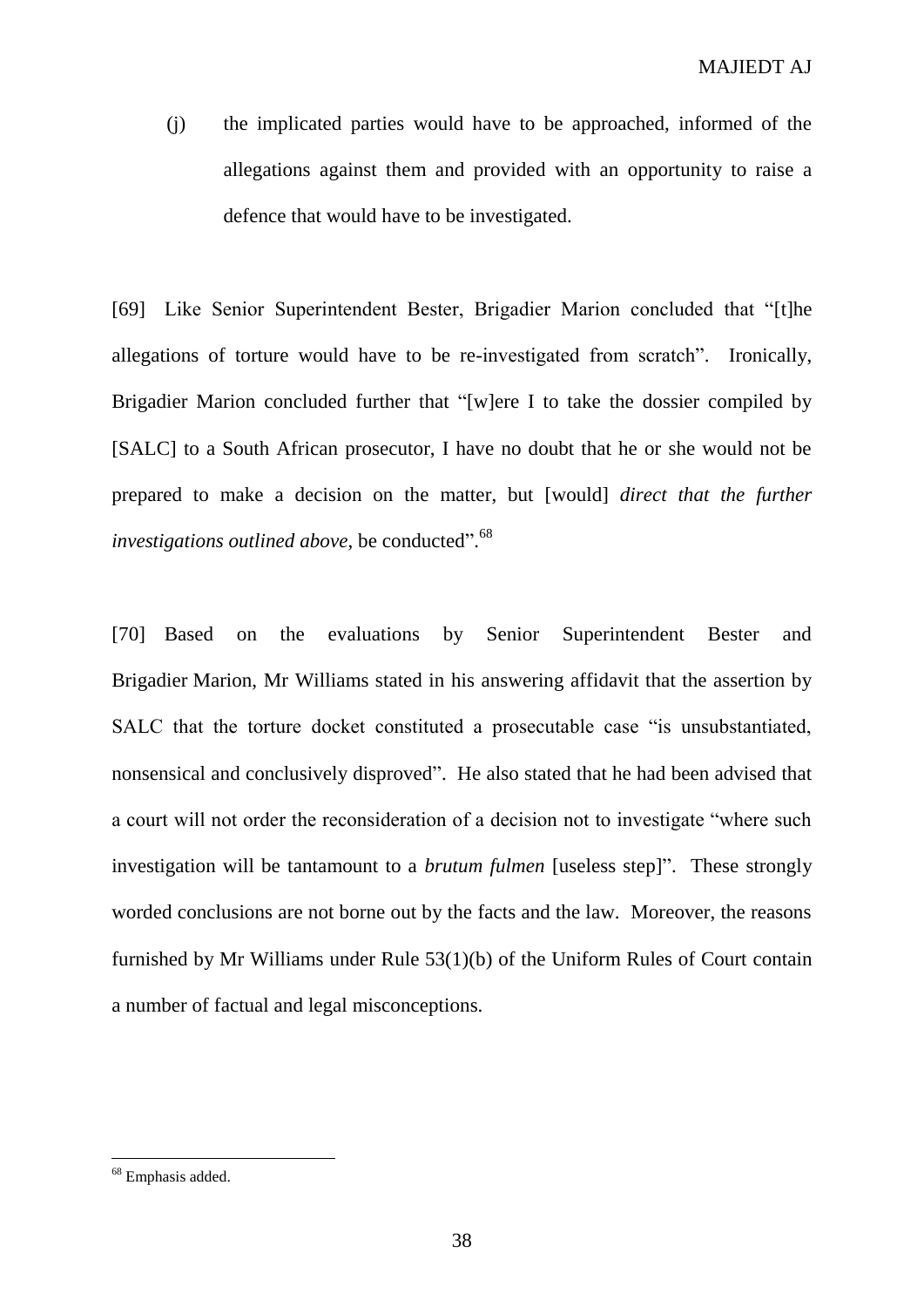[71] The emphasis on a "court-directed" investigation by Brigadier Marion and adopted by Mr Williams in his answering affidavit is misplaced. What the SAPS was being asked to consider was not a complete, perfectly trial-ready investigation, but the commencement of an investigation to determine the prima facie veracity of the torture allegations with a view to placing a docket, supplemented as may have been necessary, before the prosecutor for a decision whether or not to prosecute. It appears to have completely escaped the relevant SAPS senior officials that the Head of the Hawks could call upon the PCLU for assistance in an investigation of this nature in terms of section 17D(3) of the SAPS Act. They failed to utilise this valuable specialised resource.

[72] All that the SAPS had done through Senior Superintendent Bester and Brigadier Marion was to undertake a critical armchair review of the torture docket and the SALC memorandum and to list the shortcomings that necessitated further investigation or a complete re-investigation. That approach begs the very question that was being asked of them by SALC and ZEF. But the position is exacerbated by the SAPS's fatal misconceptions on the facts and the law emanating from Mr Williams's official reasons for the decision not to prosecute.

[73] The SAPS advanced as its first reason that it has no extra-territorial jurisdiction and that the mere anticipated presence of a suspect at some future time in this country was not sufficient to clothe the SAPS with the requisite power and jurisdiction. As set out above, this is a misconception of the SAPS's domestic legal duty. And, for the

39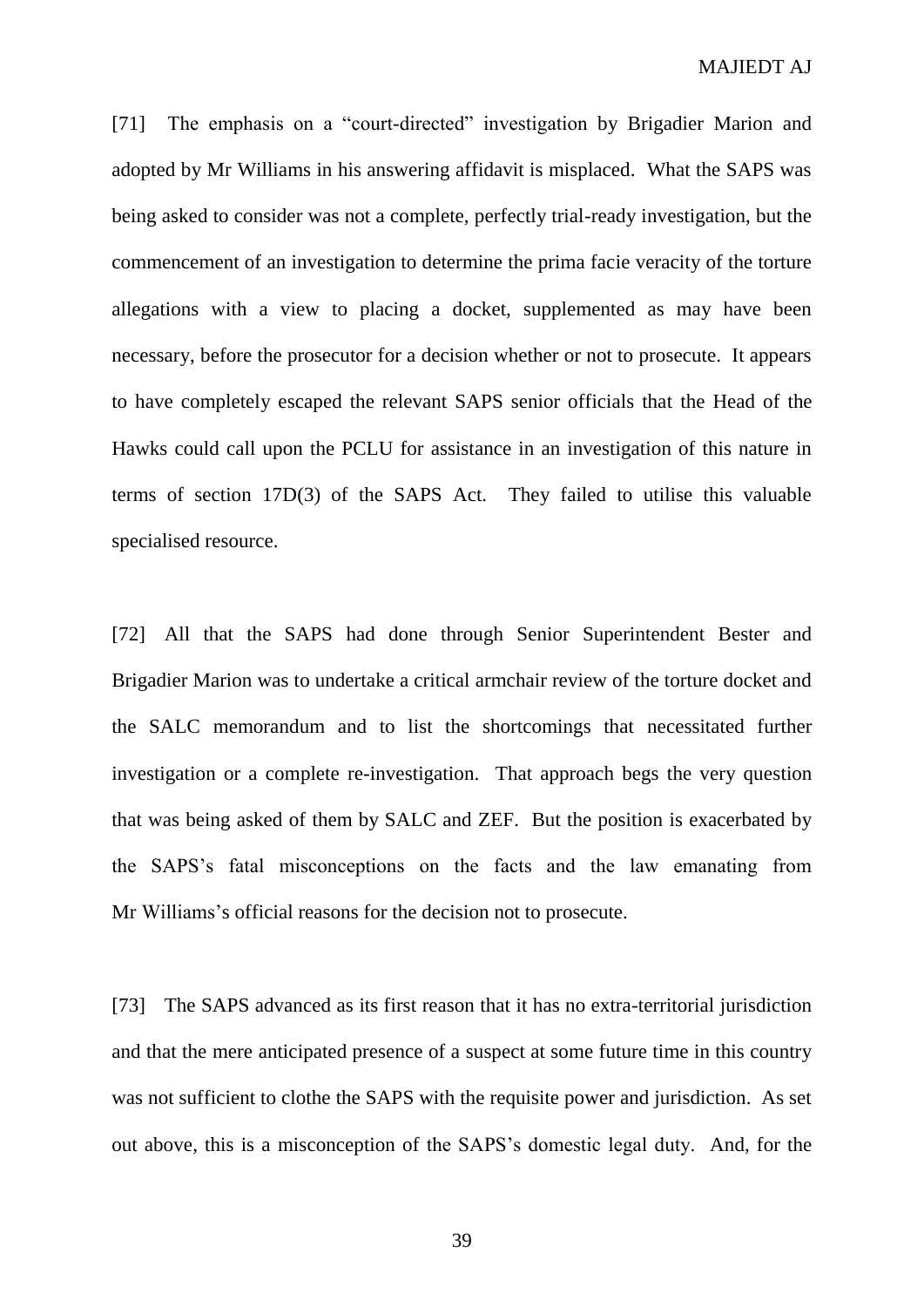reasons stated previously, presence of any kind, even anticipated presence, is not a prerequisite for an investigation into the torture allegations.

[74] A second reason given was that any investigation would be potentially harmful to South Africa–Zimbabwe relations on a political front. The cornerstone of the universality principle, in general, and the Rome Statute, in particular, is to hold torturers, genocidaires, pirates and their ilk, the so-called *hostis humani generis*, the enemy of all humankind, $69$  accountable for their crimes, wherever they may have committed them or wherever they may be domiciled. An approach like the one adopted by the SAPS in the present case undermines that very cornerstone. Political inter-state tensions are, in most instances, virtually unavoidable as far as the application of universality, the Rome Statute and, in the present instance, the ICC Act is concerned.

[75] Third, the SAPS pointed out that it was required to conduct an impartial investigation and that the assistance proffered by SALC was highly problematic. This was so because SALC was said not to be impartial and would, in any event, be tantamount to the representatives of SALC acting as "covert agents" of the SAPS in Zimbabwe, something not permitted by the international law doctrine of state sovereignty. This is a startling proposition. Any complainant in a criminal matter has a vested interest in the outcome of an investigation, namely that justice be done. SALC is in no different a position to any other complainant. What matters most is

 $69$  See [36].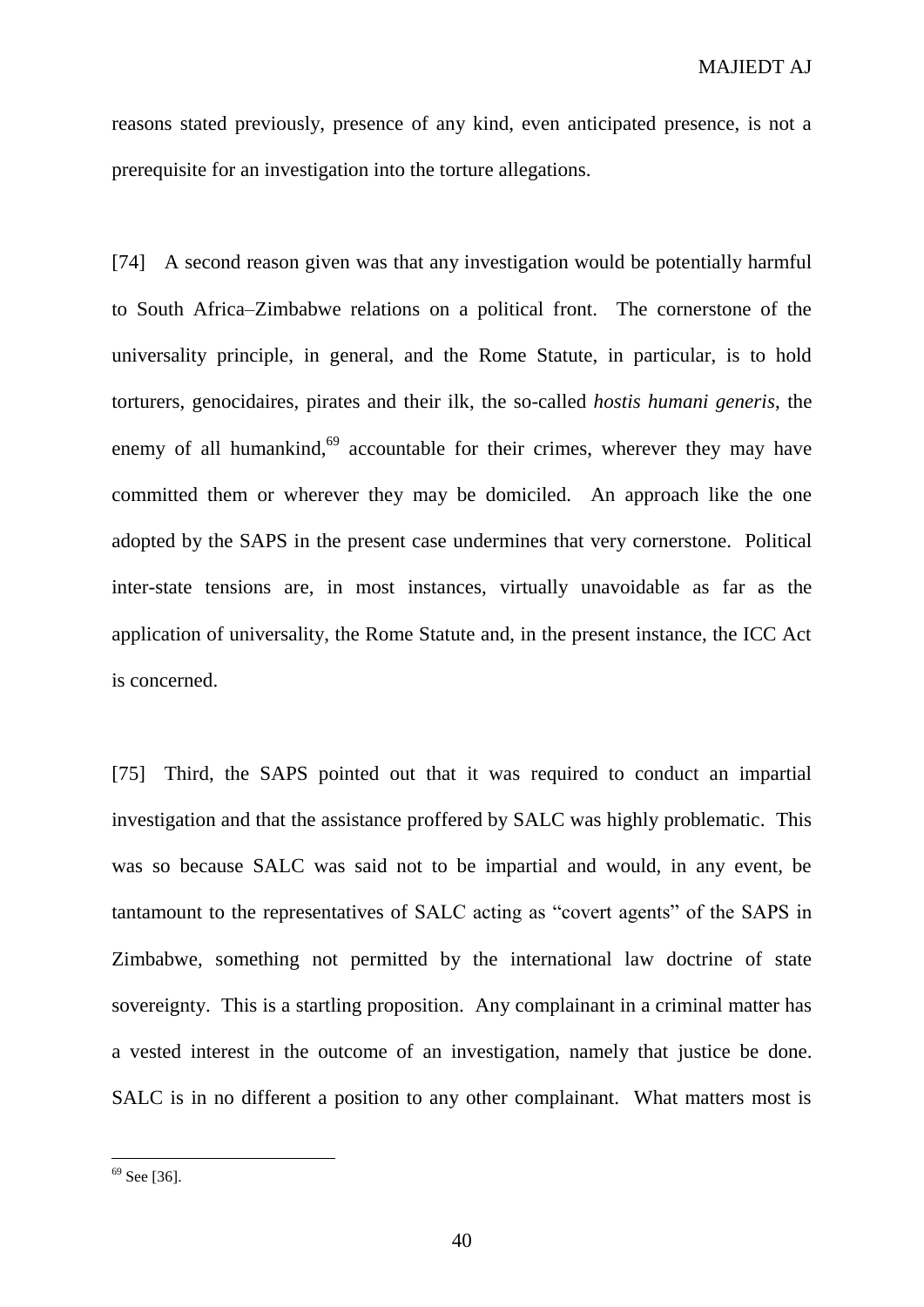that the SAPS itself maintains impartiality in an investigation. The averment that SALC would be conducting "espionage" on behalf of the SAPS is wholly untenable. There is nothing improper or unlawful in a non-governmental entity facilitating foreign nationals travelling to and lawfully entering into this country to aid a lawful investigation, particularly one into a crime as grave and heinous in international law as torture.

[76] Lastly and perhaps most importantly, the SAPS took the view that South African courts would have no jurisdiction to adjudicate upon crimes committed in Zimbabwe by and against Zimbabwean nationals without there being any bases for jurisdiction (*rationes jurisdictionis*). The reasoning of the SAPS in this regard cannot be faulted but it is a matter pertaining to enforcement jurisdiction in relation to prosecutions and not investigations.

#### *Conclusion on the merits*

[77] The SAPS has misconceived the legal position in its decision not to investigate the torture allegations. It has misconstrued the meaning of its legal duty in terms of the SAPS Act and the ICC Act. It has failed to recognise that the crime of torture has been domesticated into our law by the ICC Act in terms of section 231(4) of the Constitution and that it is law in the Republic in terms of section 232 of the Constitution due to its status as a peremptory norm of customary international law. The SAPS has further failed to recognise that we are required to interpret all national laws in accordance with binding international law as prescribed by section 233 of the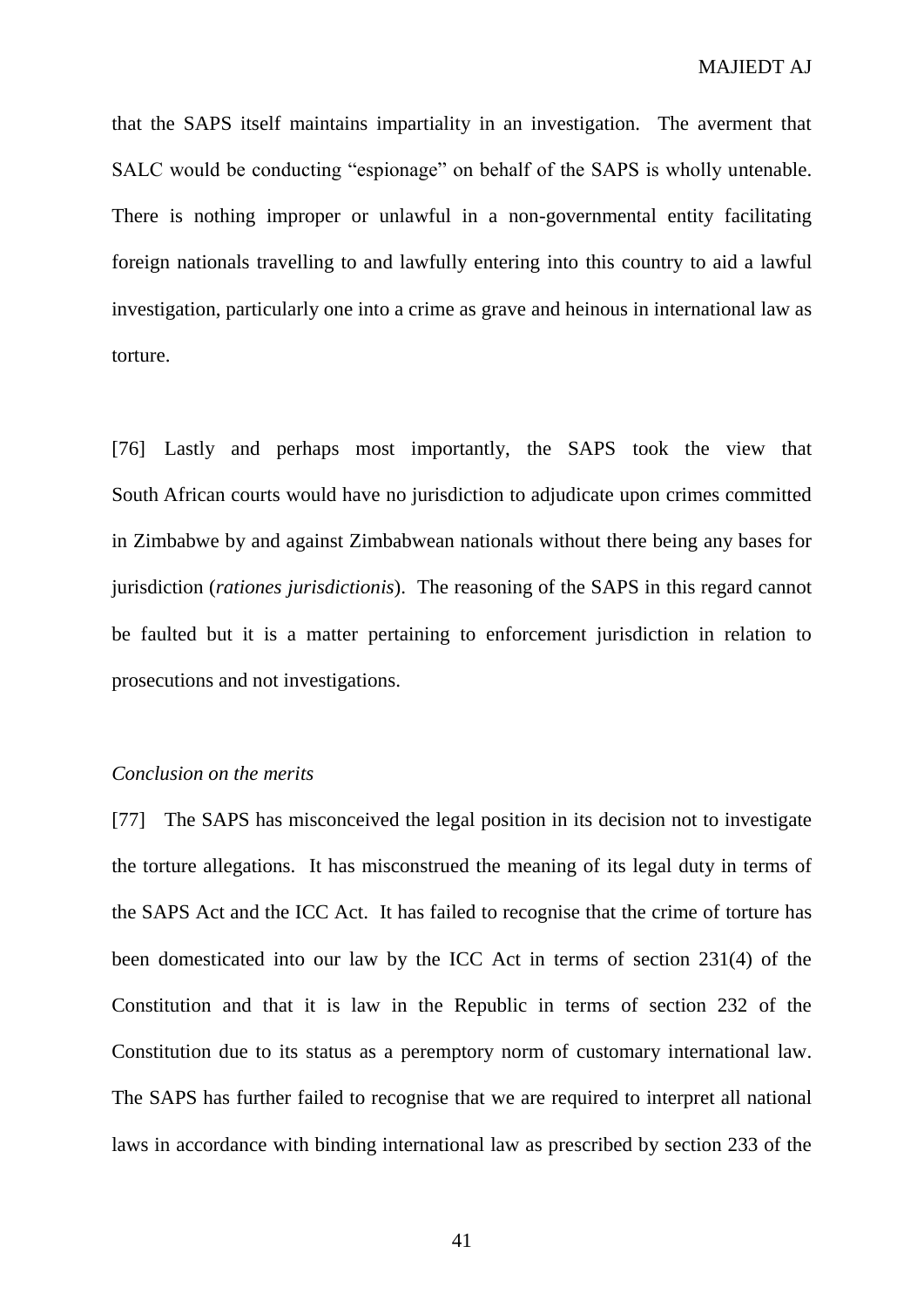Constitution.<sup>70</sup> Ultimately, there is no distinction between national and international high priority crimes domesticated into South African law.

[78] Given the international and heinous nature of the crime, South Africa has a substantial connection to it. An investigation within the South African territory does not offend against the principle of non-intervention and there is no evidence that Zimbabwe has launched any investigation or has indicated that it is willing to do so, given the period of time since the alleged commission of the crimes. Furthermore, the threshold for the SAPS to decline to investigate, bearing in mind the particular facts and circumstances, has not been met in this case. There is a reasonable possibility that the SAPS will gather evidence that may satisfy the elements of the crime of torture allegedly committed in Zimbabwe.

[79] The SAPS was presented with a detailed dossier of allegations under oath by the victims, in many instances corroborated by sworn statements of independent witnesses and medical reports. Any inadequacies in the statements and any follow-up or supplementation or corrections thereof must form part of a SAPS investigation. SALC has offered its assistance and this has been too readily discounted. In addition, the PCLU may be approached for assistance if the investigation proves to be challenging. Furthermore, Zimbabwe borders our country and the possible presence of the suspects in the future cannot be discounted. The initial spadework has been done. The SALC memorandum sets out the legal roadmap for an investigation.

 $70$  See [23].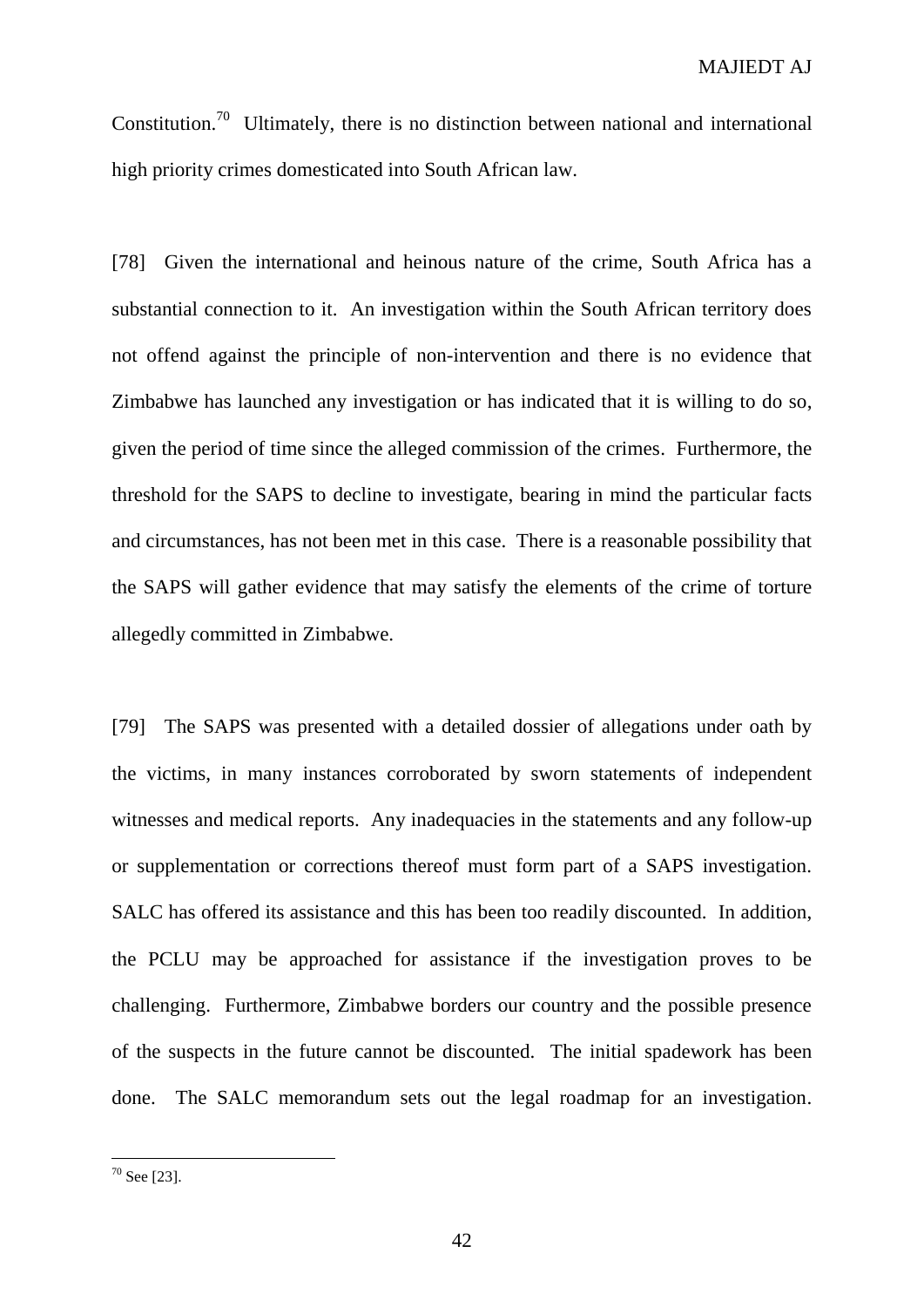Mr Ackermann of the PCLU recognised and acknowledged its value in his internal memorandum.

[80] The Supreme Court of Appeal was therefore correct to rule that on the facts of this case the torture allegations must be investigated by the SAPS. Our country's international and domestic law commitments must be honoured. We cannot be seen to be tolerant of impunity for alleged torturers. We must take up our rightful place in the community of nations with its concomitant obligations. We dare not be a safe haven for those who commit crimes against humanity.

[81] The SAPS's decision not to conduct an investigation was wrong in law. The High Court and the Supreme Court of Appeal were correct in setting it aside. The Promotion of Administrative Justice  $Act^{71}$  applies.<sup>72</sup> The SAPS's decision is reviewable on a number of grounds. I agree with the reasoning of the Supreme Court of Appeal that the duty to investigate international crimes may be limited by considerations like resource allocation. This judgment formulates limiting principles and finds that anticipated presence of a suspect in South Africa is not a prerequisite to trigger an investigation. It is only one of various factors that needs to be balanced in determining the practicability and reasonableness of an investigation. Therefore, mainly for the reasons the Supreme Court of Appeal gave, though subject to the qualification stated, the appeal must be dismissed. The next aspect for consideration is the relief that ought to be granted to SALC and ZEF.

 $71$  3 of 2000.

 $72$  See section 6(2).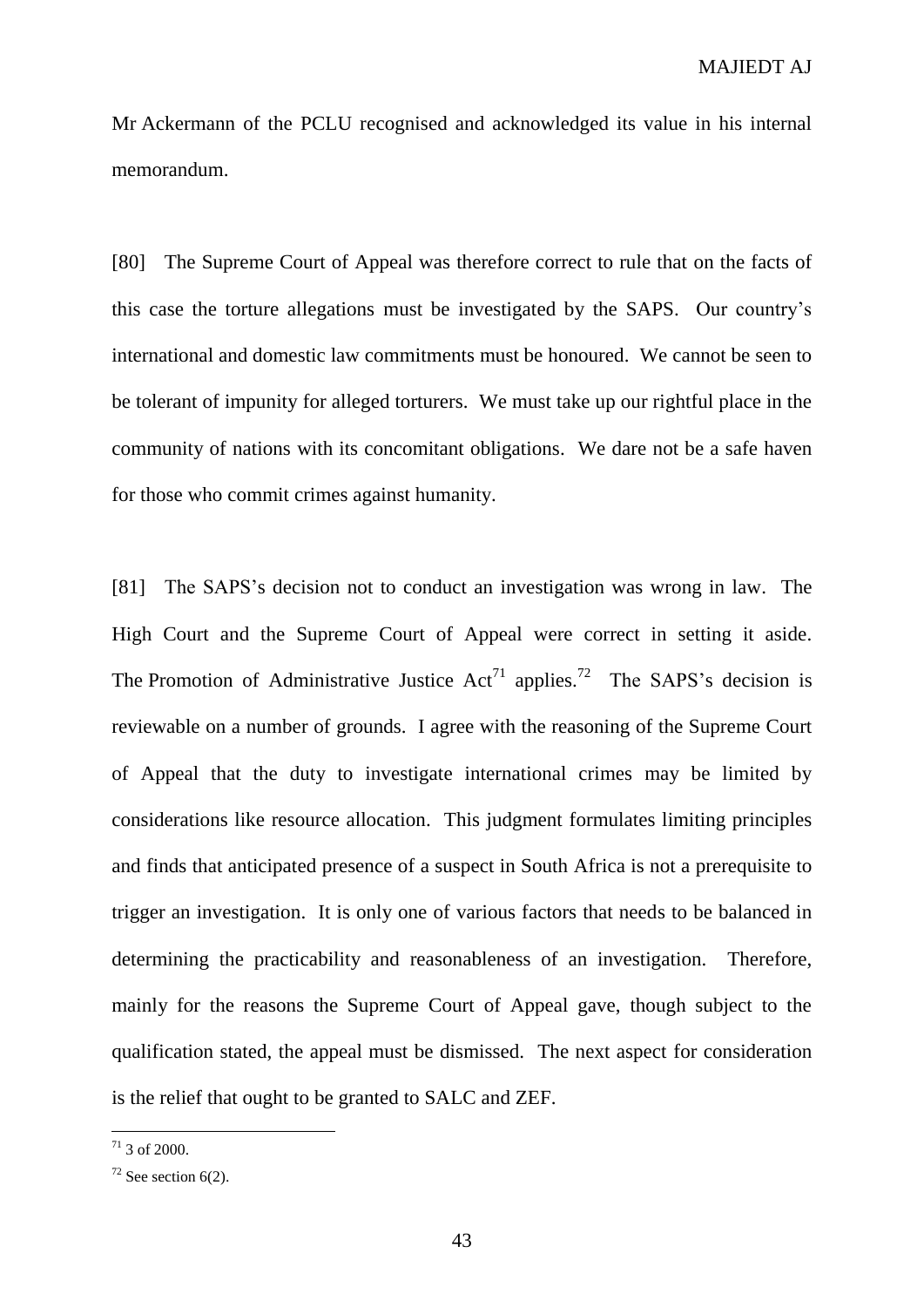MAJIEDT AJ

#### *Remedy*

[82] There has already been an inordinate delay in this matter, in large part due to the tardiness on the part of the NPA and the SAPS in processing the request after it was received by the PCLU on 16 March 2008. This is the third court to hear the matter and the litigation process has contributed to the delay. An expedited investigation is of paramount importance as the unearthing of evidence may become more difficult with time. Constitutional obligations must in any event be performed diligently and without undue delay.<sup>73</sup> The Supreme Court of Appeal issued a *mandamus*, trimming down substantially the High Court's extensive order. Both those Courts' orders have been cited. It is not necessary to make a finding on the SAPS's submissions that the High Court erred in issuing an order not asked for by SALC or ZEF (those two parties took issue with these submissions). Given the urgency of this matter, I propose making a similar order to that of the Supreme Court of Appeal. A remittal to the High Court would serve no purpose and would merely add further delay.

#### *Costs*

 $\overline{a}$ 

[83] In respect of costs, the principles in *Biowatch* must apply.<sup>74</sup> SALC and ZEF litigated in the interests of justice and constitutional certainty and have been successful in this Court. This case has far-reaching consequences for the application

<sup>&</sup>lt;sup>73</sup> Section 237 of the Constitution.

<sup>74</sup> *Biowatch Trust v Registrar, Genetic Resources, and Others* [2009] ZACC 14; 2009 (6) SA 232 (CC); 2009 (10) BCLR 1014 (CC) at paras 21-5.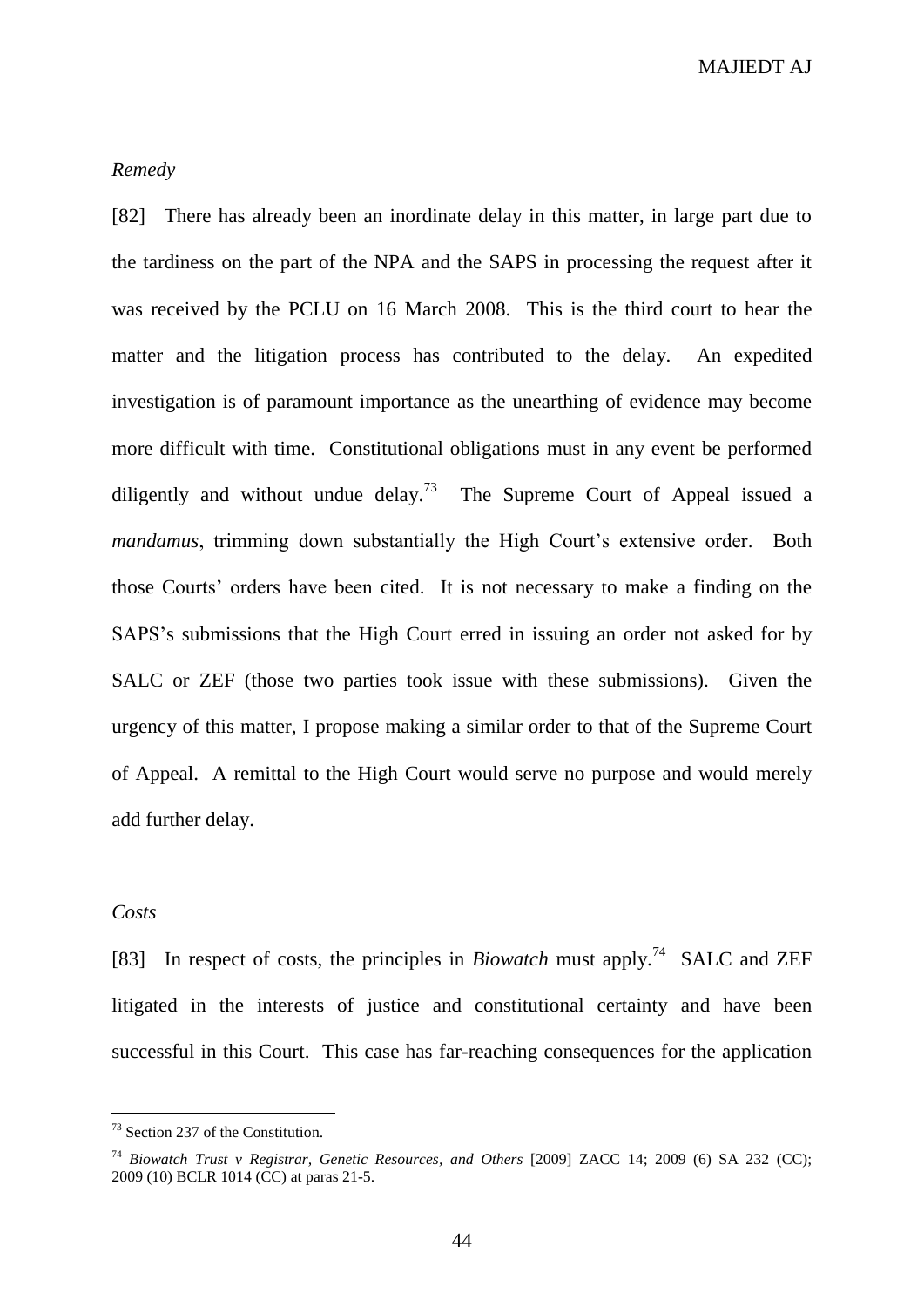of the ICC Act in this country and on the manner in which the SAPS, the DPCI, the PCLU and the NPA will, from now on, discharge their constitutional, international and domestic law obligations. It is furthermore a matter of substantial complexity in uncharted terrain. Accordingly, this is one of those rare cases warranting the employment of three counsel.

#### *Order*

- [84] The following order is made:
	- 1. Leave to appeal is granted.
	- 2. Subject to paragraph 3 below, the appeal is dismissed.
	- 3. The order of the North Gauteng High Court is set aside and replaced with the following:
		- "(a) The decision of the National Commissioner of the South African Police Service to decline to investigate the complaint laid by the Southern African Human Rights Litigation Centre is reviewed and set aside.
		- (b) The South African Police Service must investigate the complaint."
	- 4. The applicant must pay the costs of the Southern African Human Rights Litigation Centre (first respondent) and the Zimbabwe Exiles' Forum (second respondent) in this Court, the Supreme Court of Appeal and the North Gauteng High Court, including the costs of three counsel where applicable.